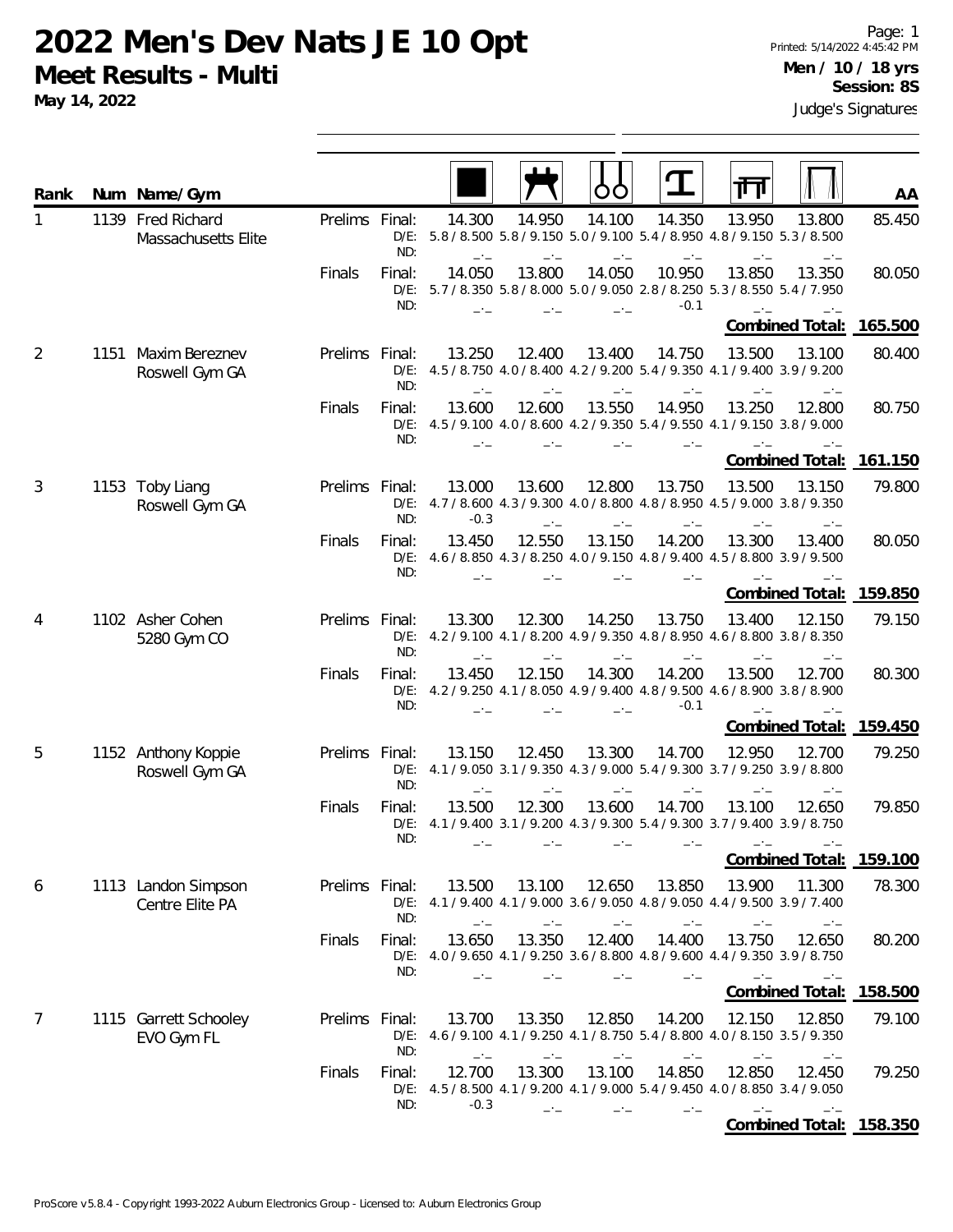| Rank | Num Name/Gym                                      |                |                          |                  |        |        |                  |                                                                                                                  | AA      |
|------|---------------------------------------------------|----------------|--------------------------|------------------|--------|--------|------------------|------------------------------------------------------------------------------------------------------------------|---------|
| 8    | 1159 Tyler Flores<br>West Coast CA                | Prelims Final: | ND:                      | 12.650<br>$-0.3$ | 13.300 | 12.800 | 13.900           | 12.300<br>13.300<br>D/E: 4.1 / 8.850 4.2 / 9.100 4.2 / 8.600 4.8 / 9.100 4.2 / 8.100 3.9 / 9.400<br>$-1$         | 78.250  |
|      |                                                   | Finals         | Final:<br>$D/E$ :<br>ND: | 13.050           | 13.250 | 13.000 | 14.200           | 13.200<br>13.300<br>4.1 / 8.950 4.2 / 9.050 4.2 / 8.800 4.8 / 9.400 4.2 / 9.000 3.9 / 9.400                      | 80.000  |
|      |                                                   |                |                          |                  |        |        |                  | <b>Combined Total:</b>                                                                                           | 158.250 |
| 9    | 1105 Tate Costa<br>Aim High RI                    | Prelims Final: | ND:                      | 13.500           | 12.500 | 13.000 | 12.700           | 12.900<br>13.100<br>D/E: 4.6 / 8.900 4.4 / 8.100 4.1 / 8.900 4.8 / 7.900 4.3 / 8.600 4.4 / 8.700                 | 77.700  |
|      |                                                   | Finals         | Final:<br>ND:            | 13.650           | 12.800 | 13.250 | 13.850<br>$-0.1$ | 12.800<br>13.350<br>D/E: 4.6 / 9.050 4.1 / 8.700 4.1 / 9.150 4.8 / 9.150 4.3 / 8.500 4.4 / 8.950                 | 79.700  |
|      |                                                   |                |                          |                  |        |        |                  | <b>Combined Total:</b>                                                                                           | 157.400 |
| 10   | 1108 Caleb Melton<br>Apollo VA                    | Prelims Final: | ND:                      | 13.950           | 11.850 | 12.050 | 14.350           | 12.550<br>13.050<br>D/E: 4.9/9.050 4.5/7.350 3.8/8.250 5.4/8.950 4.1/8.450 4.1/8.950                             | 77.800  |
|      |                                                   | Finals         | Final:<br>$D/E$ :<br>ND: | 14.350           | 12.000 | 12.600 | 14.700           | 13.100<br>12.750<br>4.9 / 9.450 4.3 / 7.700 3.7 / 8.900 5.4 / 9.300 4.1 / 9.000 4.0 / 8.750                      | 79.500  |
|      |                                                   |                |                          |                  |        |        |                  | Combined Total:                                                                                                  | 157.300 |
| 11   | 1128 Adriel Perales-Valencia<br>Gym World Cent AZ | Prelims Final: | $D/E$ :<br>ND:           | 13.150<br>$-1$   | 12.050 | 14.400 | 13.850           | 13.750<br>12.200<br>4.8 / 8.350 4.3 / 7.750 5.7 / 8.700 5.4 / 8.450 4.8 / 8.950 4.7 / 7.500                      | 79.400  |
|      |                                                   | Finals         | Final:<br>$D/E$ :<br>ND: | 13.200           | 10.650 | 14.000 | 14.350           | 12.750<br>12.250<br>4.8 / 8.400 4.2 / 6.450 5.7 / 8.300 5.4 / 8.950 4.7 / 8.050 4.4 / 7.850                      | 77.200  |
|      |                                                   |                |                          |                  |        |        |                  | <b>Combined Total:</b>                                                                                           | 156.600 |
| 12   | 1107 Will Fleck<br>Apollo VA                      | Prelims Final: | ND:                      | 13.750<br>$-1$   | 12.800 | 11.900 | 13.600           | 13.150<br>12.950<br>D/E: 4.7 / 9.050 4.4 / 8.400 3.9 / 8.000 4.8 / 8.800 4.1 / 9.050 4.1 / 8.850<br>$-1$<br>$-1$ | 78.150  |
|      |                                                   | Finals         | Final:<br>$D/E$ :<br>ND: | 14.000           | 12.750 | 12.250 | 13.600<br>$-0.1$ | 12.700<br>13.000<br>4.7 / 9.300 4.4 / 8.350 3.9 / 8.350 4.8 / 8.900 4.1 / 8.600 4.1 / 8.900<br>- -               | 78.300  |
|      |                                                   |                |                          |                  |        |        |                  | <b>Combined Total:</b>                                                                                           | 156.450 |
| 13   | 1158 Colin Flores<br>West Coast CA                | Prelims Final: | ND:                      | 13.500           | 12.400 | 12.650 | 13.750<br>$-0.1$ | 13.050<br>13.050<br>D/E: 4.3/9.200 4.2/8.200 4.1/8.550 4.8/9.050 4.7/8.350 4.1/8.950                             | 78.400  |
|      |                                                   | Finals         | Final:<br>ND:            | 13.850           | 11.550 | 12.600 | 14.000           | 12.900<br>12.800<br>D/E: 4.4 / 9.450 4.2 / 7.350 4.1 / 8.500 4.8 / 9.200 4.7 / 8.200 4.1 / 8.700                 | 77.700  |
|      |                                                   |                |                          |                  |        |        |                  | Combined Total: 156.100                                                                                          |         |
| 14   | 1116 Will Young<br>Eagle Ridge NM                 | Prelims Final: | ND:                      | 13.650           | 12.950 | 13.400 | 13.100           | 12.400<br>13.150<br>D/E: 5.3 / 8.350 4.4 / 8.550 4.8 / 8.600 4.8 / 8.300 4.1 / 8.300 4.0 / 9.150                 | 78.650  |
|      |                                                   | Finals         | Final:<br>ND:            | 12.750           | 11.250 | 13.350 | 13.700           | 13.050<br>13.050<br>D/E: 4.9 / 7.850 4.1 / 7.150 4.8 / 8.550 4.8 / 8.900 4.2 / 8.850 4.1 / 8.950                 | 77.150  |
|      |                                                   |                |                          |                  |        |        |                  | Combined Total: 155.800                                                                                          |         |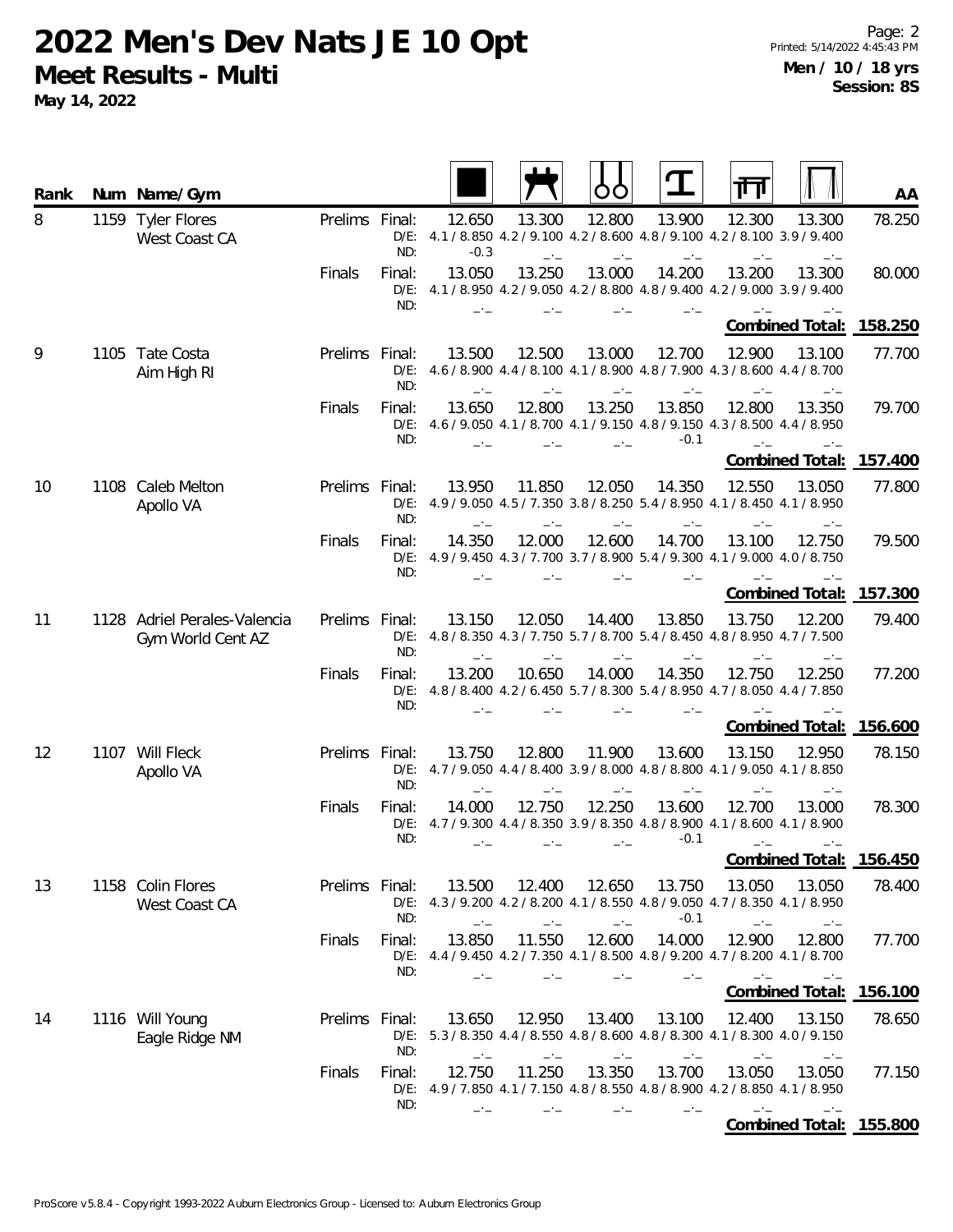| Rank |      | Num Name/Gym                               |                |                          |                  |                |                |                  |                                                                                                                    | AA      |
|------|------|--------------------------------------------|----------------|--------------------------|------------------|----------------|----------------|------------------|--------------------------------------------------------------------------------------------------------------------|---------|
| 15   |      | 1146 Nathan York<br>Premier West IL        | Prelims Final: | ND:                      | 13.250<br>$-1$   | 12.250<br>$-1$ | 12.800<br>$-1$ | 13.100<br>$-0.3$ | 12.750<br>13.050<br>D/E: 4.6 / 8.650 4.6 / 7.650 4.0 / 8.800 4.4 / 9.000 3.9 / 9.150 3.6 / 9.150<br>$-1$<br>$-1$   | 77.200  |
|      |      |                                            | Finals         | Final:<br>$D/E$ :<br>ND: | 12.900           | 13.300         | 13.000         | 13.550<br>$-1$   | 12.950<br>12.600<br>4.6 / 8.300 5.6 / 7.700 4.0 / 9.000 4.4 / 9.150 4.0 / 8.950 3.6 / 9.000                        | 78.300  |
|      |      |                                            |                |                          |                  |                |                |                  | <b>Combined Total:</b>                                                                                             | 155.500 |
| 16T  |      | 1141 Robert Noll Jr.<br>Michigan Elite     | Prelims Final: | ND:                      | 13.400<br>$-1$   | 10.750<br>$-1$ | 13.350         | 13.650<br>$-1$   | 12.300<br>13.000<br>D/E: 4.1 / 9.300 2.9 / 7.850 4.9 / 8.450 4.8 / 8.850 3.9 / 8.400 4.4 / 8.600<br>$-1$<br>$-1$   | 76.450  |
|      |      |                                            | Finals         | Final:<br>ND:            | 13.400<br>$-1$   | 12.000         | 13.550<br>$-1$ | 14.050<br>$-0.1$ | 12.400<br>13.250<br>D/E: 4.0 / 9.400 3.3 / 8.700 4.9 / 8.650 4.8 / 9.350 3.6 / 8.800 4.4 / 8.850<br>$-1$           | 78.650  |
|      |      |                                            |                |                          |                  |                |                |                  | <b>Combined Total:</b>                                                                                             | 155.100 |
| 16T  |      | 1118 Chase Mondi<br><b>Emerald City KS</b> | Prelims Final: | $D/E$ :<br>ND:           | 13.350<br>$-1$   | 11.750         | 12.400         | 14.400           | 13.150<br>12.650<br>4.3 / 9.050 2.8 / 8.950 3.7 / 8.700 5.4 / 9.000 3.9 / 9.250 3.5 / 9.150                        | 77.700  |
|      |      |                                            | Finals         | Final:<br>ND:            | 13.700           | 11.750         | 11.950         | 14.550           | 12.550<br>12.900<br>D/E: 4.4 / 9.300 2.8 / 8.950 3.6 / 8.350 5.4 / 9.150 3.9 / 8.650 3.5 / 9.400                   | 77.400  |
|      |      |                                            |                |                          |                  |                |                |                  | <b>Combined Total:</b>                                                                                             | 155.100 |
| 18   |      | 1154 Matthew Nguyen<br>Roswell Gym GA      | Prelims Final: | $D/E$ :<br>ND:           | 12.950<br>$-1$   | 12.800<br>$-1$ | 13.000         | 12.900<br>$-1$   | 12.500<br>12.650<br>4.2 / 8.750 4.1 / 8.700 3.9 / 9.100 4.0 / 8.900 3.7 / 8.800 4.1 / 8.550<br>$-1$                | 76.800  |
|      |      |                                            | Finals         | Final:<br>$D/E$ :<br>ND: | 13.200           | 13.300         | 12.950         | 12.850           | 12.750<br>13.050<br>4.2 / 9.000 4.1 / 9.200 3.9 / 9.050 4.0 / 8.850 3.7 / 9.050 4.2 / 8.850                        | 78.100  |
|      |      |                                            |                |                          |                  |                |                |                  | Combined Total:                                                                                                    | 154.900 |
| 19   | 1111 | Justin Ciccone<br>Bright Raven NY          | Prelims Final: | ND:                      | 13.850<br>$-1$   | 11.500         | 12.300         | 13.500           | 12.600<br>11.850<br>D/E: $5.2 / 8.650$ 3.6 / 7.900 4.8 / 7.500 5.4 / 8.100 3.6 / 9.000 3.5 / 8.350<br>$-1$<br>$-1$ | 75.600  |
|      |      |                                            | Finals         | Final:<br>ND:            | 13.500           | 12.500         | 13.550         | 14.300           | 12.600<br>12.300<br>D/E: 5.2 / 8.300 4.0 / 8.500 4.8 / 8.750 5.4 / 8.900 3.6 / 9.000 3.4 / 8.900                   | 78.750  |
|      |      |                                            |                |                          |                  |                |                |                  | Combined Total: 154.350                                                                                            |         |
| 20   |      | 1131 Nicholas Tarca<br>GymTek TN           | Prelims Final: | ND:                      | 12.900<br>$-1$   | 12.950<br>$-1$ | 11.400<br>$-1$ | 13.900           | 13.100<br>10.700<br>D/E: 4.2 / 8.700 4.2 / 8.750 4.2 / 7.200 4.8 / 9.100 4.2 / 8.900 3.5 / 7.200<br>—'—            | 74.950  |
|      |      |                                            | Finals         | Final:<br>ND:            | 12.600<br>$-0.1$ | 13.250<br>$-1$ | 12.850         | 13.950<br>$-1$   | 13.300<br>12.750<br>D/E: 4.2 / 8.500 4.2 / 9.050 4.0 / 8.850 4.8 / 9.150 4.2 / 9.100 3.7 / 9.050<br>$-1$<br>$-1$   | 78.700  |
|      |      |                                            |                |                          |                  |                |                |                  | <b>Combined Total:</b>                                                                                             | 153.650 |
| 21   |      | 1133 Jacob Harmon<br>Impact Gym NH         | Prelims Final: | $D/E$ :<br>ND:           | 12.450<br>$-1$   | 12.000         | 12.750         | 12.850           | 12.850<br>12.800<br>4.5 / 7.950 3.7 / 8.300 3.7 / 9.050 4.8 / 8.050 3.5 / 9.350 3.7 / 9.100<br>—'—                 | 75.700  |
|      |      |                                            | Finals         | Final:<br>ND:            | 13.400<br>$-1$   | 11.700         | 12.650         | 13.950<br>$-1$   | 12.250<br>13.050<br>D/E: 4.6 / 8.800 3.7 / 8.000 3.7 / 8.950 4.8 / 9.150 3.5 / 8.750 3.7 / 9.350<br>$-1$<br>$-1$   | 77.000  |
|      |      |                                            |                |                          |                  |                |                |                  | Combined Total: 152.700                                                                                            |         |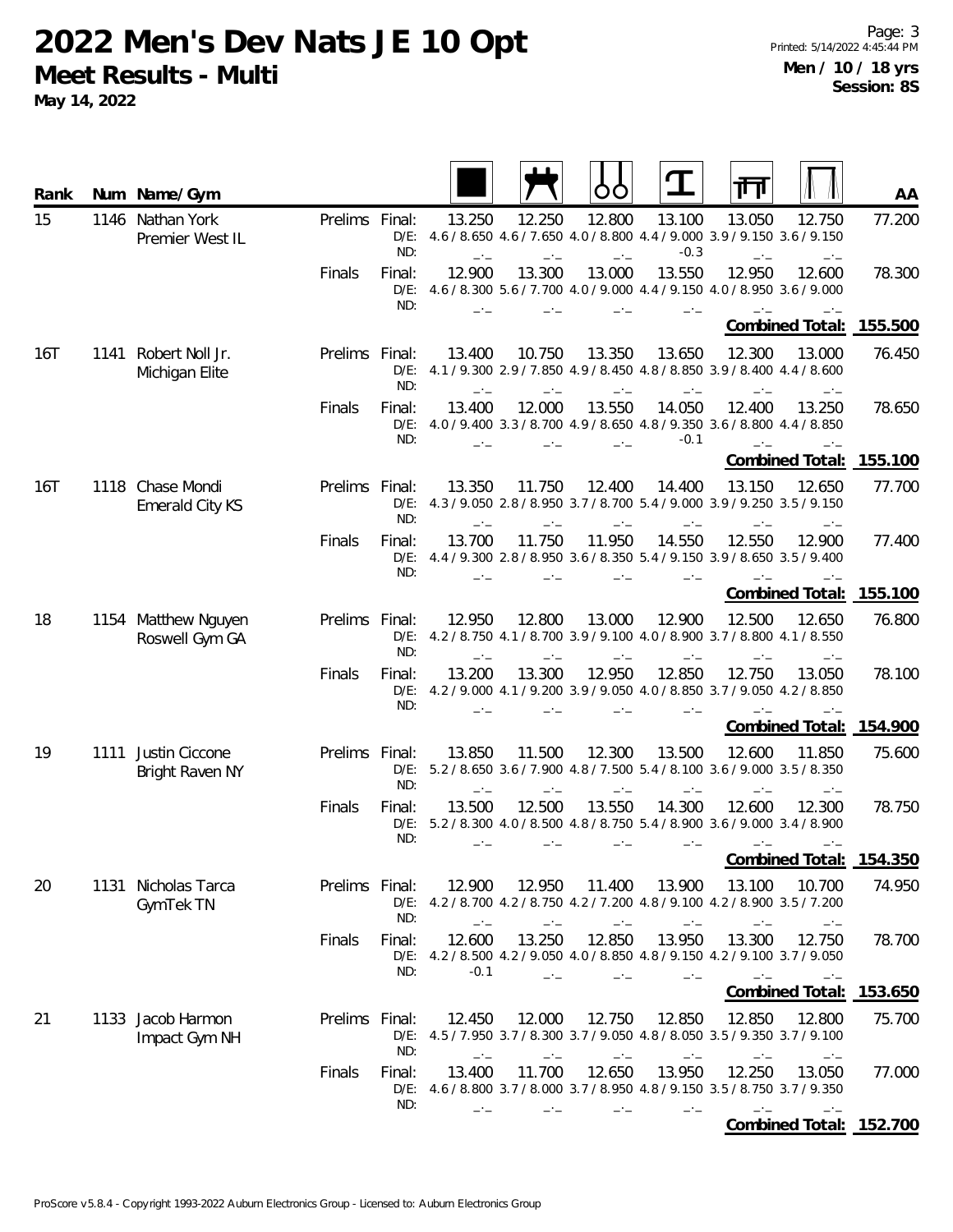| Rank |      | Num Name/Gym                           |                |                          |                  |                | OO                          |                  | ╥                                                                                                        | AA             |
|------|------|----------------------------------------|----------------|--------------------------|------------------|----------------|-----------------------------|------------------|----------------------------------------------------------------------------------------------------------|----------------|
| 22   | 1123 | Jaxon Mitchell<br>EnRich TX            | Prelims Final: | ND:                      | 12.700<br>$-1$   | 11.650<br>$-1$ | 12.900<br>$-1$              | 13.450<br>$-1$   | 12.700<br>12.950<br>D/E: 3.9 / 8.800 4.0 / 7.650 4.4 / 8.500 4.0 / 9.450 4.3 / 8.400 3.7 / 9.250<br>$-1$ | 76.350<br>$-1$ |
|      |      |                                        | Finals         | Final:<br>ND:            | 13.050           | 12.800         | 12.700                      | 12.750<br>$-0.3$ | 12.300<br>12.450<br>D/E: 3.9 / 9.150 4.0 / 8.800 4.4 / 8.300 4.0 / 9.050 4.3 / 8.000 3.7 / 8.750         | 76.050         |
|      |      |                                        |                |                          |                  |                |                             |                  | Combined Total: 152.400                                                                                  |                |
| 23   |      | 1138 Max Olinger<br>Lakeshore IL       | Prelims Final: | $D/E$ :<br>ND:           | 13.450<br>$-1$   | 11.700         | 12.600                      | 12.850           | 12.500<br>12.100<br>4.7 / 8.750 4.2 / 7.500 4.0 / 8.600 4.0 / 8.850 4.4 / 8.100 4.3 / 7.800              | 75.200         |
|      |      |                                        | Finals         | Final:<br>ND:            | 13.300<br>$-1$   | 12.100         | 12.750                      | 13.500<br>$-1$   | 11.800<br>11.800<br>D/E: 4.8 / 8.500 4.1 / 8.000 4.0 / 8.750 4.0 / 9.500 4.2 / 7.600 4.1 / 7.700         | 75.250         |
|      |      |                                        |                |                          |                  |                |                             |                  | Combined Total: 150.450                                                                                  |                |
| 24   |      | 1144 Kyle Mayotte<br>Premier West IL   | Prelims Final: | $D/E$ :<br>ND:           | 13.050<br>$-1$   | 12.800         | 12.300                      | 13.100           | 12.800<br>11.500<br>4.3 / 8.750 5.0 / 7.800 4.1 / 8.200 4.0 / 9.100 3.9 / 8.900 3.8 / 7.700              | 75.550         |
|      |      |                                        | Finals         | Final:<br>$D/E$ :<br>ND: | 12.650           | 11.900         | 12.800                      | 13.150           | 12.850<br>11.350<br>4.1 / 8.550 4.5 / 7.400 4.1 / 8.700 4.0 / 9.150 3.9 / 8.950 3.8 / 7.550              | 74.700         |
|      |      |                                        |                |                          |                  |                |                             |                  | Combined Total: 150.250                                                                                  |                |
| 25   |      | 1140 Sebastian Kane<br>Metropolitan WA | Prelims Final: | ND:                      | 13.300<br>$-1$   | 10.000         | 12.350                      | 12.200           | 13.000<br>12.750<br>D/E: 4.0 / 9.300 3.6 / 6.400 3.9 / 8.450 3.2 / 9.000 4.0 / 9.000 3.7 / 9.050         | 73.600<br>$-1$ |
|      |      |                                        | Finals         | Final:<br>$D/E$ :<br>ND: | 13.300           | 12.500         | 12.700                      | 12.450           | 12.750<br>12.850<br>4.0/9.300 3.6/8.900 3.9/8.800 3.2/9.250 4.0/8.750 3.7/9.150                          | 76.550         |
|      |      |                                        |                |                          |                  |                |                             |                  | Combined Total:                                                                                          | 150.150        |
| 26   |      | 1122 Richard Mays<br>EnRich TX         | Prelims Final: | ND:                      | 11.850<br>$-1$   | 12.050         | 12.300                      | 13.250<br>$-0.3$ | 12.200<br>11.700<br>D/E: 4.0 / 7.850 4.4 / 7.650 4.2 / 8.100 5.4 / 8.150 4.4 / 7.800 3.0 / 8.700<br>$-1$ | 73.350         |
|      |      |                                        | Finals         | Final:<br>ND:            | 13.100           | 11.200         | 12.550                      | 14.500<br>$-0.1$ | 13.100<br>12.000<br>D/E: 4.0 / 9.100 4.5 / 6.700 4.2 / 8.350 5.4 / 9.200 4.4 / 8.700 3.0 / 9.000         | 76.450<br>$-1$ |
|      |      |                                        |                |                          |                  |                |                             |                  | Combined Total:                                                                                          | 149.800        |
| 27   |      | 1127 Kaien Orion<br>Gym Olympica CA    | Prelims Final: | ND:                      | 12.100<br>$-1$   | 12.700<br>$-1$ | 12.850<br>$-1$              | 12.750<br>$-0.1$ | 12.850<br>12.600<br>D/E: 4.8 / 7.300 4.4 / 8.300 4.0 / 8.850 4.4 / 8.450 4.4 / 8.450 3.7 / 8.900<br>$-1$ | 75.850         |
|      |      |                                        | Finals         | Final:<br>ND:            | 11.750<br>$-0.1$ | 11.700<br>$-1$ | 12.550<br>$\rightarrow$ $-$ | 12.400<br>$-0.1$ | 13.200<br>12.150<br>D/E: 4.8 / 7.050 4.4 / 7.300 4.0 / 8.550 4.4 / 8.100 4.5 / 8.700 3.8 / 8.350<br>$-1$ | 73.750<br>$-1$ |
|      |      |                                        |                |                          |                  |                |                             |                  | Combined Total: 149.600                                                                                  |                |
| 28   |      | 1112 Danilo Viciana<br>Cartersville GA | Prelims Final: | ND:                      | 11.100<br>$-1$   | 12.000<br>$-1$ | 12.800<br>$-1$              | 12.950<br>$-0.3$ | 12.750<br>11.750<br>D/E: 4.7 / 6.400 4.0 / 8.000 4.1 / 8.700 4.8 / 8.450 3.9 / 8.850 3.3 / 8.450<br>$-1$ | 73.350<br>$-1$ |
|      |      |                                        | Finals         | Final:<br>ND:            | 13.400<br>$-1$   | 12.150         | 12.200<br>$-1$              | 13.600<br>$-0.1$ | 12.850<br>11.950<br>D/E: 4.7 / 8.700 4.0 / 8.150 4.0 / 8.200 4.8 / 8.900 3.9 / 8.950 3.3 / 8.650<br>$-1$ | 76.150<br>$-1$ |
|      |      |                                        |                |                          |                  |                |                             |                  | Combined Total: 149.500                                                                                  |                |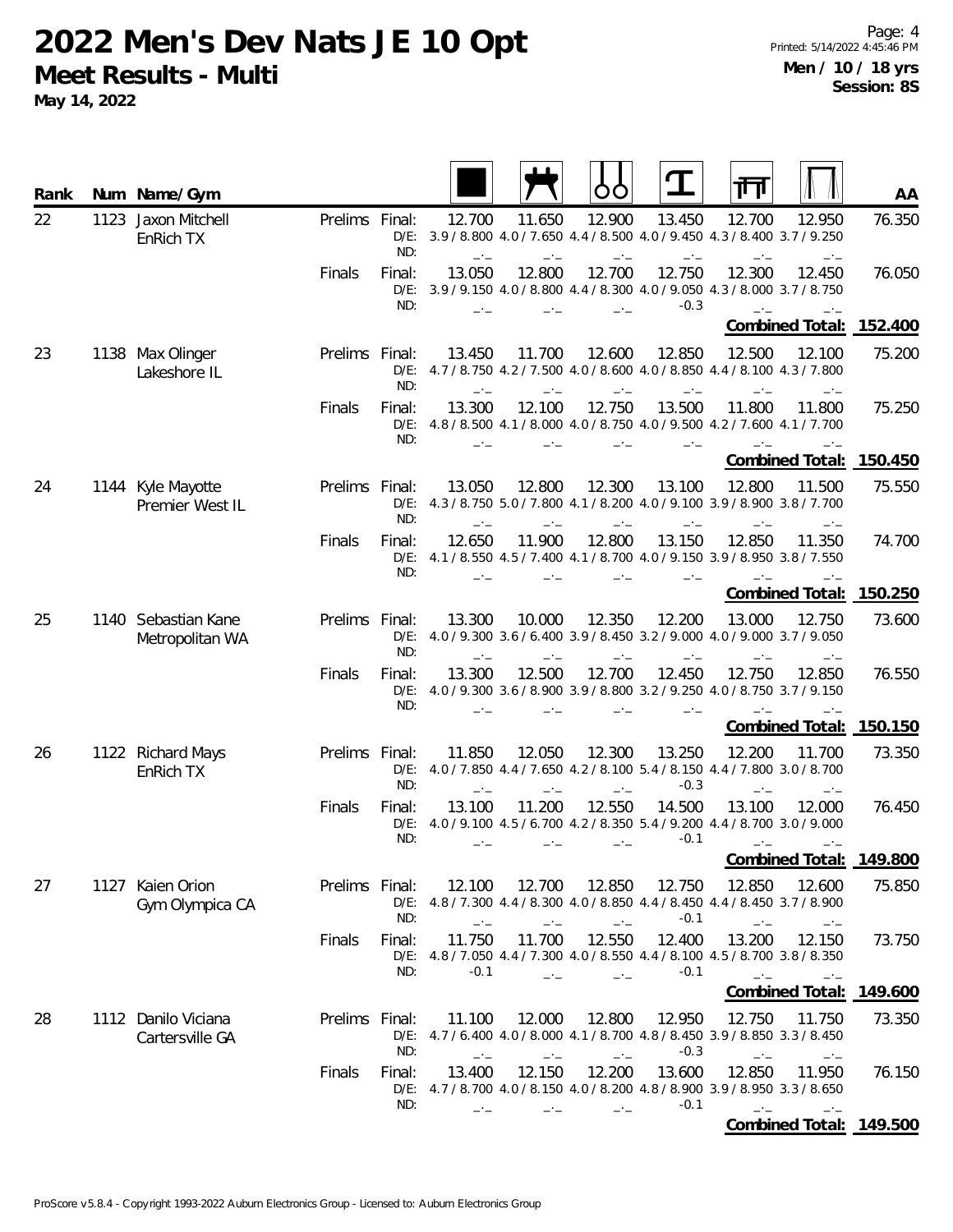| Rank |      | Num Name/Gym                        |                |                          |                  |                |                |                  | Щ                                                                                                          | AA      |
|------|------|-------------------------------------|----------------|--------------------------|------------------|----------------|----------------|------------------|------------------------------------------------------------------------------------------------------------|---------|
| 29   |      | 1137 Tai Gopaul<br>Lakeshore IL     | Prelims Final: | $D/E$ :<br>ND:           | 13.250<br>$-1$   | 13.050<br>$-1$ | 12.250         | 13.300<br>$-0.1$ | 12.100<br>11.100<br>4.6 / 8.650 5.0 / 8.050 4.1 / 8.150 4.8 / 8.600 4.4 / 7.700 4.1 / 7.000<br>$-1$<br>—*— | 75.050  |
|      |      |                                     | Finals         | Final:<br>$D/E$ :<br>ND: | 12.100<br>$-0.1$ | 12.800         | 12.850         | 13.800           | 13.000<br>9.850<br>4.6 / 7.600 5.0 / 7.800 4.1 / 8.750 4.8 / 9.000 4.4 / 8.600 4.1 / 5.750                 | 74.400  |
|      |      |                                     |                |                          |                  |                |                |                  | <b>Combined Total:</b>                                                                                     | 149.450 |
| 30   |      | 1117 Ryan Crockett<br>Elevate CA    | Prelims Final: | ND:                      | 12.200           | 11.950         | 12.950         | 12.900           | 12.100<br>11.900<br>D/E: $4.1/8.100$ 3.9/8.050 $4.4/8.550$ 4.0/8.900 3.7/8.400 3.5/8.400                   | 74.000  |
|      |      |                                     | Finals         | Final:<br>ND:            | 12.450           | 12.200         | 12.800         | 13.300           | 12.000<br>12.150<br>D/E: 4.1 / 8.350 3.9 / 8.300 4.4 / 8.400 4.0 / 9.300 3.7 / 8.300 3.6 / 8.550           | 74.900  |
|      |      |                                     |                |                          |                  |                |                |                  | <b>Combined Total:</b>                                                                                     | 148.900 |
| 31   |      | 1150 Tony Traufler<br>Queen City OH | Prelims Final: | ND:                      | 12.300           | 11.550         | 12.400         | 13.200           | 11.100<br>11.150<br>D/E: 3.8 / 8.500 2.9 / 8.650 3.6 / 8.800 4.0 / 9.200 3.3 / 7.800 3.3 / 7.850           | 71.700  |
|      |      |                                     | Finals         | Final:<br>$D/E$ :<br>ND: | 12.850           | 12.000         | 12.900         | 13.400           | 12.400<br>12.500<br>3.7/9.150 2.9/9.100 3.6/9.300 4.0/9.400 3.9/8.500 3.9/8.600                            | 76.050  |
|      |      |                                     |                |                          |                  |                |                |                  | Combined Total:                                                                                            | 147.750 |
| 32   |      | 1119 Zach Snyder<br>Emerge IA       | Prelims        | Final:<br>$D/E$ :<br>ND: | 13.000<br>$-0.1$ | 12.100<br>$-1$ | 11.500<br>$-1$ | 12.550<br>$-1$   | 12.500<br>12.500<br>4.4 / 8.700 3.3 / 8.800 4.2 / 7.300 4.8 / 7.750 3.7 / 8.800 3.9 / 8.600                | 74.150  |
|      |      |                                     | Finals         | Final:<br>$D/E$ :<br>ND: | 13.250<br>$-0.1$ | 10.800         | 12.200         | 13.550<br>$-0.1$ | 11.850<br>10.850<br>4.5 / 8.850 3.1 / 7.700 4.2 / 8.000 4.8 / 8.850 4.2 / 7.650 3.9 / 6.950<br>$-1$        | 72.500  |
|      |      |                                     |                |                          |                  |                |                |                  | <b>Combined Total:</b>                                                                                     | 146.650 |
| 33   | 1106 | Ricken Matsuzawa<br>All American UT | Prelims Final: | $D/E$ :<br>ND:           | 12.900<br>$-1$   | 12.700         | 12.900         | 12.850<br>$-1$   | 12.250<br>11.350<br>3.8 / 9.100 4.6 / 8.100 4.1 / 8.800 4.0 / 8.850 4.1 / 8.150 3.5 / 7.850<br>$-1$        | 74.950  |
|      |      |                                     | Finals         | Final:<br>$D/E$ :<br>ND: | 13.150           | 9.700          | 12.500         | 12.900<br>$-1$   | 12.050<br>11.100<br>3.8/9.350 4.1/5.600 4.0/8.500 4.0/8.900 4.1/7.950 3.5/7.600<br>$-1$                    | 71.400  |
|      |      |                                     |                |                          |                  |                |                |                  | <b>Combined Total:</b>                                                                                     | 146.350 |
| 34   |      | 1103 Ayden Johnston<br>5280 Gym CO  | Prelims Final: | ND:                      | 12.700           | 11.650         | 11.900         | 12.250           | 12.350<br>12.000<br>D/E: 4.3 / 8.400 3.5 / 8.150 3.7 / 8.200 4.4 / 7.850 4.2 / 8.150 3.7 / 8.300           | 72.850  |
|      |      |                                     | Finals         | Final:<br>ND:            | 12.700           | 11.050         | 11.750         | 12.050<br>$-0.3$ | 12.800<br>12.450<br>D/E: 4.3 / 8.400 3.8 / 7.250 3.7 / 8.050 4.4 / 7.950 4.2 / 8.600 4.2 / 8.250<br>$-1$   | 72.800  |
|      |      |                                     |                |                          |                  |                |                |                  | Combined Total:                                                                                            | 145.650 |
| 35   |      | 1149 Drew Mitchell<br>Queen City OH | Prelims Final: | $D/E$ :<br>ND:           | 12.900           | 10.250         | 12.700         | 12.800           | 11.900<br>11.100<br>4.2 / 8.700 2.9 / 7.350 3.9 / 8.800 4.8 / 8.000 3.8 / 8.100 3.7 / 7.400                | 71.650  |
|      |      |                                     | Finals         | Final:<br>ND:            | 12.500           | 10.250         | 12.600         | 13.700           | 11.300<br>12.500<br>D/E: 4.1 / 8.400 3.0 / 7.250 4.1 / 8.500 4.8 / 8.900 3.5 / 7.800 3.7 / 8.800           | 72.850  |
|      |      |                                     |                |                          |                  |                |                |                  | Combined Total: 144.500                                                                                    |         |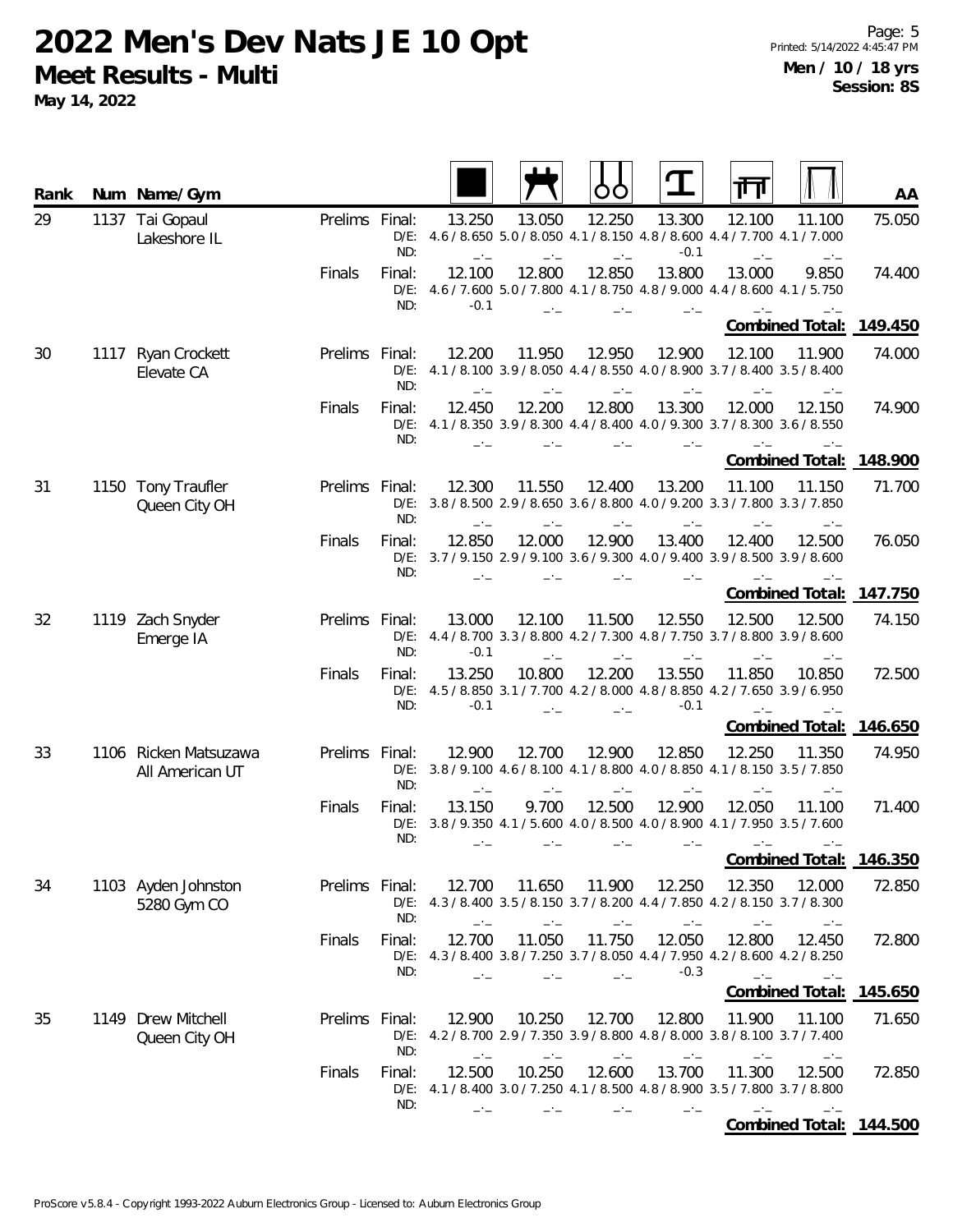| Rank |      | Num Name/Gym                             |                |                          |                |                |                |                  |                                                                                                               | AA      |
|------|------|------------------------------------------|----------------|--------------------------|----------------|----------------|----------------|------------------|---------------------------------------------------------------------------------------------------------------|---------|
| 36   | 1129 | <b>Blaise Rousseau</b><br>Gym World OH   | Prelims Final: | ND:                      | 13.000         | 10.600         | 11.850         | 13.050           | 9.700<br>11.750<br>D/E: 3.9 / 9.100 2.9 / 7.700 3.8 / 8.050 4.0 / 9.050 3.5 / 6.200 2.5 / 9.250               | 69.950  |
|      |      |                                          | Finals         | Final:<br>ND:            | 13.050         | 10.750         | 12.400         | 13.650           | 11.850<br>11.700<br>D/E: 3.9 / 9.150 2.9 / 7.850 3.7 / 8.700 4.0 / 9.650 3.6 / 8.250 2.5 / 9.200              | 73.400  |
|      |      |                                          |                |                          |                |                |                |                  | <b>Combined Total:</b>                                                                                        | 143.350 |
| 37   |      | 1143 Max Rubin<br>Nova Gym FL            | Prelims Final: | $D/E$ :<br>ND:           | 11.500         | 11.050         | 12.000         | 12.500           | 10.400<br>12.350<br>4.3/7.200 3.4/7.650 3.9/8.100 4.0/8.500 3.8/6.600 3.6/8.750                               | 69.800  |
|      |      |                                          | Finals         | Final:<br>ND:            | 12.750         | 11.700         | 12.550         | 11.200           | 12.100<br>11.200<br>D/E: 4.3 / 8.450 3.4 / 8.300 3.9 / 8.650 4.0 / 7.200 3.6 / 8.500 3.6 / 7.600              | 71.500  |
|      |      |                                          |                |                          |                |                |                |                  | <b>Combined Total:</b>                                                                                        | 141.300 |
| 38   |      | 1126 Alexander Tapanes<br>Florida GTC    | Prelims Final: | ND:                      | 13.250         | 12.950         | 12.900         | 13.000<br>$-1$   | 13.400<br>10.000<br>D/E: 3.6 / 9.650 4.2 / 8.750 3.9 / 9.000 4.8 / 8.200 4.2 / 9.200 2.7 / 7.300              | 75.500  |
|      |      |                                          | Finals         | Final:<br>D/E:<br>ND:    | 0.000          | 10.850         | 13.050         | 10.350           | 12.650<br>12.200<br>0.0 / 0.000 4.3 / 6.550 3.9 / 9.150 1.6 / 8.750 4.2 / 8.450 3.7 / 8.500                   | 59.100  |
|      |      |                                          |                |                          |                |                |                |                  | <b>Combined Total:</b>                                                                                        | 134.600 |
| 39   |      | 1148 Lucas Daniels<br>Queen City OH      | <b>Prelims</b> | Final:<br>ND:            | 10.900<br>$-1$ | 12.600<br>$-1$ | 12.150<br>$-1$ | 13.350<br>$-1$   | 11.400<br>11.800<br>D/E: 3.3 / 7.600 3.8 / 8.800 3.7 / 8.450 5.4 / 7.950 3.9 / 7.500 4.4 / 7.400<br>$-1$      | 72.200  |
|      |      |                                          | Finals         | Final:<br>D/E:<br>ND:    | 11.400         | 9.400          | 0.000          | 14.400           | 10.550<br>12.800<br>4.2 / 7.200 1.8 / 7.600 0.0 / 0.000 5.4 / 9.000 3.9 / 8.900 3.2 / 7.350                   | 58.550  |
|      |      |                                          |                |                          |                |                |                |                  | <b>Combined Total:</b>                                                                                        | 130.750 |
| 40   |      | 1134 Max Ford<br>Indiana Gym Ctr         | Prelims        | Final:<br>$D/E$ :<br>ND: | 12.250<br>$-1$ | 11.750         | 11.800         | 12.900<br>$-1$   | 13.250<br>12.000<br>4.1 / 8.150 3.2 / 8.550 3.7 / 8.100 4.8 / 8.100 3.7 / 9.550 3.4 / 8.600<br>$-1$<br>$-1$   | 73.950  |
|      |      |                                          | Finals         | Final:<br>$D/E$ :<br>ND: | 0.000          | 0.000<br>$-1$  | 11.000<br>$-1$ | 12.650<br>$-0.3$ | 0.000<br>0.000<br>0.0 / 0.000 0.0 / 0.000 3.7 / 7.300 4.8 / 8.150 0.0 / 0.000 0.0 / 0.000<br>$-1$<br>$-1$     | 23.650  |
|      |      |                                          |                |                          |                |                |                |                  | Combined Total:                                                                                               | 97.600  |
| 41   |      | 1114 Tucker Yasunaga<br>Champaign Gym IL | Prelims Final: | ND:                      | 0.000          | 11.800         | 12.200         | 0.000            | 13.200<br>11.750<br>D/E: 0.0 / 0.000 3.6 / 8.200 3.8 / 8.400 0.0 / 0.000 4.2 / 9.000 3.5 / 8.250<br>—*—       | 48.950  |
|      |      |                                          | Finals         | Final:<br>ND:            | 0.000          | 11.250         | 12.500         | 0.000            | 12.900<br>11.350<br>D/E: 0.0 / 0.000 3.6 / 7.650 3.8 / 8.700 0.0 / 0.000 4.2 / 8.700 3.4 / 7.950              | 48.000  |
|      |      |                                          |                |                          |                |                |                |                  | <b>Combined Total:</b>                                                                                        | 96.950  |
| 42   |      | 1104 Hunter Flechsig<br>Above the Bar TX | Prelims Final: | $D/E$ :<br>ND:           |                |                |                |                  |                                                                                                               | 0.000   |
|      |      |                                          | Finals         | Final:<br>$D/E$ :<br>ND: | 0.000          | 11.900         | 0.000          | 0.000            | 0.000<br>0.000<br>$0.0 / 0.000$ 3.2 $/ 8.700$ 0.0 $/ 0.000$ 0.0 $/ 0.000$ 0.0 $/ 0.000$ 0.0 $/ 0.000$<br>$-1$ | 11.900  |
|      |      |                                          |                |                          |                |                |                |                  | <b>Combined Total:</b>                                                                                        | 11.900  |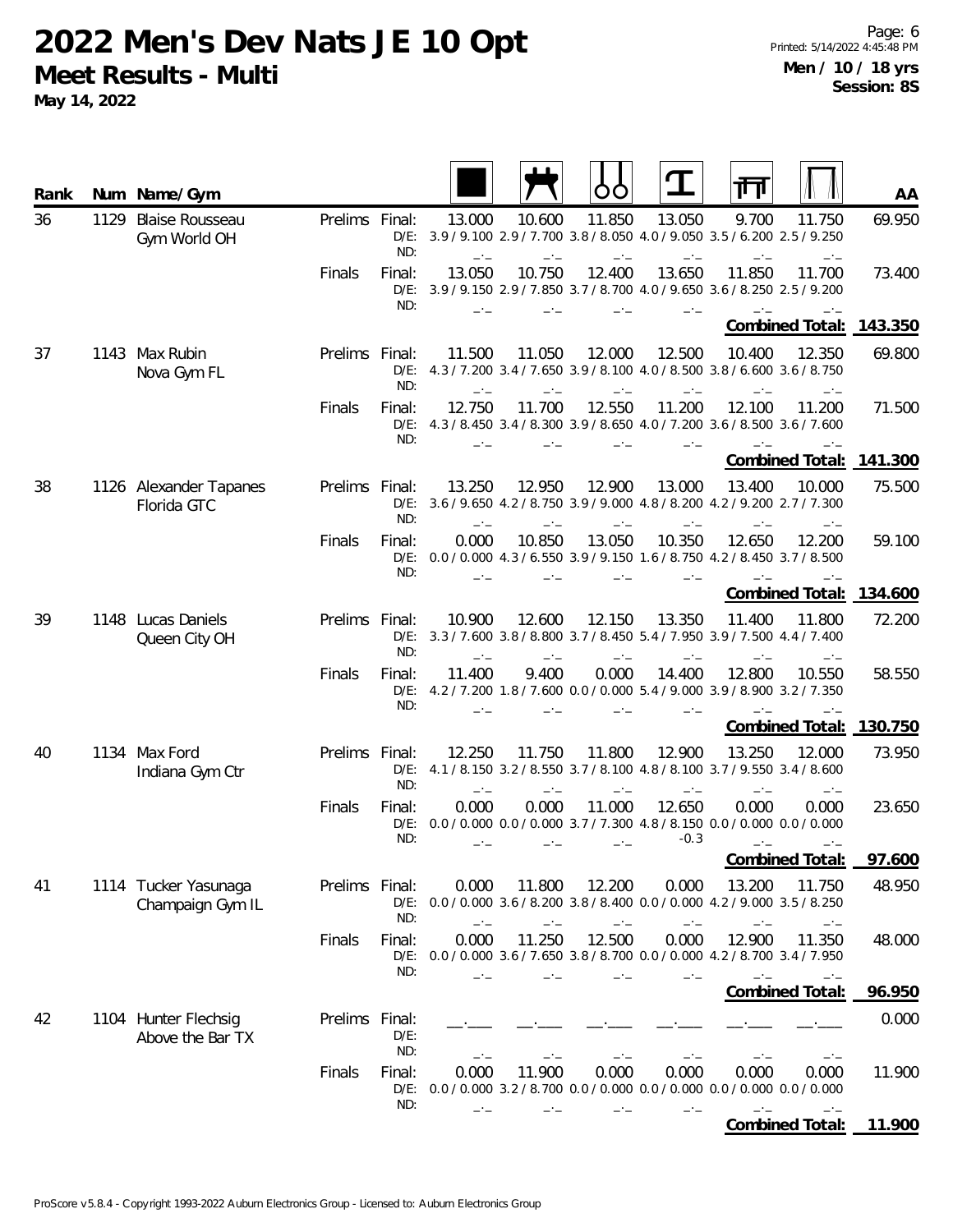**May 14, 2022**

|  |  | $#1 = 2022$ Men's Dev Nats JE 10 Opt: 100% |  |
|--|--|--------------------------------------------|--|
|  |  | $#2 = 2022$ Men's Dev Nationals: 100%      |  |

| Place          |      | Num Name            | Gym                    |      | #2     | #1     | Score  |
|----------------|------|---------------------|------------------------|------|--------|--------|--------|
| 1              | 1139 | <b>Fred Richard</b> | Massachusetts Elite    | Fin: | 14.300 | 14.050 | 28.350 |
|                |      |                     |                        | D:   | 5.800  | 5.700  |        |
|                |      |                     |                        | E:   | 8.500  | 8.350  |        |
|                |      |                     |                        | ND:  |        |        |        |
| $\overline{2}$ | 1108 | Caleb Melton        | Apollo VA              | Fin: | 13.950 | 14.350 | 28.300 |
|                |      |                     |                        | D:   | 4.900  | 4.900  |        |
|                |      |                     |                        | E:   | 9.050  | 9.450  |        |
|                |      |                     |                        | ND:  |        |        |        |
| 3              |      | 1107 Will Fleck     | Apollo VA              | Fin: | 13.750 | 14.000 | 27.750 |
|                |      |                     |                        | D:   | 4.700  | 4.700  |        |
|                |      |                     |                        | E:   | 9.050  | 9.300  |        |
|                |      |                     |                        | ND:  |        |        |        |
| 4T             | 1158 | Colin Flores        | West Coast CA          | Fin: | 13.500 | 13.850 | 27.350 |
|                |      |                     |                        | D:   | 4.300  | 4.400  |        |
|                |      |                     |                        | E:   | 9.200  | 9.450  |        |
|                |      |                     |                        | ND:  |        |        |        |
| 4T             | 1111 | Justin Ciccone      | <b>Bright Raven NY</b> | Fin: | 13.850 | 13.500 | 27.350 |
|                |      |                     |                        | D:   | 5.200  | 5.200  |        |
|                |      |                     |                        | E:   | 8.650  | 8.300  |        |
|                |      |                     |                        | ND:  |        |        |        |
| 6T             | 1113 | Landon Simpson      | Centre Elite PA        | Fin: | 13.500 | 13.650 | 27.150 |
|                |      |                     |                        | D:   | 4.100  | 4.000  |        |
|                |      |                     |                        | E:   | 9.400  | 9.650  |        |
|                |      |                     |                        | ND:  |        |        |        |
| 6T             | 1105 | Tate Costa          | Aim High RI            | Fin: | 13.500 | 13.650 | 27.150 |
|                |      |                     |                        | D:   | 4.600  | 4.600  |        |
|                |      |                     |                        | E:   | 8.900  | 9.050  |        |
|                |      |                     |                        | ND:  |        |        |        |
| 8              | 1118 | Chase Mondi         | Emerald City KS        | Fin: | 13.350 | 13.700 | 27.050 |
|                |      |                     |                        | D:   | 4.300  | 4.400  |        |
|                |      |                     |                        | E:   | 9.050  | 9.300  |        |
|                |      |                     |                        | ND:  |        |        |        |
| 9              | 1151 | Maxim Bereznev      | Roswell Gym GA         | Fin: | 13.250 | 13.600 | 26.850 |
|                |      |                     |                        | D:   | 4.500  | 4.500  |        |
|                |      |                     |                        | E:   | 8.750  | 9.100  |        |
|                |      |                     |                        | ND:  |        |        |        |
| 10             | 1141 | Robert Noll Jr.     | Michigan Elite         | Fin: | 13.400 | 13.400 | 26.800 |
|                |      |                     |                        | D:   | 4.100  | 4.000  |        |
|                |      |                     |                        | E:   | 9.300  | 9.400  |        |
|                |      |                     |                        | ND:  |        |        |        |
| 11T            |      | 1102 Asher Cohen    | 5280 Gym CO            | Fin: | 13.300 | 13.450 | 26.750 |
|                |      |                     |                        | D:   | 4.200  | 4.200  |        |
|                |      |                     |                        | E:   | 9.100  | 9.250  |        |
|                |      |                     |                        | ND:  |        |        |        |
| 11T            |      | 1138 Max Olinger    | Lakeshore IL           | Fin: | 13.450 | 13.300 | 26.750 |
|                |      |                     |                        | D:   | 4.700  | 4.800  |        |
|                |      |                     |                        | E:   | 8.750  | 8.500  |        |
|                |      |                     |                        | ND:  |        |        |        |
|                |      |                     |                        |      |        |        |        |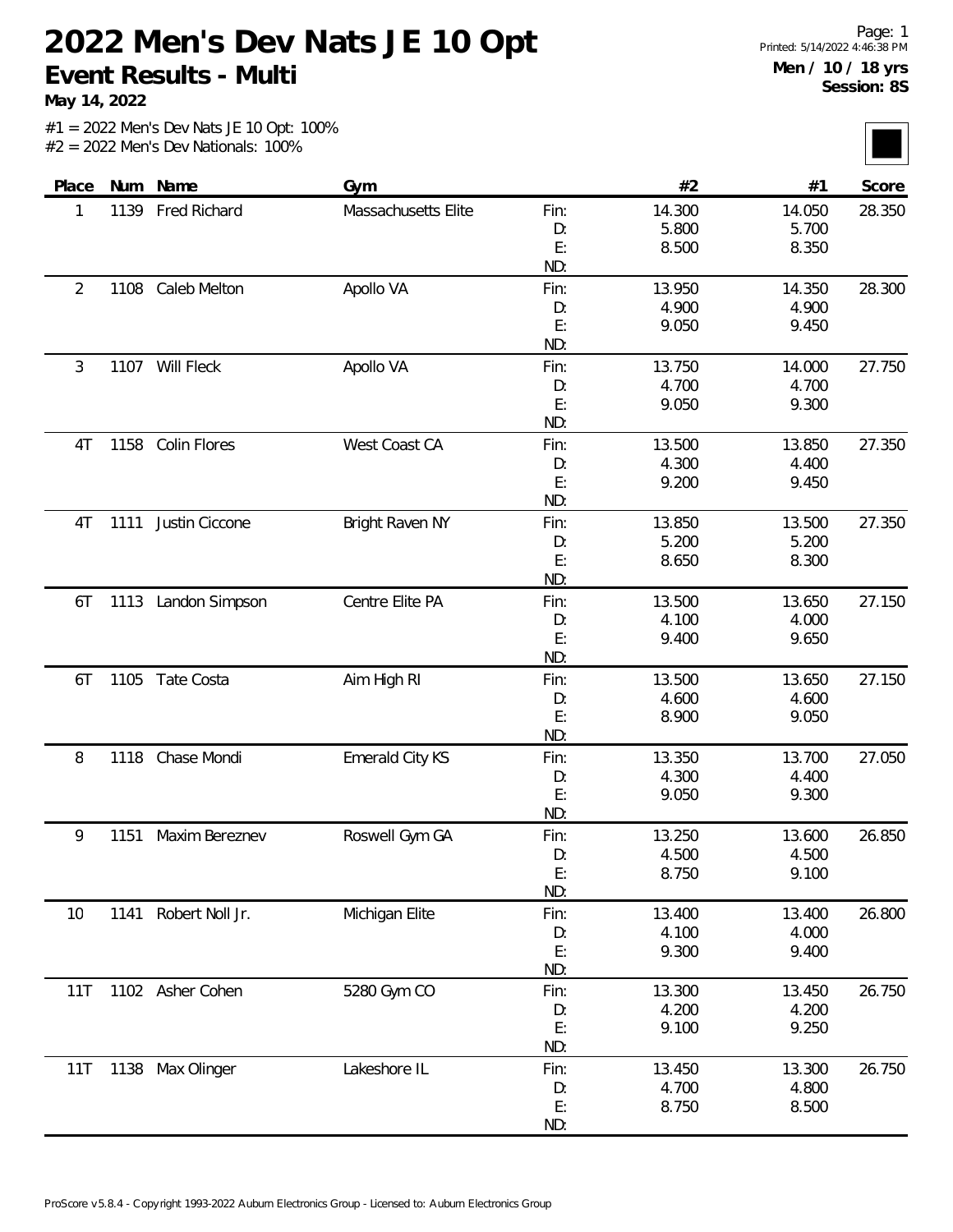**May 14, 2022**

| Place      |      | Num Name                     | Gym               |          | #2              | #1              | Score  |
|------------|------|------------------------------|-------------------|----------|-----------------|-----------------|--------|
| 13         |      | 1152 Anthony Koppie          | Roswell Gym GA    | Fin:     | 13.150          | 13.500          | 26.650 |
|            |      |                              |                   | D:       | 4.100           | 4.100           |        |
|            |      |                              |                   | E:       | 9.050           | 9.400           |        |
|            |      |                              |                   | ND:      |                 |                 |        |
| 14         | 1140 | Sebastian Kane               | Metropolitan WA   | Fin:     | 13.300          | 13.300          | 26.600 |
|            |      |                              |                   | D:       | 4.000           | 4.000           |        |
|            |      |                              |                   | E:       | 9.300           | 9.300           |        |
|            |      |                              |                   | ND:      |                 |                 |        |
| 15         | 1153 | Toby Liang                   | Roswell Gym GA    | Fin:     | 13.000          | 13.450          | 26.450 |
|            |      |                              |                   | D:       | 4.700           | 4.600           |        |
|            |      |                              |                   | E:       | 8.600           | 8.850           |        |
|            |      |                              |                   | ND:      | $-0.300$        |                 |        |
| 16T        |      | 1115 Garrett Schooley        | EVO Gym FL        | Fin:     | 13.700          | 12.700          | 26.400 |
|            |      |                              |                   | D:       | 4.600           | 4.500           |        |
|            |      |                              |                   | E:       | 9.100           | 8.500           |        |
|            |      |                              |                   | ND:      |                 | $-0.300$        |        |
| <b>16T</b> |      | 1116 Will Young              | Eagle Ridge NM    | Fin:     | 13.650          | 12.750          | 26.400 |
|            |      |                              |                   | D:       | 5.300           | 4.900           |        |
|            |      |                              |                   | E:       | 8.350           | 7.850           |        |
|            |      |                              |                   | ND:      |                 |                 |        |
| 18         |      | 1128 Adriel Perales-Valencia | Gym World Cent AZ | Fin:     | 13.150          | 13.200          | 26.350 |
|            |      |                              |                   | D:       | 4.800           | 4.800           |        |
|            |      |                              |                   | E:       | 8.350           | 8.400           |        |
|            |      |                              |                   | ND:      |                 |                 |        |
| 19         | 1119 | Zach Snyder                  | Emerge IA         | Fin:     | 13.000          | 13.250          | 26.250 |
|            |      |                              |                   | D:       | 4.400           | 4.500           |        |
|            |      |                              |                   | E:       | 8.700           | 8.850           |        |
|            |      |                              |                   | ND:      | $-0.100$        | $-0.100$        |        |
| 20T        | 1154 | Matthew Nguyen               | Roswell Gym GA    | Fin:     | 12.950          | 13.200          | 26.150 |
|            |      |                              |                   | D:       | 4.200           | 4.200           |        |
|            |      |                              |                   | E:       | 8.750           | 9.000           |        |
|            |      |                              |                   | ND:      |                 |                 |        |
| 20T        |      | 1146 Nathan York             | Premier West IL   | Fin:     | 13.250          | 12.900          | 26.150 |
|            |      |                              |                   | D:       | 4.600           | 4.600           |        |
|            |      |                              |                   | E:       | 8.650           | 8.300           |        |
|            |      |                              |                   | ND:      |                 |                 |        |
| 22T        |      | 1106 Ricken Matsuzawa        | All American UT   | Fin:     | 12.900          | 13.150          | 26.050 |
|            |      |                              |                   | D:       | 3.800           | 3.800           |        |
|            |      |                              |                   | E:       | 9.100           | 9.350           |        |
|            |      |                              |                   | ND:      |                 |                 |        |
| 22T        | 1129 | <b>Blaise Rousseau</b>       | Gym World OH      | Fin:     | 13.000<br>3.900 | 13.050<br>3.900 | 26.050 |
|            |      |                              |                   | D:<br>E: | 9.100           | 9.150           |        |
|            |      |                              |                   | ND:      |                 |                 |        |
|            |      |                              |                   |          |                 |                 |        |
| 24         | 1133 | Jacob Harmon                 | Impact Gym NH     | Fin:     | 12.450          | 13.400          | 25.850 |
|            |      |                              |                   | D:<br>E: | 4.500<br>7.950  | 4.600<br>8.800  |        |
|            |      |                              |                   | ND:      |                 |                 |        |
|            |      |                              |                   |          |                 |                 |        |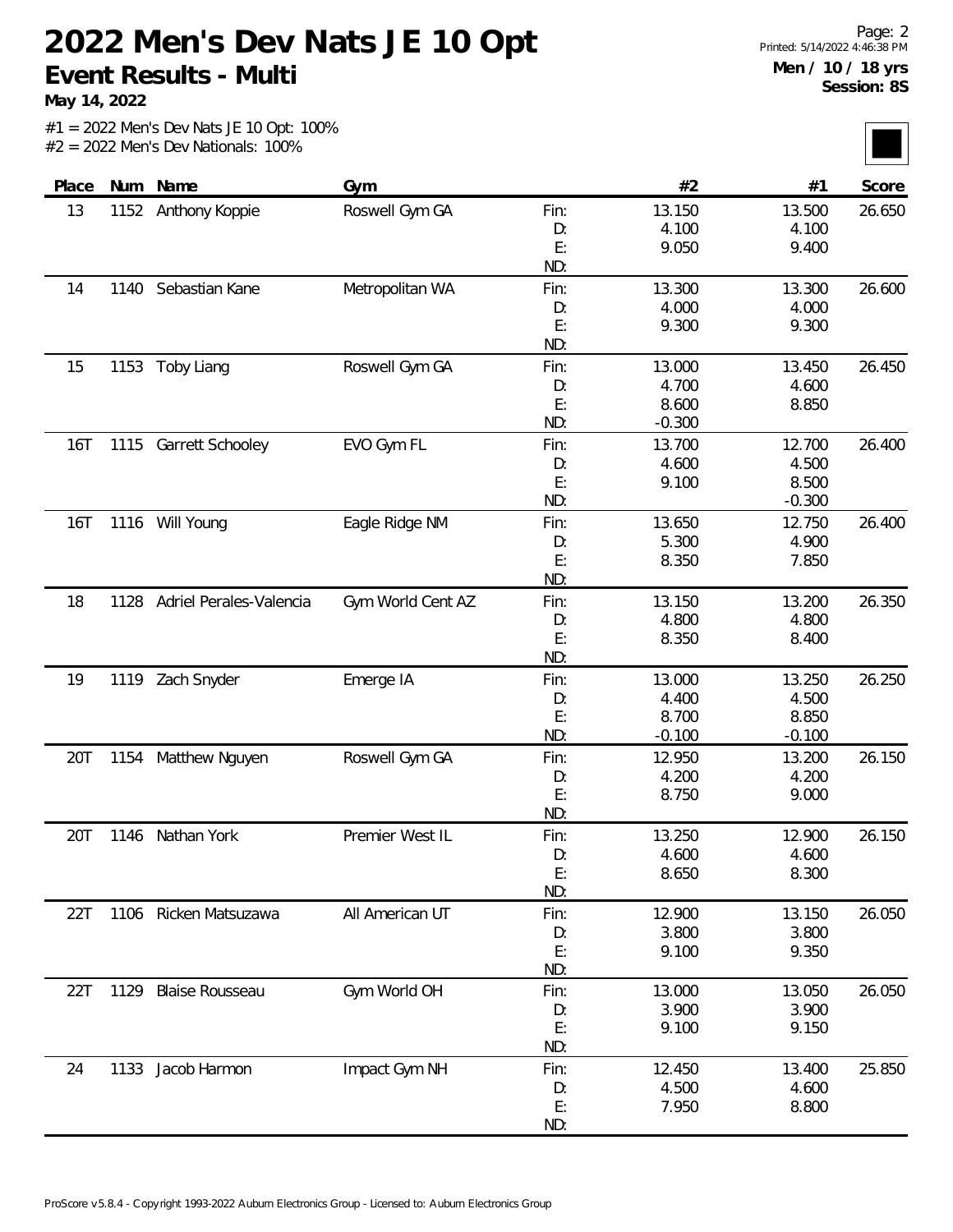**May 14, 2022**

| Place |      | Num Name             | Gym             |      | #2       | #1       | Score  |
|-------|------|----------------------|-----------------|------|----------|----------|--------|
| 25    | 1123 | Jaxon Mitchell       | EnRich TX       | Fin: | 12.700   | 13.050   | 25.750 |
|       |      |                      |                 | D:   | 3.900    | 3.900    |        |
|       |      |                      |                 | E:   | 8.800    | 9.150    |        |
|       |      |                      |                 | ND:  |          |          |        |
| 26T   | 1159 | <b>Tyler Flores</b>  | West Coast CA   | Fin: | 12.650   | 13.050   | 25.700 |
|       |      |                      |                 | D:   | 4.100    | 4.100    |        |
|       |      |                      |                 | E:   | 8.850    | 8.950    |        |
|       |      |                      |                 | ND:  | $-0.300$ |          |        |
| 26T   | 1144 | Kyle Mayotte         | Premier West IL | Fin: | 13.050   | 12.650   | 25.700 |
|       |      |                      |                 | D:   | 4.300    | 4.100    |        |
|       |      |                      |                 | E:   | 8.750    | 8.550    |        |
|       |      |                      |                 | ND:  |          |          |        |
| 28    | 1131 | Nicholas Tarca       | GymTek TN       | Fin: | 12.900   | 12.600   | 25.500 |
|       |      |                      |                 | D:   | 4.200    | 4.200    |        |
|       |      |                      |                 | E:   | 8.700    | 8.500    |        |
|       |      |                      |                 | ND:  |          | $-0.100$ |        |
| 29T   | 1149 | Drew Mitchell        | Queen City OH   | Fin: | 12.900   | 12.500   | 25.400 |
|       |      |                      |                 | D:   | 4.200    | 4.100    |        |
|       |      |                      |                 | E:   | 8.700    | 8.400    |        |
|       |      |                      |                 | ND:  |          |          |        |
| 29T   |      | 1103 Ayden Johnston  | 5280 Gym CO     | Fin: | 12.700   | 12.700   | 25.400 |
|       |      |                      |                 | D:   | 4.300    | 4.300    |        |
|       |      |                      |                 | E:   | 8.400    | 8.400    |        |
|       |      |                      |                 | ND:  |          |          |        |
| 31    | 1137 | Tai Gopaul           | Lakeshore IL    | Fin: | 13.250   | 12.100   | 25.350 |
|       |      |                      |                 | D:   | 4.600    | 4.600    |        |
|       |      |                      |                 | E:   | 8.650    | 7.600    |        |
|       |      |                      |                 | ND:  |          | $-0.100$ |        |
| 32    | 1150 | <b>Tony Traufler</b> | Queen City OH   | Fin: | 12.300   | 12.850   | 25.150 |
|       |      |                      |                 | D:   | 3.800    | 3.700    |        |
|       |      |                      |                 | E:   | 8.500    | 9.150    |        |
|       |      |                      |                 | ND:  |          |          |        |
| 33    | 1122 | <b>Richard Mays</b>  | EnRich TX       | Fin: | 11.850   | 13.100   | 24.950 |
|       |      |                      |                 | D:   | 4.000    | 4.000    |        |
|       |      |                      |                 | E:   | 7.850    | 9.100    |        |
|       |      |                      |                 | ND:  |          |          |        |
| 34    |      | 1117 Ryan Crockett   | Elevate CA      | Fin: | 12.200   | 12.450   | 24.650 |
|       |      |                      |                 | D:   | 4.100    | 4.100    |        |
|       |      |                      |                 | E:   | 8.100    | 8.350    |        |
|       |      |                      |                 | ND:  |          |          |        |
| 35    | 1112 | Danilo Viciana       | Cartersville GA | Fin: | 11.100   | 13.400   | 24.500 |
|       |      |                      |                 | D:   | 4.700    | 4.700    |        |
|       |      |                      |                 | E:   | 6.400    | 8.700    |        |
|       |      |                      |                 | ND:  |          |          |        |
| 36    |      | 1143 Max Rubin       | Nova Gym FL     | Fin: | 11.500   | 12.750   | 24.250 |
|       |      |                      |                 | D:   | 4.300    | 4.300    |        |
|       |      |                      |                 | E:   | 7.200    | 8.450    |        |
|       |      |                      |                 | ND:  |          |          |        |
|       |      |                      |                 |      |          |          |        |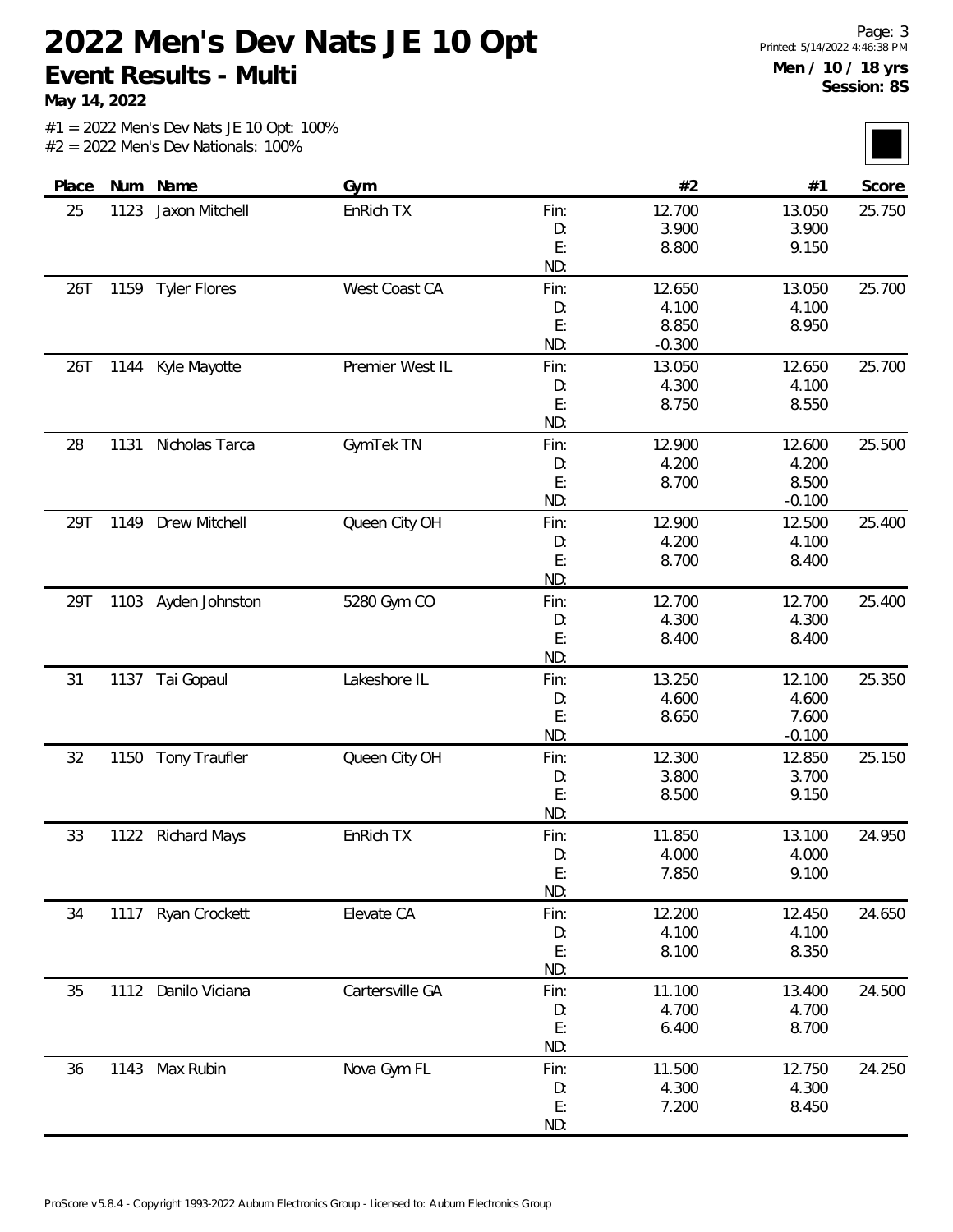**May 14, 2022**

| Place | Num  | Name              | Gym              |                                | #2                       | #1                                   | Score  |
|-------|------|-------------------|------------------|--------------------------------|--------------------------|--------------------------------------|--------|
| 37    | 1127 | Kaien Orion       | Gym Olympica CA  | Fin:<br>D:<br>E:               | 12.100<br>4.800<br>7.300 | 11.750<br>4.800<br>7.050             | 23.850 |
| 38    | 1148 | Lucas Daniels     | Queen City OH    | ND:<br>Fin:<br>D:<br>E:<br>ND: | 10.900<br>3.300<br>7.600 | $-0.100$<br>11.400<br>4.200<br>7.200 | 22.300 |
| 39    | 1126 | Alexander Tapanes | Florida GTC      | Fin:<br>D:<br>E:<br>ND:        | 13.250<br>3.600<br>9.650 | 0.000<br>0.000<br>0.000              | 13.250 |
| 40    | 1134 | Max Ford          | Indiana Gym Ctr  | Fin:<br>D:<br>E:<br>ND:        | 12.250<br>4.100<br>8.150 | 0.000<br>0.000<br>0.000              | 12.250 |
| $41*$ | 1114 | Tucker Yasunaga   | Champaign Gym IL | Fin:<br>D:<br>E:<br>ND:        | 0.000<br>0.000<br>0.000  | 0.000<br>0.000<br>0.000              | 0.000  |
| $41*$ | 1104 | Hunter Flechsig   | Above the Bar TX | Fin:<br>D:<br>E:<br>ND:        | 0.000<br>0.000<br>0.000  | 0.000<br>0.000<br>0.000              | 0.000  |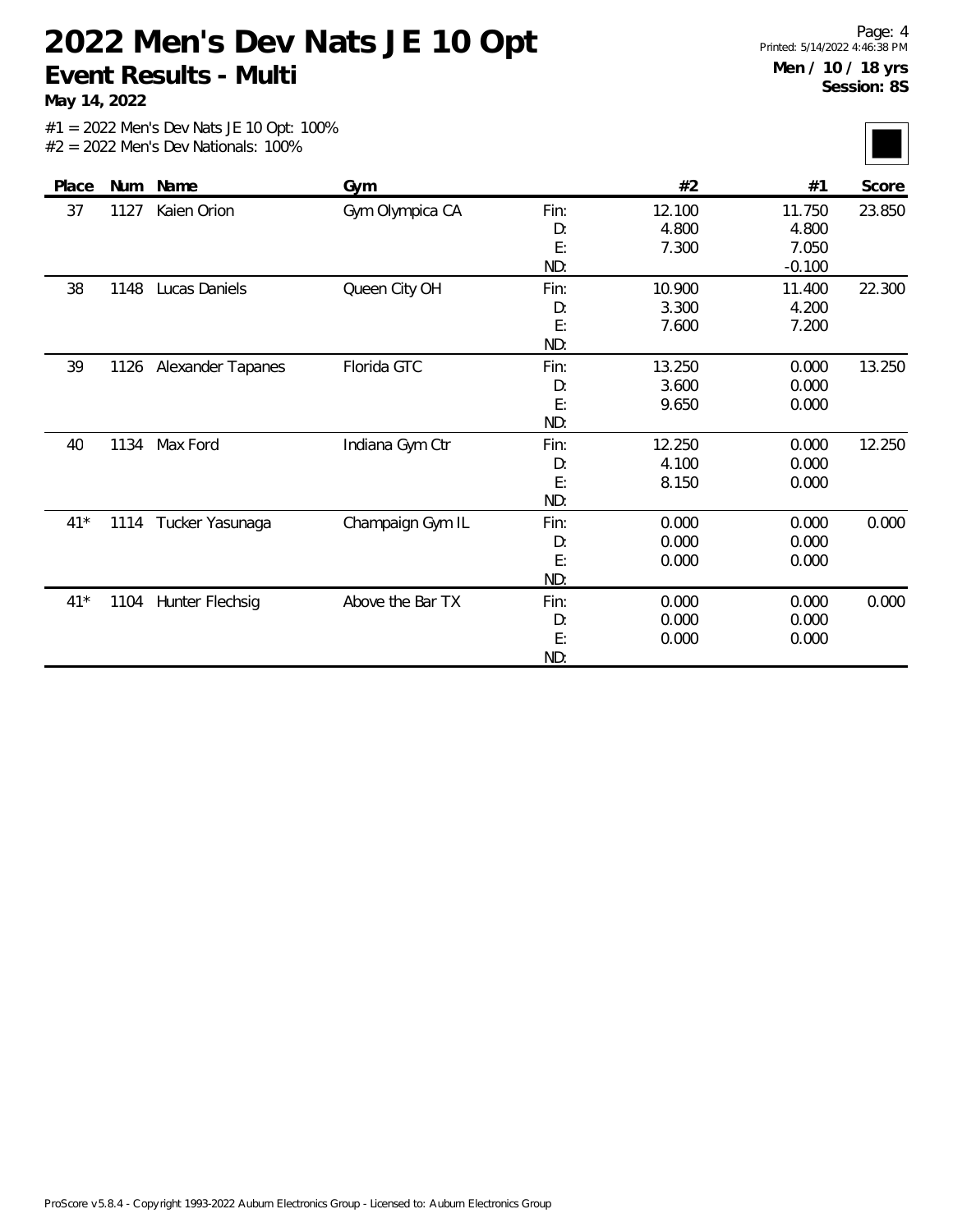**May 14, 2022**

|  |  | $#1 = 2022$ Men's Dev Nats JE 10 Opt: 100% |  |  |
|--|--|--------------------------------------------|--|--|
|  |  | $#2 = 2022$ Men's Dev Nationals: 100%      |  |  |

| Place          | Num  | Name                | Gym                 |           | #2             | #1             | $\mathbf{r}$<br>Score |
|----------------|------|---------------------|---------------------|-----------|----------------|----------------|-----------------------|
| 1              | 1139 | Fred Richard        | Massachusetts Elite | Fin:      | 14.950         | 13.800         | 28.750                |
|                |      |                     |                     | D:        | 5.800          | 5.800          |                       |
|                |      |                     |                     | E:        | 9.150          | 8.000          |                       |
|                |      |                     |                     | ND:       |                |                |                       |
| $\overline{2}$ | 1115 | Garrett Schooley    | EVO Gym FL          | Fin:      | 13.350         | 13.300         | 26.650                |
|                |      |                     |                     | D:        | 4.100          | 4.100          |                       |
|                |      |                     |                     | E:        | 9.250          | 9.200          |                       |
|                |      |                     |                     | ND:       |                |                |                       |
| 3              | 1159 | <b>Tyler Flores</b> | West Coast CA       | Fin:      | 13.300         | 13.250         | 26.550                |
|                |      |                     |                     | D:        | 4.200          | 4.200          |                       |
|                |      |                     |                     | E:        | 9.100          | 9.050          |                       |
|                |      |                     |                     | ND:       |                |                |                       |
| 4              | 1113 | Landon Simpson      | Centre Elite PA     | Fin:      | 13.100         | 13.350         | 26.450                |
|                |      |                     |                     | D:        | 4.100          | 4.100          |                       |
|                |      |                     |                     | E:        | 9.000          | 9.250          |                       |
|                |      |                     |                     | ND:       |                |                |                       |
| 5              | 1131 | Nicholas Tarca      | GymTek TN           | Fin:      | 12.950         | 13.250         | 26.200                |
|                |      |                     |                     | D:        | 4.200          | 4.200          |                       |
|                |      |                     |                     | E:        | 8.750          | 9.050          |                       |
|                |      |                     |                     | ND:       |                |                |                       |
| 6              | 1153 | Toby Liang          | Roswell Gym GA      | Fin:      | 13.600         | 12.550         | 26.150                |
|                |      |                     |                     | D:<br>E:  | 4.300<br>9.300 | 4.300<br>8.250 |                       |
|                |      |                     |                     | ND:       |                |                |                       |
| 7              | 1154 | Matthew Nguyen      | Roswell Gym GA      | Fin:      | 12.800         | 13.300         | 26.100                |
|                |      |                     |                     | D:        | 4.100          | 4.100          |                       |
|                |      |                     |                     | E:        | 8.700          | 9.200          |                       |
|                |      |                     |                     | ND:       |                |                |                       |
| 8              | 1137 | Tai Gopaul          | Lakeshore IL        | Fin:      | 13.050         | 12.800         | 25.850                |
|                |      |                     |                     | D:        | 5.000          | 5.000          |                       |
|                |      |                     |                     | E:        | 8.050          | 7.800          |                       |
|                |      |                     |                     | ND:       |                |                |                       |
| 9T             |      | 1107 Will Fleck     | Apollo VA           | Fin:      | 12.800         | 12.750         | 25.550                |
|                |      |                     |                     | D:        | 4.400          | 4.400          |                       |
|                |      |                     |                     | E:        | 8.400          | 8.350          |                       |
|                |      |                     |                     | ND:       |                |                |                       |
| 9T             |      | 1146 Nathan York    | Premier West IL     | Fin:      | 12.250         | 13.300         | 25.550                |
|                |      |                     |                     | D:        | 4.600          | 5.600          |                       |
|                |      |                     |                     | E:        | 7.650          | 7.700          |                       |
|                |      |                     |                     | ND:       |                |                |                       |
| 11             | 1105 | Tate Costa          | Aim High RI         | Fin:      | 12.500         | 12.800         | 25.300                |
|                |      |                     |                     | D:        | 4.400          | 4.100          |                       |
|                |      |                     |                     | E:<br>ND: | 8.100          | 8.700          |                       |
| 12             | 1151 | Maxim Bereznev      | Roswell Gym GA      | Fin:      | 12.400         | 12.600         | 25.000                |
|                |      |                     |                     | D:        | 4.000          | 4.000          |                       |
|                |      |                     |                     | E:        | 8.400          | 8.600          |                       |
|                |      |                     |                     | ND:       |                |                |                       |
|                |      |                     |                     |           |                |                |                       |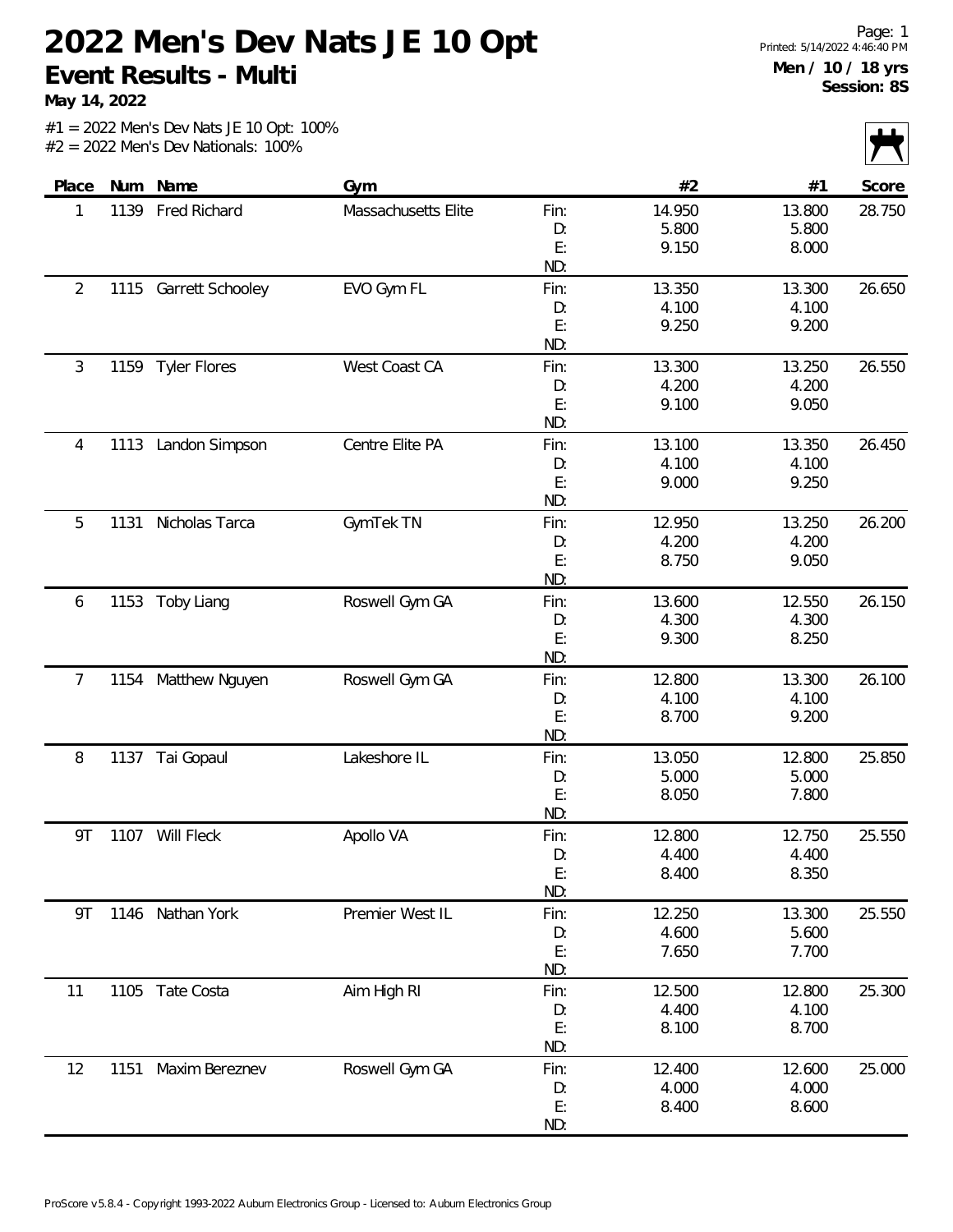**May 14, 2022**

|            |      |                     |                 |      |        |        | $\sqrt{ }$ |
|------------|------|---------------------|-----------------|------|--------|--------|------------|
| Place      |      | Num Name            | Gym             |      | #2     | #1     | Score      |
| 13         |      | 1152 Anthony Koppie | Roswell Gym GA  | Fin: | 12.450 | 12.300 | 24.750     |
|            |      |                     |                 | D:   | 3.100  | 3.100  |            |
|            |      |                     |                 | E:   | 9.350  | 9.200  |            |
|            |      |                     |                 | ND:  |        |        |            |
| 14         | 1144 | Kyle Mayotte        | Premier West IL | Fin: | 12.800 | 11.900 | 24.700     |
|            |      |                     |                 | D:   | 5.000  | 4.500  |            |
|            |      |                     |                 | E:   | 7.800  | 7.400  |            |
|            |      |                     |                 | ND:  |        |        |            |
| 15T        | 1123 | Jaxon Mitchell      | EnRich TX       | Fin: | 11.650 | 12.800 | 24.450     |
|            |      |                     |                 | D:   | 4.000  | 4.000  |            |
|            |      |                     |                 | E:   | 7.650  | 8.800  |            |
|            |      |                     |                 | ND:  |        |        |            |
| 15T        |      | 1102 Asher Cohen    | 5280 Gym CO     | Fin: | 12.300 | 12.150 | 24.450     |
|            |      |                     |                 | D:   | 4.100  | 4.100  |            |
|            |      |                     |                 | E:   | 8.200  | 8.050  |            |
|            |      |                     |                 | ND:  |        |        |            |
| 17         | 1127 | Kaien Orion         | Gym Olympica CA | Fin: | 12.700 | 11.700 | 24.400     |
|            |      |                     |                 | D:   | 4.400  | 4.400  |            |
|            |      |                     |                 | E:   | 8.300  | 7.300  |            |
|            |      |                     |                 | ND:  |        |        |            |
| 18         |      | 1116 Will Young     | Eagle Ridge NM  | Fin: | 12.950 | 11.250 | 24.200     |
|            |      |                     |                 | D:   | 4.400  | 4.100  |            |
|            |      |                     |                 | E:   | 8.550  | 7.150  |            |
|            |      |                     |                 | ND:  |        |        |            |
| 19T        |      | 1117 Ryan Crockett  | Elevate CA      | Fin: | 11.950 | 12.200 | 24.150     |
|            |      |                     |                 | D:   | 3.900  | 3.900  |            |
|            |      |                     |                 | E:   | 8.050  | 8.300  |            |
|            |      |                     |                 | ND:  |        |        |            |
| <b>19T</b> |      | 1112 Danilo Viciana | Cartersville GA | Fin: | 12.000 | 12.150 | 24.150     |
|            |      |                     |                 | D:   | 4.000  | 4.000  |            |
|            |      |                     |                 | E:   | 8.000  | 8.150  |            |
|            |      |                     |                 | ND:  |        |        |            |
| 21         | 1111 | Justin Ciccone      | Bright Raven NY | Fin: | 11.500 | 12.500 | 24.000     |
|            |      |                     |                 | D:   | 3.600  | 4.000  |            |
|            |      |                     |                 | E:   | 7.900  | 8.500  |            |
|            |      |                     |                 | ND:  |        |        |            |
| 22         | 1158 | Colin Flores        | West Coast CA   | Fin: | 12.400 | 11.550 | 23.950     |
|            |      |                     |                 | D:   | 4.200  | 4.200  |            |
|            |      |                     |                 | E:   | 8.200  | 7.350  |            |
|            |      |                     |                 | ND:  |        |        |            |
| 23         | 1108 | Caleb Melton        | Apollo VA       | Fin: | 11.850 | 12.000 | 23.850     |
|            |      |                     |                 | D:   | 4.500  | 4.300  |            |
|            |      |                     |                 | E:   | 7.350  | 7.700  |            |
|            |      |                     |                 | ND:  |        |        |            |
| 24T        |      | 1138 Max Olinger    | Lakeshore IL    | Fin: | 11.700 | 12.100 | 23.800     |
|            |      |                     |                 | D:   | 4.200  | 4.100  |            |
|            |      |                     |                 | E:   | 7.500  | 8.000  |            |
|            |      |                     |                 | ND:  |        |        |            |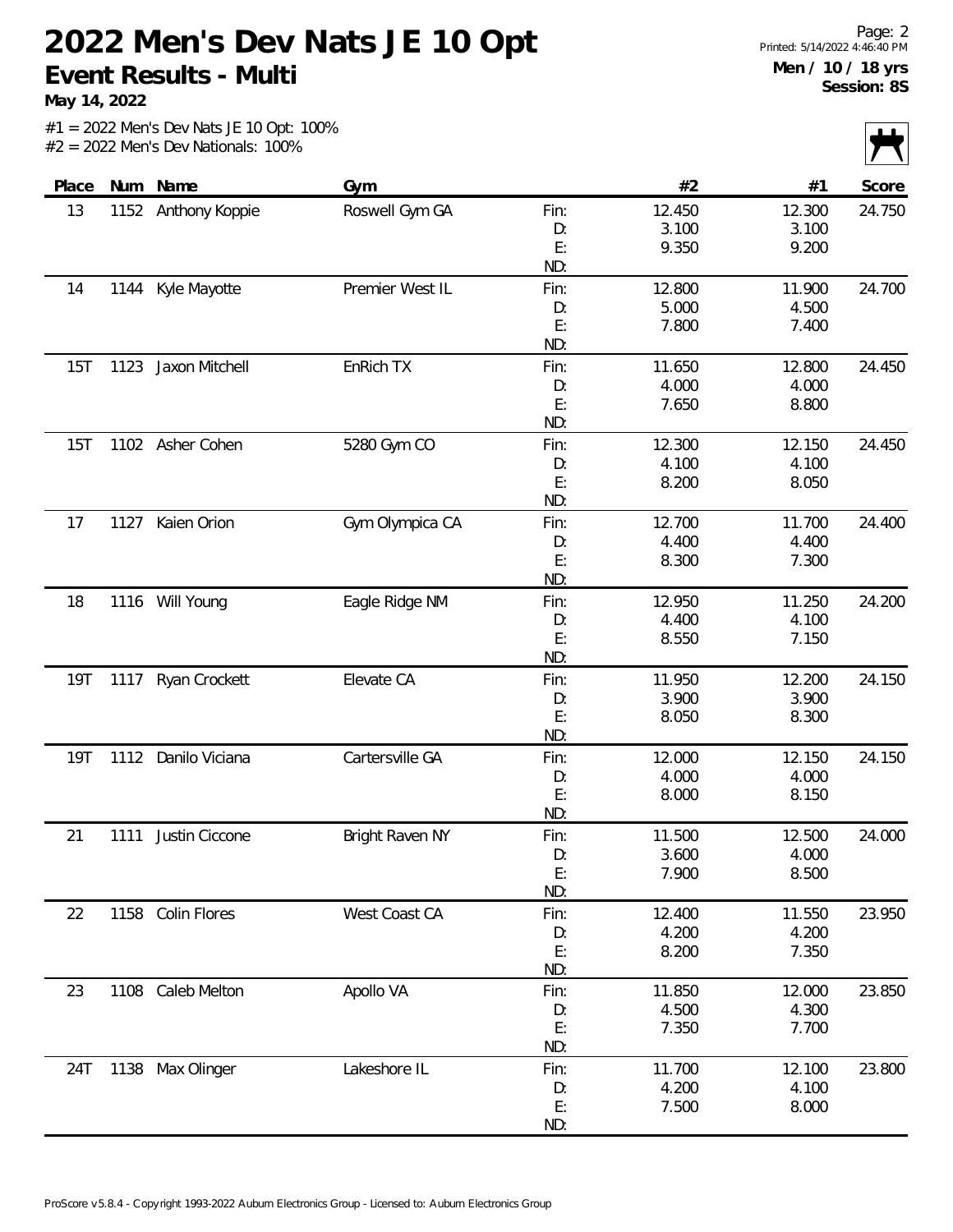**May 14, 2022**

÷.

#1 = 2022 Men's Dev Nats JE 10 Opt: 100% #2 = 2022 Men's Dev Nationals: 100%

|       |      |                         |                        |      |        |        | $\mathbf{z}$ |
|-------|------|-------------------------|------------------------|------|--------|--------|--------------|
| Place | Num  | Name                    | Gym                    |      | #2     | #1     | Score        |
| 24T   | 1126 | Alexander Tapanes       | Florida GTC            | Fin: | 12.950 | 10.850 | 23.800       |
|       |      |                         |                        | D:   | 4.200  | 4.300  |              |
|       |      |                         |                        | E:   | 8.750  | 6.550  |              |
|       |      |                         |                        | ND:  |        |        |              |
| 26    | 1133 | Jacob Harmon            | Impact Gym NH          | Fin: | 12.000 | 11.700 | 23.700       |
|       |      |                         |                        | D:   | 3.700  | 3.700  |              |
|       |      |                         |                        | E:   | 8.300  | 8.000  |              |
|       |      |                         |                        | ND:  |        |        |              |
| 27    | 1150 | <b>Tony Traufler</b>    | Queen City OH          | Fin: | 11.550 | 12.000 | 23.550       |
|       |      |                         |                        | D:   | 2.900  | 2.900  |              |
|       |      |                         |                        | E:   | 8.650  | 9.100  |              |
|       |      |                         |                        | ND:  |        |        |              |
| 28    | 1118 | Chase Mondi             | <b>Emerald City KS</b> | Fin: | 11.750 | 11.750 | 23.500       |
|       |      |                         |                        | D:   | 2.800  | 2.800  |              |
|       |      |                         |                        | E:   | 8.950  | 8.950  |              |
|       |      |                         |                        | ND:  |        |        |              |
| 29    | 1122 | <b>Richard Mays</b>     | EnRich TX              | Fin: | 12.050 | 11.200 | 23.250       |
|       |      |                         |                        | D:   | 4.400  | 4.500  |              |
|       |      |                         |                        | E:   | 7.650  | 6.700  |              |
|       |      |                         |                        | ND:  |        |        |              |
| 30    | 1114 | Tucker Yasunaga         | Champaign Gym IL       | Fin: | 11.800 | 11.250 | 23.050       |
|       |      |                         |                        | D:   | 3.600  | 3.600  |              |
|       |      |                         |                        | E:   | 8.200  | 7.650  |              |
|       |      |                         |                        | ND:  |        |        |              |
| 31    | 1119 | Zach Snyder             | Emerge IA              | Fin: | 12.100 | 10.800 | 22.900       |
|       |      |                         |                        | D:   | 3.300  | 3.100  |              |
|       |      |                         |                        | E:   | 8.800  | 7.700  |              |
|       |      |                         |                        | ND:  |        |        |              |
| 32T   | 1141 | Robert Noll Jr.         | Michigan Elite         | Fin: | 10.750 | 12.000 | 22.750       |
|       |      |                         |                        | D:   | 2.900  | 3.300  |              |
|       |      |                         |                        | E:   | 7.850  | 8.700  |              |
|       |      |                         |                        | ND:  |        |        |              |
| 32T   | 1143 | Max Rubin               | Nova Gym FL            | Fin: | 11.050 | 11.700 | 22.750       |
|       |      |                         |                        | D:   | 3.400  | 3.400  |              |
|       |      |                         |                        | E:   | 7.650  | 8.300  |              |
|       |      |                         |                        | ND:  |        |        |              |
| 34T   | 1103 | Ayden Johnston          | 5280 Gym CO            | Fin: | 11.650 | 11.050 | 22.700       |
|       |      |                         |                        | D:   | 3.500  | 3.800  |              |
|       |      |                         |                        | E:   | 8.150  | 7.250  |              |
|       |      |                         |                        | ND:  |        |        |              |
| 34T   | 1128 | Adriel Perales-Valencia | Gym World Cent AZ      | Fin: | 12.050 | 10.650 | 22.700       |
|       |      |                         |                        | D:   | 4.300  | 4.200  |              |
|       |      |                         |                        | E:   | 7.750  | 6.450  |              |
|       |      |                         |                        | ND:  |        |        |              |
| 36    | 1140 | Sebastian Kane          | Metropolitan WA        | Fin: | 10.000 | 12.500 | 22.500       |
|       |      |                         |                        | D:   | 3.600  | 3.600  |              |

6.400

E: ND:

8.900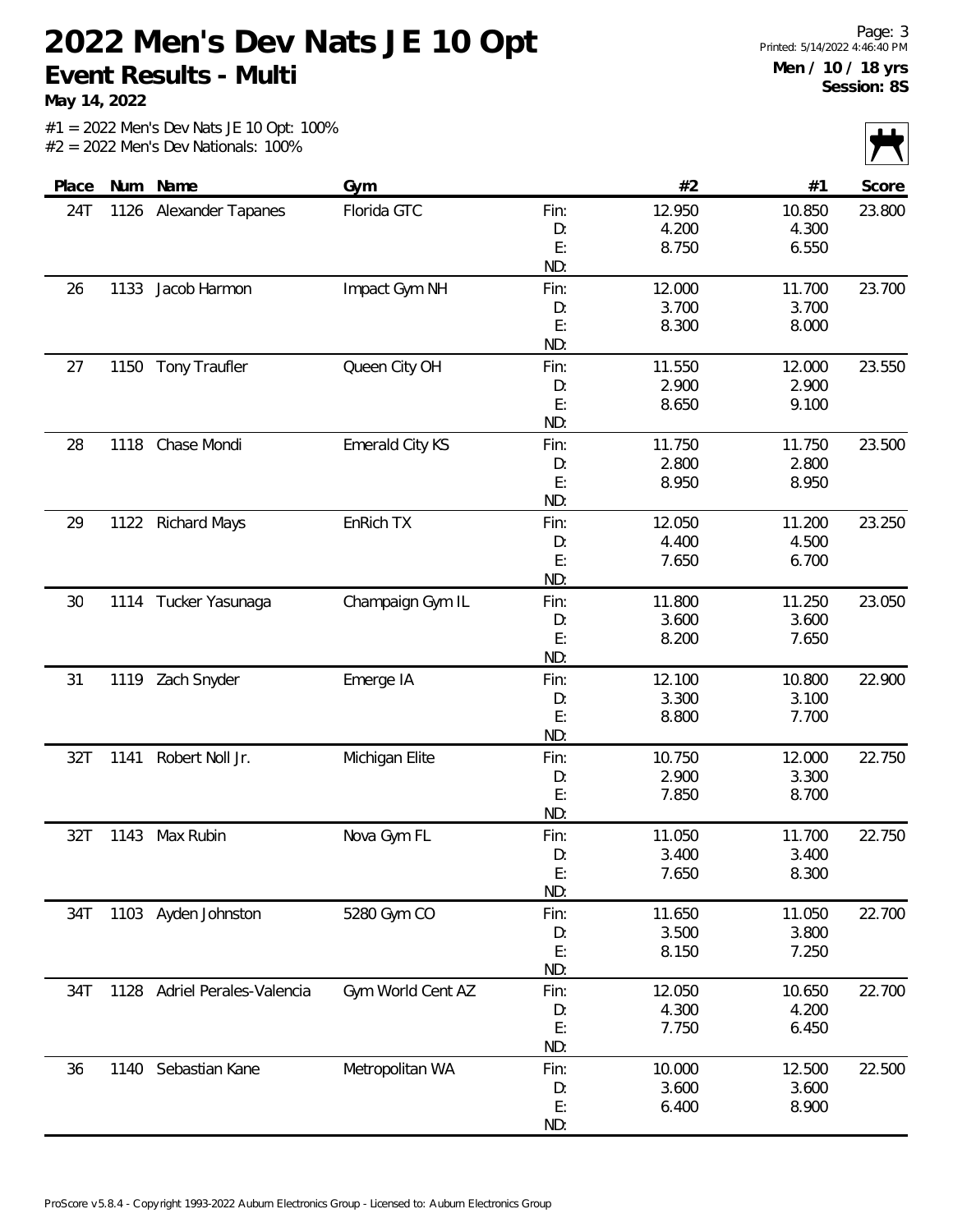**May 14, 2022**

|       |      |                        |                  |                         |                          |                          | $\cdot$ $\cdot$ |
|-------|------|------------------------|------------------|-------------------------|--------------------------|--------------------------|-----------------|
| Place |      | Num Name               | Gym              |                         | #2                       | #1                       | Score           |
| 37    | 1106 | Ricken Matsuzawa       | All American UT  | Fin:<br>D:<br>E:<br>ND: | 12.700<br>4.600<br>8.100 | 9.700<br>4.100<br>5.600  | 22.400          |
| 38    | 1148 | Lucas Daniels          | Queen City OH    | Fin:<br>D:<br>E:<br>ND: | 12.600<br>3.800<br>8.800 | 9.400<br>1.800<br>7.600  | 22.000          |
| 39    | 1129 | <b>Blaise Rousseau</b> | Gym World OH     | Fin:<br>D:<br>E:<br>ND: | 10.600<br>2.900<br>7.700 | 10.750<br>2.900<br>7.850 | 21.350          |
| 40    | 1149 | Drew Mitchell          | Queen City OH    | Fin:<br>D:<br>E:<br>ND: | 10.250<br>2.900<br>7.350 | 10.250<br>3.000<br>7.250 | 20.500          |
| 41    | 1104 | Hunter Flechsig        | Above the Bar TX | Fin:<br>D:<br>E:<br>ND: | 0.000<br>0.000<br>0.000  | 11.900<br>3.200<br>8.700 | 11.900          |
| 42    | 1134 | Max Ford               | Indiana Gym Ctr  | Fin:<br>D:<br>E:<br>ND: | 11.750<br>3.200<br>8.550 | 0.000<br>0.000<br>0.000  | 11.750          |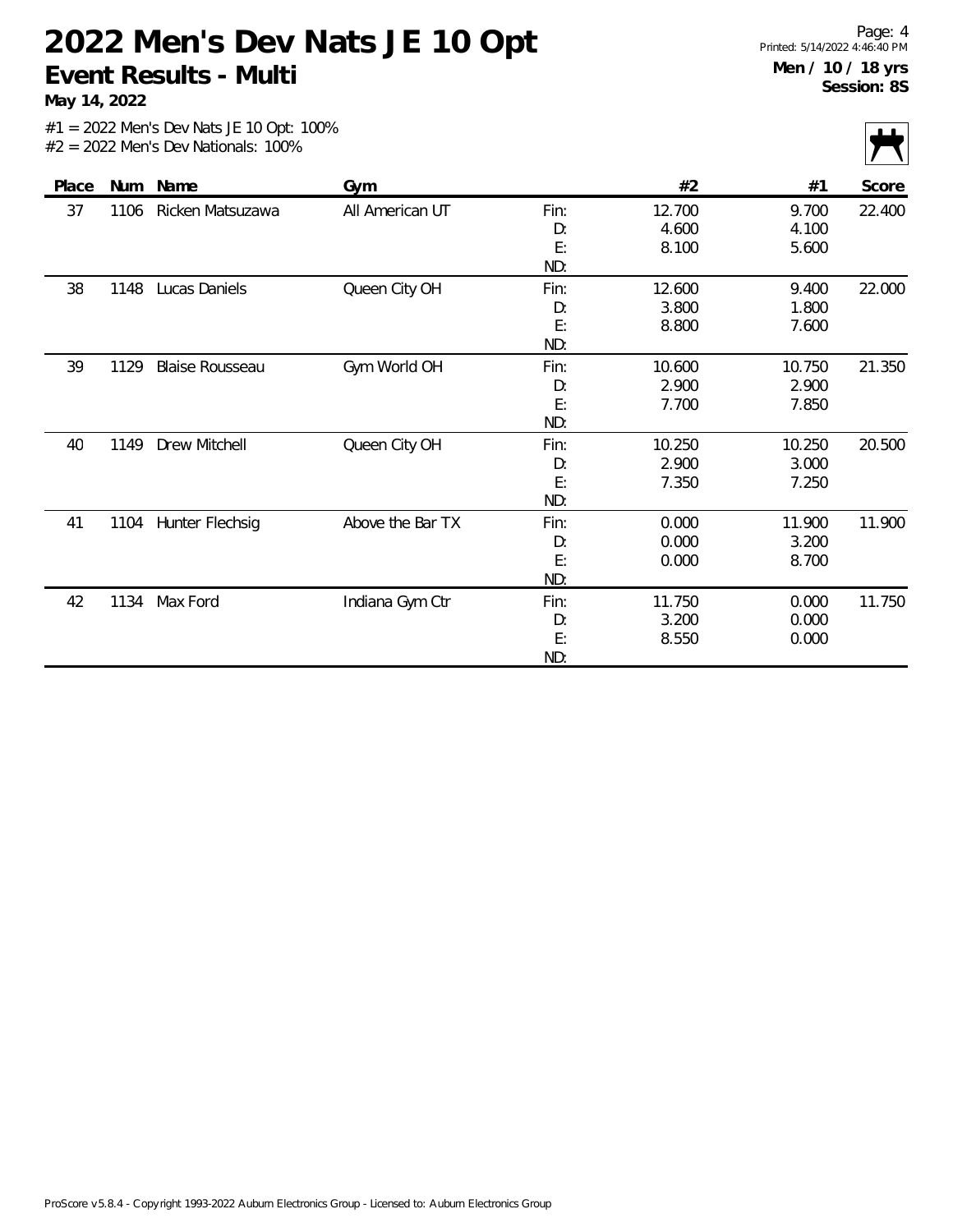**May 14, 2022**

|  | $#1 = 2022$ Men's Dev Nats JE 10 Opt: 100% |  |  |  |
|--|--------------------------------------------|--|--|--|
|  | $#2 = 2022$ Men's Dev Nationals: 100%      |  |  |  |

| Place          |      | Num Name                     | Gym                 |           | #2             | #1             | Score  |
|----------------|------|------------------------------|---------------------|-----------|----------------|----------------|--------|
| 1              |      | 1102 Asher Cohen             | 5280 Gym CO         | Fin:      | 14.250         | 14.300         | 28.550 |
|                |      |                              |                     | D:        | 4.900          | 4.900          |        |
|                |      |                              |                     | E:        | 9.350          | 9.400          |        |
|                |      |                              |                     | ND:       |                |                |        |
| $\overline{2}$ |      | 1128 Adriel Perales-Valencia | Gym World Cent AZ   | Fin:      | 14.400         | 14.000         | 28.400 |
|                |      |                              |                     | D:        | 5.700          | 5.700          |        |
|                |      |                              |                     | E:        | 8.700          | 8.300          |        |
|                |      |                              |                     | ND:       |                |                |        |
| 3              | 1139 | Fred Richard                 | Massachusetts Elite | Fin:      | 14.100         | 14.050         | 28.150 |
|                |      |                              |                     | D:        | 5.000          | 5.000          |        |
|                |      |                              |                     | E:        | 9.100          | 9.050          |        |
|                |      |                              |                     | ND:       |                |                |        |
| 4              | 1151 | Maxim Bereznev               | Roswell Gym GA      | Fin:      | 13.400         | 13.550         | 26.950 |
|                |      |                              |                     | D:        | 4.200          | 4.200          |        |
|                |      |                              |                     | E:        | 9.200          | 9.350          |        |
|                |      |                              |                     | ND:       |                |                |        |
| 5T             |      | 1152 Anthony Koppie          | Roswell Gym GA      | Fin:      | 13.300         | 13.600         | 26.900 |
|                |      |                              |                     | D:        | 4.300          | 4.300          |        |
|                |      |                              |                     | E:        | 9.000          | 9.300          |        |
|                |      |                              |                     | ND:       |                |                |        |
| 5T             | 1141 | Robert Noll Jr.              | Michigan Elite      | Fin:      | 13.350         | 13.550         | 26.900 |
|                |      |                              |                     | D:        | 4.900          | 4.900          |        |
|                |      |                              |                     | E:        | 8.450          | 8.650          |        |
|                |      |                              |                     | ND:       |                |                |        |
| 7              |      | 1116 Will Young              | Eagle Ridge NM      | Fin:      | 13.400         | 13.350         | 26.750 |
|                |      |                              |                     | D:        | 4.800          | 4.800          |        |
|                |      |                              |                     | E:        | 8.600          | 8.550          |        |
|                |      |                              |                     | ND:       |                |                |        |
| 8              | 1105 | Tate Costa                   | Aim High RI         | Fin:      | 13.000         | 13.250         | 26.250 |
|                |      |                              |                     | D:        | 4.100          | 4.100          |        |
|                |      |                              |                     | E:<br>ND: | 8.900          | 9.150          |        |
|                |      |                              |                     |           |                |                |        |
| $9*$           |      | 1154 Matthew Nguyen          | Roswell Gym GA      | Fin:      | 13.000         | 12.950         | 25.950 |
|                |      |                              |                     | D:<br>E:  | 3.900<br>9.100 | 3.900<br>9.050 |        |
|                |      |                              |                     | ND:       |                |                |        |
| $9*$           |      | 1126 Alexander Tapanes       | Florida GTC         | Fin:      | 12.900         | 13.050         | 25.950 |
|                |      |                              |                     | D:        | 3.900          | 3.900          |        |
|                |      |                              |                     | E:        | 9.000          | 9.150          |        |
|                |      |                              |                     | ND:       |                |                |        |
| 9T             |      | 1153 Toby Liang              | Roswell Gym GA      | Fin:      | 12.800         | 13.150         | 25.950 |
|                |      |                              |                     | D:        | 4.000          | 4.000          |        |
|                |      |                              |                     | E:        | 8.800          | 9.150          |        |
|                |      |                              |                     | ND:       |                |                |        |
| 9T             | 1115 | Garrett Schooley             | EVO Gym FL          | Fin:      | 12.850         | 13.100         | 25.950 |
|                |      |                              |                     | D:        | 4.100          | 4.100          |        |
|                |      |                              |                     | E:        | 8.750          | 9.000          |        |
|                |      |                              |                     | ND:       |                |                |        |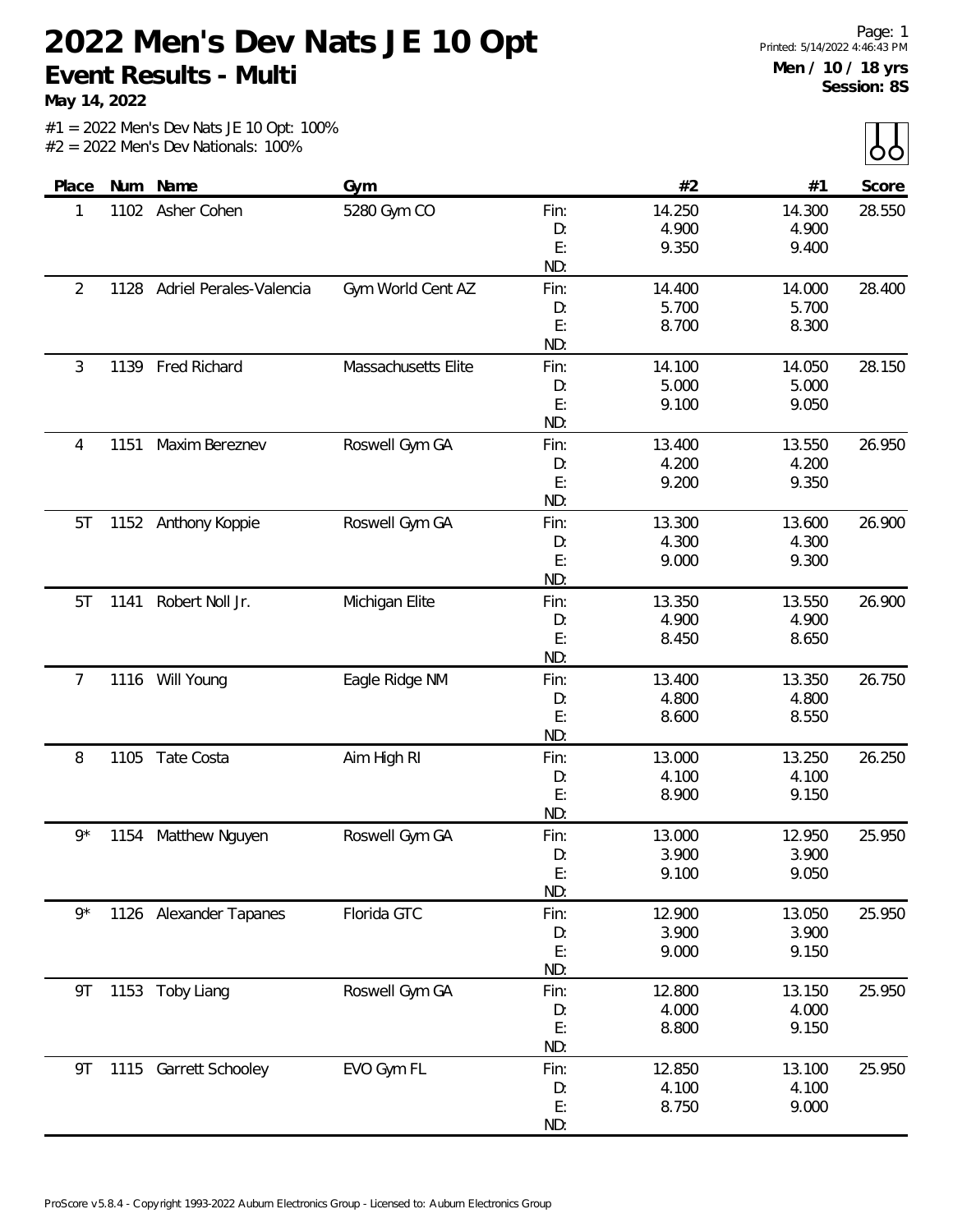**May 14, 2022**

 $\sum$ 

|            |      |                     |                 |           |        |        | $\sim$ $\sim$ |
|------------|------|---------------------|-----------------|-----------|--------|--------|---------------|
| Place      | Num  | Name                | Gym             |           | #2     | #1     | Score         |
| 13         | 1111 | Justin Ciccone      | Bright Raven NY | Fin:      | 12.300 | 13.550 | 25.850        |
|            |      |                     |                 | D:        | 4.800  | 4.800  |               |
|            |      |                     |                 | E:        | 7.500  | 8.750  |               |
|            |      |                     |                 | ND:       |        |        |               |
| <b>14T</b> | 1146 | Nathan York         | Premier West IL | Fin:      | 12.800 | 13.000 | 25.800        |
|            |      |                     |                 | D:        | 4.000  | 4.000  |               |
|            |      |                     |                 | E:        | 8.800  | 9.000  |               |
|            |      |                     |                 | ND:       |        |        |               |
| 14T        | 1159 | <b>Tyler Flores</b> | West Coast CA   | Fin:      | 12.800 | 13.000 | 25.800        |
|            |      |                     |                 | D:        | 4.200  | 4.200  |               |
|            |      |                     |                 | E:        | 8.600  | 8.800  |               |
|            |      |                     |                 | ND:       |        |        |               |
| 16         | 1117 | Ryan Crockett       | Elevate CA      | Fin:      | 12.950 | 12.800 | 25.750        |
|            |      |                     |                 | D:        | 4.400  | 4.400  |               |
|            |      |                     |                 | E:        | 8.550  | 8.400  |               |
|            |      |                     |                 | ND:       |        |        |               |
| 17         | 1123 | Jaxon Mitchell      | EnRich TX       | Fin:      | 12.900 | 12.700 | 25.600        |
|            |      |                     |                 | D:        | 4.400  | 4.400  |               |
|            |      |                     |                 | E:        | 8.500  | 8.300  |               |
|            |      |                     |                 | ND:       |        |        |               |
| <b>18T</b> | 1133 | Jacob Harmon        | Impact Gym NH   | Fin:      | 12.750 | 12.650 | 25.400        |
|            |      |                     |                 | D:        | 3.700  | 3.700  |               |
|            |      |                     |                 | E:<br>ND: | 9.050  | 8.950  |               |
| <b>18T</b> | 1127 | Kaien Orion         | Gym Olympica CA | Fin:      | 12.850 | 12.550 | 25.400        |
|            |      |                     |                 | D:        | 4.000  | 4.000  |               |
|            |      |                     |                 | E:        | 8.850  | 8.550  |               |
|            |      |                     |                 | ND:       |        |        |               |
| <b>18T</b> | 1106 | Ricken Matsuzawa    | All American UT | Fin:      | 12.900 | 12.500 | 25.400        |
|            |      |                     |                 | D:        | 4.100  | 4.000  |               |
|            |      |                     |                 | E:        | 8.800  | 8.500  |               |
|            |      |                     |                 | ND:       |        |        |               |
| 21         | 1138 | Max Olinger         | Lakeshore IL    | Fin:      | 12.600 | 12.750 | 25.350        |
|            |      |                     |                 | D:        | 4.000  | 4.000  |               |
|            |      |                     |                 | E:        | 8.600  | 8.750  |               |
|            |      |                     |                 | ND:       |        |        |               |
| 22T        |      | 1150 Tony Traufler  | Queen City OH   | Fin:      | 12.400 | 12.900 | 25.300        |
|            |      |                     |                 | D:        | 3.600  | 3.600  |               |
|            |      |                     |                 | E:        | 8.800  | 9.300  |               |
|            |      |                     |                 | ND:       |        |        |               |
| 22T        |      | 1149 Drew Mitchell  | Queen City OH   | Fin:      | 12.700 | 12.600 | 25.300        |
|            |      |                     |                 | D:        | 3.900  | 4.100  |               |
|            |      |                     |                 | E:        | 8.800  | 8.500  |               |
|            |      |                     |                 | ND:       |        |        |               |
| 24         | 1158 | Colin Flores        | West Coast CA   | Fin:      | 12.650 | 12.600 | 25.250        |
|            |      |                     |                 | D:        | 4.100  | 4.100  |               |
|            |      |                     |                 | E:        | 8.550  | 8.500  |               |
|            |      |                     |                 | ND:       |        |        |               |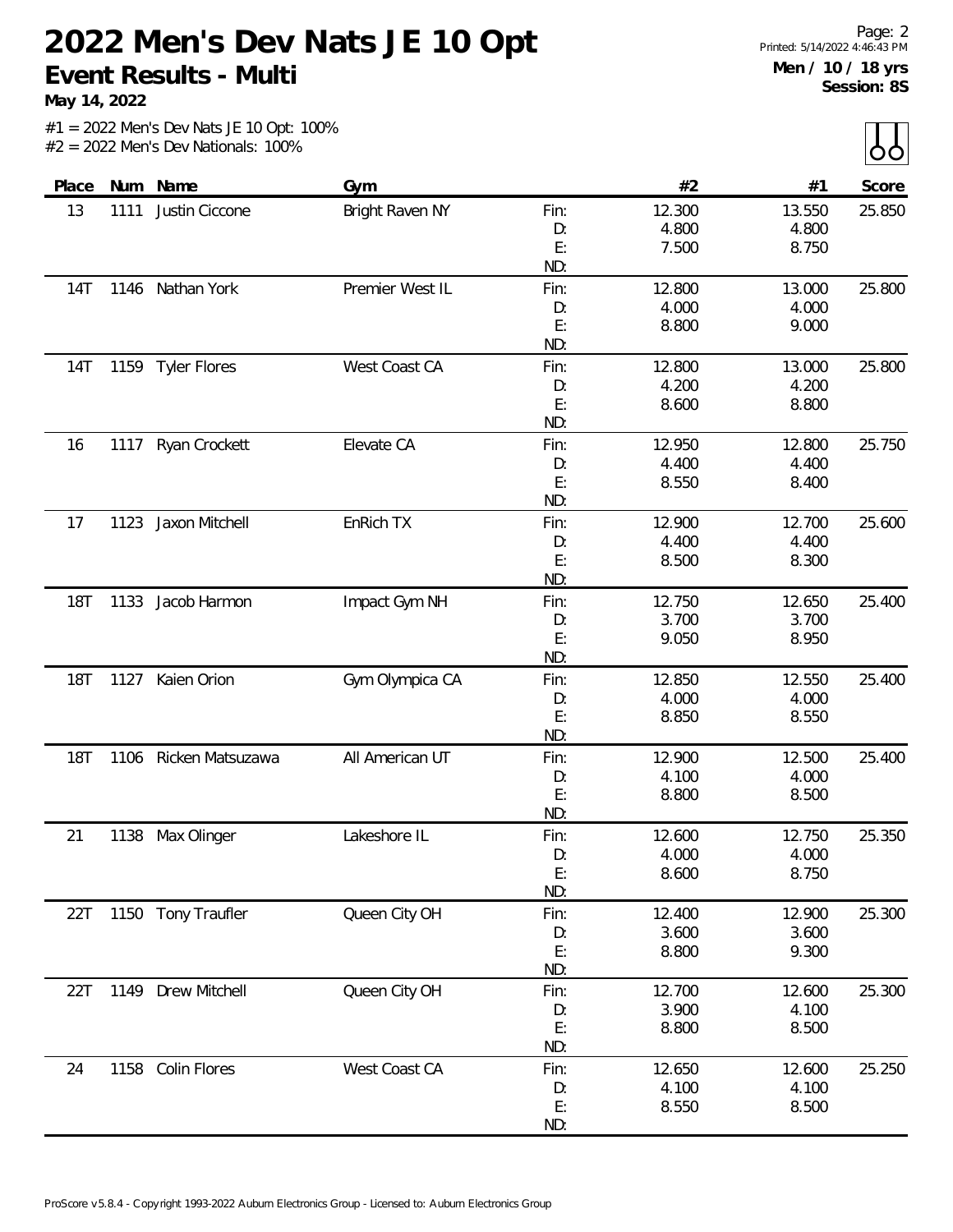**May 14, 2022**

 $\lambda$ 

|       |      |                        |                  |      |        |        | $\overline{\phantom{a}}$ |
|-------|------|------------------------|------------------|------|--------|--------|--------------------------|
| Place |      | Num Name               | Gym              |      | #2     | #1     | Score                    |
| $25*$ | 1144 | Kyle Mayotte           | Premier West IL  | Fin: | 12.300 | 12.800 | 25.100                   |
|       |      |                        |                  | D:   | 4.100  | 4.100  |                          |
|       |      |                        |                  | E:   | 8.200  | 8.700  |                          |
|       |      |                        |                  | ND:  |        |        |                          |
| $25*$ | 1137 | Tai Gopaul             | Lakeshore IL     | Fin: | 12.250 | 12.850 | 25.100                   |
|       |      |                        |                  | D:   | 4.100  | 4.100  |                          |
|       |      |                        |                  | E:   | 8.150  | 8.750  |                          |
|       |      |                        |                  | ND:  |        |        |                          |
| 27T   | 1113 | Landon Simpson         | Centre Elite PA  | Fin: | 12.650 | 12.400 | 25.050                   |
|       |      |                        |                  | D:   | 3.600  | 3.600  |                          |
|       |      |                        |                  | E:   | 9.050  | 8.800  |                          |
|       |      |                        |                  | ND:  |        |        |                          |
| 27T   | 1140 | Sebastian Kane         | Metropolitan WA  | Fin: | 12.350 | 12.700 | 25.050                   |
|       |      |                        |                  | D:   | 3.900  | 3.900  |                          |
|       |      |                        |                  | E:   | 8.450  | 8.800  |                          |
|       |      |                        |                  | ND:  |        |        |                          |
| 29    |      | 1112 Danilo Viciana    | Cartersville GA  | Fin: | 12.800 | 12.200 | 25.000                   |
|       |      |                        |                  | D:   | 4.100  | 4.000  |                          |
|       |      |                        |                  | E:   | 8.700  | 8.200  |                          |
|       |      |                        |                  | ND:  |        |        |                          |
| 30    |      | 1122 Richard Mays      | EnRich TX        | Fin: | 12.300 | 12.550 | 24.850                   |
|       |      |                        |                  | D:   | 4.200  | 4.200  |                          |
|       |      |                        |                  | E:   | 8.100  | 8.350  |                          |
|       |      |                        |                  | ND:  |        |        |                          |
| 31    |      | 1114 Tucker Yasunaga   | Champaign Gym IL | Fin: | 12.200 | 12.500 | 24.700                   |
|       |      |                        |                  | D:   | 3.800  | 3.800  |                          |
|       |      |                        |                  | E:   | 8.400  | 8.700  |                          |
|       |      |                        |                  | ND:  |        |        |                          |
| 32    | 1108 | Caleb Melton           | Apollo VA        | Fin: | 12.050 | 12.600 | 24.650                   |
|       |      |                        |                  | D:   | 3.800  | 3.700  |                          |
|       |      |                        |                  | E:   | 8.250  | 8.900  |                          |
|       |      |                        |                  | ND:  |        |        |                          |
| 33    | 1143 | Max Rubin              | Nova Gym FL      | Fin: | 12.000 | 12.550 | 24.550                   |
|       |      |                        |                  | D:   | 3.900  | 3.900  |                          |
|       |      |                        |                  | E:   | 8.100  | 8.650  |                          |
|       |      |                        |                  | ND:  |        |        |                          |
| 34    |      | 1118 Chase Mondi       | Emerald City KS  | Fin: | 12.400 | 11.950 | 24.350                   |
|       |      |                        |                  | D:   | 3.700  | 3.600  |                          |
|       |      |                        |                  | E:   | 8.700  | 8.350  |                          |
|       |      |                        |                  | ND:  |        |        |                          |
| 35T   | 1129 | <b>Blaise Rousseau</b> | Gym World OH     | Fin: | 11.850 | 12.400 | 24.250                   |
|       |      |                        |                  | D:   | 3.800  | 3.700  |                          |
|       |      |                        |                  | E:   | 8.050  | 8.700  |                          |
|       |      |                        |                  | ND:  |        |        |                          |
| 35T   |      | 1131 Nicholas Tarca    | GymTek TN        | Fin: | 11.400 | 12.850 | 24.250                   |
|       |      |                        |                  | D:   | 4.200  | 4.000  |                          |
|       |      |                        |                  | E:   | 7.200  | 8.850  |                          |
|       |      |                        |                  | ND:  |        |        |                          |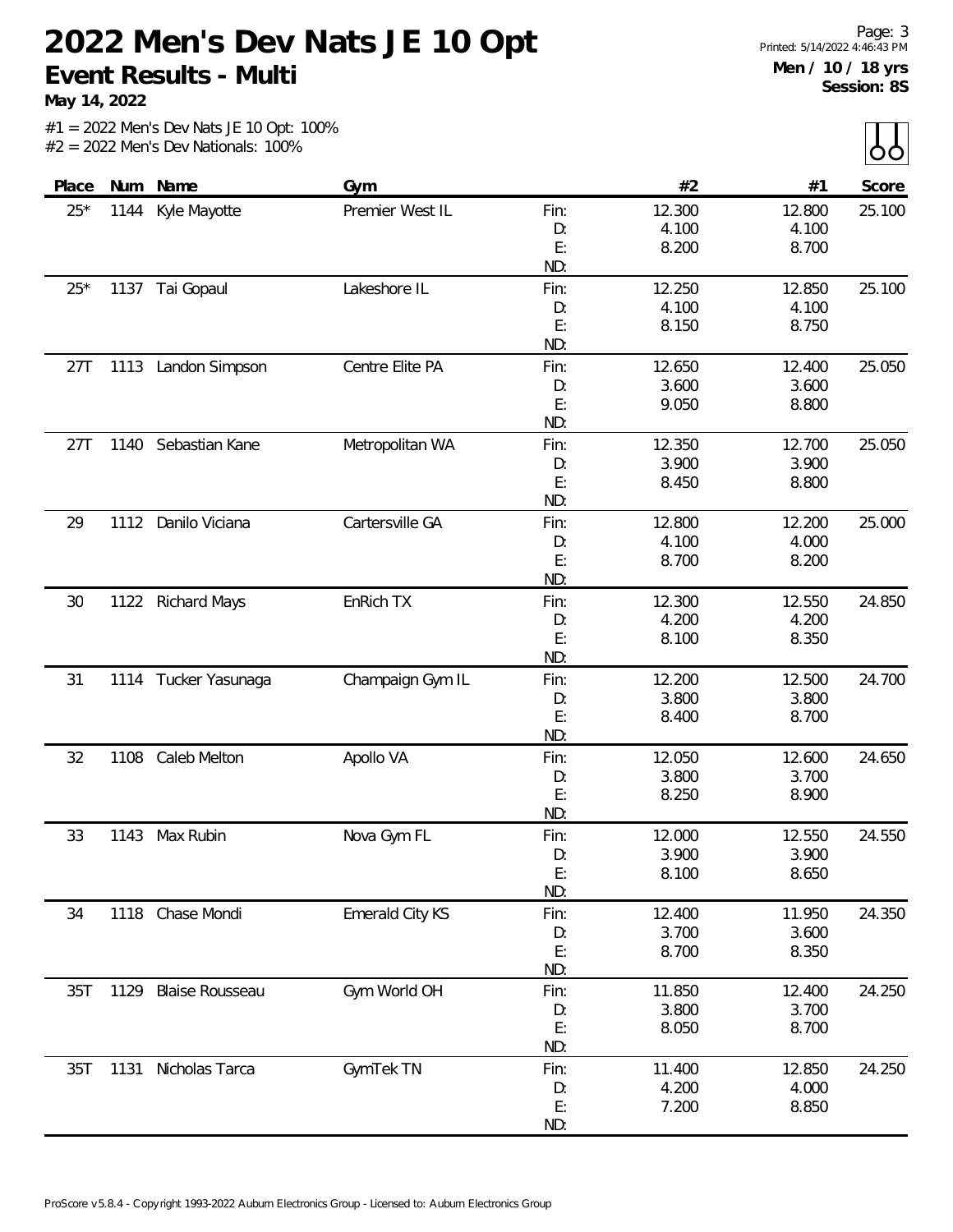**May 14, 2022**

| Place |      | Num Name        | Gym              |                         | #2                       | #1                       | Score  |
|-------|------|-----------------|------------------|-------------------------|--------------------------|--------------------------|--------|
| 37    | 1107 | Will Fleck      | Apollo VA        | Fin:<br>D:<br>E:<br>ND: | 11.900<br>3.900<br>8.000 | 12.250<br>3.900<br>8.350 | 24.150 |
| 38    | 1119 | Zach Snyder     | Emerge IA        | Fin:<br>D:<br>E:<br>ND: | 11.500<br>4.200<br>7.300 | 12.200<br>4.200<br>8.000 | 23.700 |
| 39    | 1103 | Ayden Johnston  | 5280 Gym CO      | Fin:<br>D:<br>E:<br>ND: | 11.900<br>3.700<br>8.200 | 11.750<br>3.700<br>8.050 | 23.650 |
| 40    | 1134 | Max Ford        | Indiana Gym Ctr  | Fin:<br>D:<br>E:<br>ND: | 11.800<br>3.700<br>8.100 | 11.000<br>3.700<br>7.300 | 22.800 |
| 41    | 1148 | Lucas Daniels   | Queen City OH    | Fin:<br>D:<br>E:<br>ND: | 12.150<br>3.700<br>8.450 | 0.000<br>0.000<br>0.000  | 12.150 |
| 42    | 1104 | Hunter Flechsig | Above the Bar TX | Fin:<br>D:<br>E:<br>ND: | 0.000<br>0.000<br>0.000  | 0.000<br>0.000<br>0.000  | 0.000  |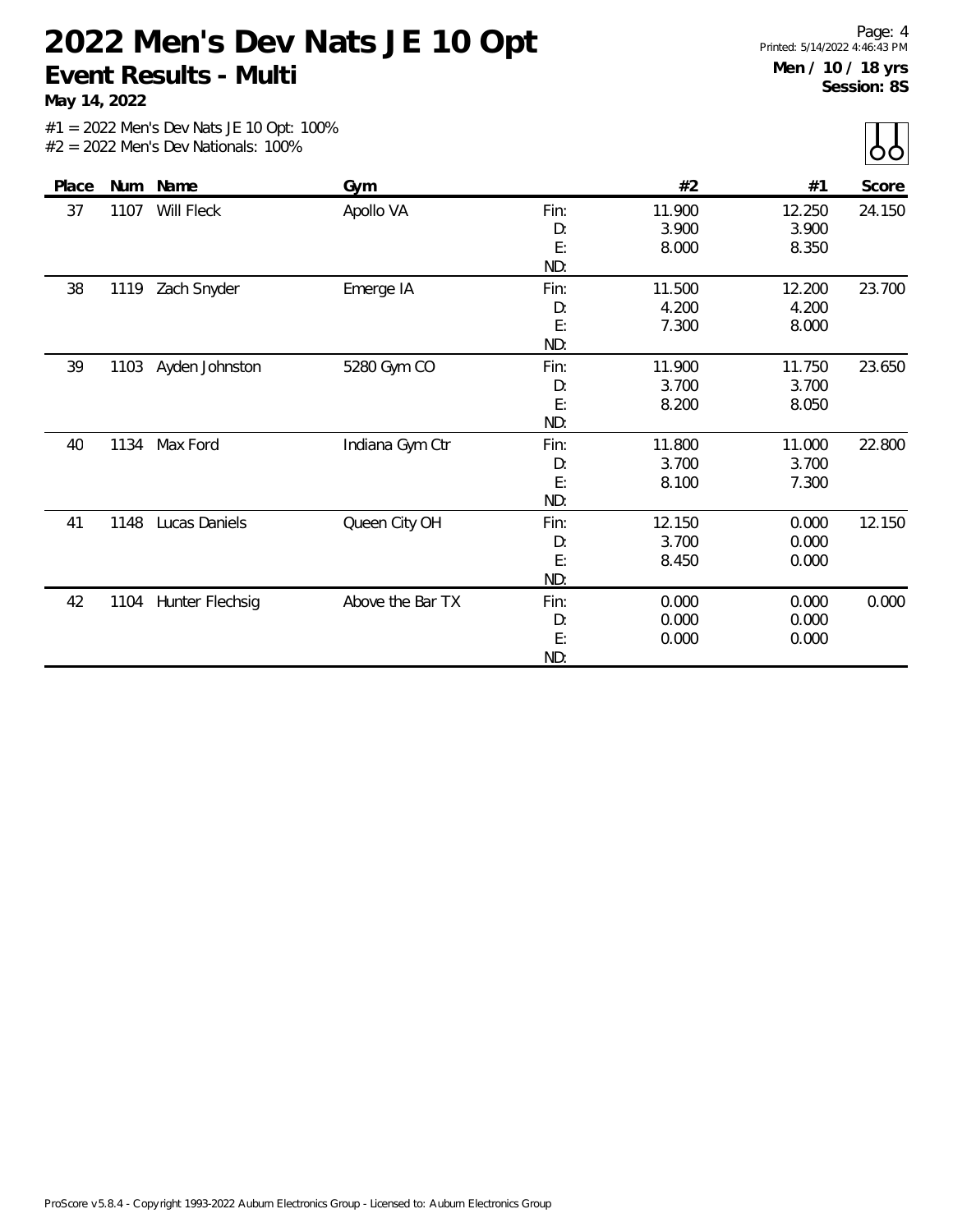**May 14, 2022**

 $|\mathbf{T}|$ 

| Place          | Num  | Name                    | Gym               |           | #2             | #1             | Score  |
|----------------|------|-------------------------|-------------------|-----------|----------------|----------------|--------|
| 1              | 1151 | Maxim Bereznev          | Roswell Gym GA    | Fin:      | 14.750         | 14.950         | 29.700 |
|                |      |                         |                   | D:        | 5.400          | 5.400          |        |
|                |      |                         |                   | E:        | 9.350          | 9.550          |        |
|                |      |                         |                   | ND:       |                |                |        |
| $\overline{2}$ |      | 1152 Anthony Koppie     | Roswell Gym GA    | Fin:      | 14.700         | 14.700         | 29.400 |
|                |      |                         |                   | D:        | 5.400          | 5.400          |        |
|                |      |                         |                   | E:        | 9.300          | 9.300          |        |
|                |      |                         |                   | ND:       |                |                |        |
| $3^{\star}$    | 1115 | Garrett Schooley        | EVO Gym FL        | Fin:      | 14.200         | 14.850         | 29.050 |
|                |      |                         |                   | D:        | 5.400          | 5.400          |        |
|                |      |                         |                   | E:        | 8.800          | 9.450          |        |
|                |      |                         |                   | ND:       |                |                |        |
| $3*$           | 1108 | Caleb Melton            | Apollo VA         | Fin:      | 14.350         | 14.700         | 29.050 |
|                |      |                         |                   | D:        | 5.400          | 5.400          |        |
|                |      |                         |                   | E:        | 8.950          | 9.300          |        |
|                |      |                         |                   | ND:       |                |                |        |
| 5              | 1118 | Chase Mondi             | Emerald City KS   | Fin:      | 14.400         | 14.550         | 28.950 |
|                |      |                         |                   | D:        | 5.400          | 5.400          |        |
|                |      |                         |                   | E:<br>ND: | 9.000          | 9.150          |        |
|                |      |                         |                   |           |                |                |        |
| 6              | 1113 | Landon Simpson          | Centre Elite PA   | Fin:      | 13.850         | 14.400         | 28.250 |
|                |      |                         |                   | D:<br>E:  | 4.800<br>9.050 | 4.800<br>9.600 |        |
|                |      |                         |                   | ND:       |                |                |        |
| 7              | 1128 | Adriel Perales-Valencia | Gym World Cent AZ | Fin:      | 13.850         | 14.350         | 28.200 |
|                |      |                         |                   | D:        | 5.400          | 5.400          |        |
|                |      |                         |                   | E:        | 8.450          | 8.950          |        |
|                |      |                         |                   | ND:       |                |                |        |
| 8              | 1159 | <b>Tyler Flores</b>     | West Coast CA     | Fin:      | 13.900         | 14.200         | 28.100 |
|                |      |                         |                   | D:        | 4.800          | 4.800          |        |
|                |      |                         |                   | E:        | 9.100          | 9.400          |        |
|                |      |                         |                   | ND:       |                |                |        |
| <b>9T</b>      |      | 1102 Asher Cohen        | 5280 Gym CO       | Fin:      | 13.750         | 14.200         | 27.950 |
|                |      |                         |                   | D:        | 4.800          | 4.800          |        |
|                |      |                         |                   | E:        | 8.950          | 9.500          |        |
|                |      |                         |                   | ND:       |                | $-0.100$       |        |
| 9T             |      | 1153 Toby Liang         | Roswell Gym GA    | Fin:      | 13.750         | 14.200         | 27.950 |
|                |      |                         |                   | D:        | 4.800          | 4.800          |        |
|                |      |                         |                   | E:        | 8.950          | 9.400          |        |
|                |      |                         |                   | ND:       |                |                |        |
| 11             | 1131 | Nicholas Tarca          | GymTek TN         | Fin:      | 13.900         | 13.950         | 27.850 |
|                |      |                         |                   | D:        | 4.800          | 4.800          |        |
|                |      |                         |                   | E:        | 9.100          | 9.150          |        |
|                |      |                         |                   | ND:       |                |                |        |
| 12             | 1111 | Justin Ciccone          | Bright Raven NY   | Fin:      | 13.500         | 14.300         | 27.800 |
|                |      |                         |                   | D:        | 5.400          | 5.400          |        |
|                |      |                         |                   | E:        | 8.100          | 8.900          |        |
|                |      |                         |                   | ND:       |                |                |        |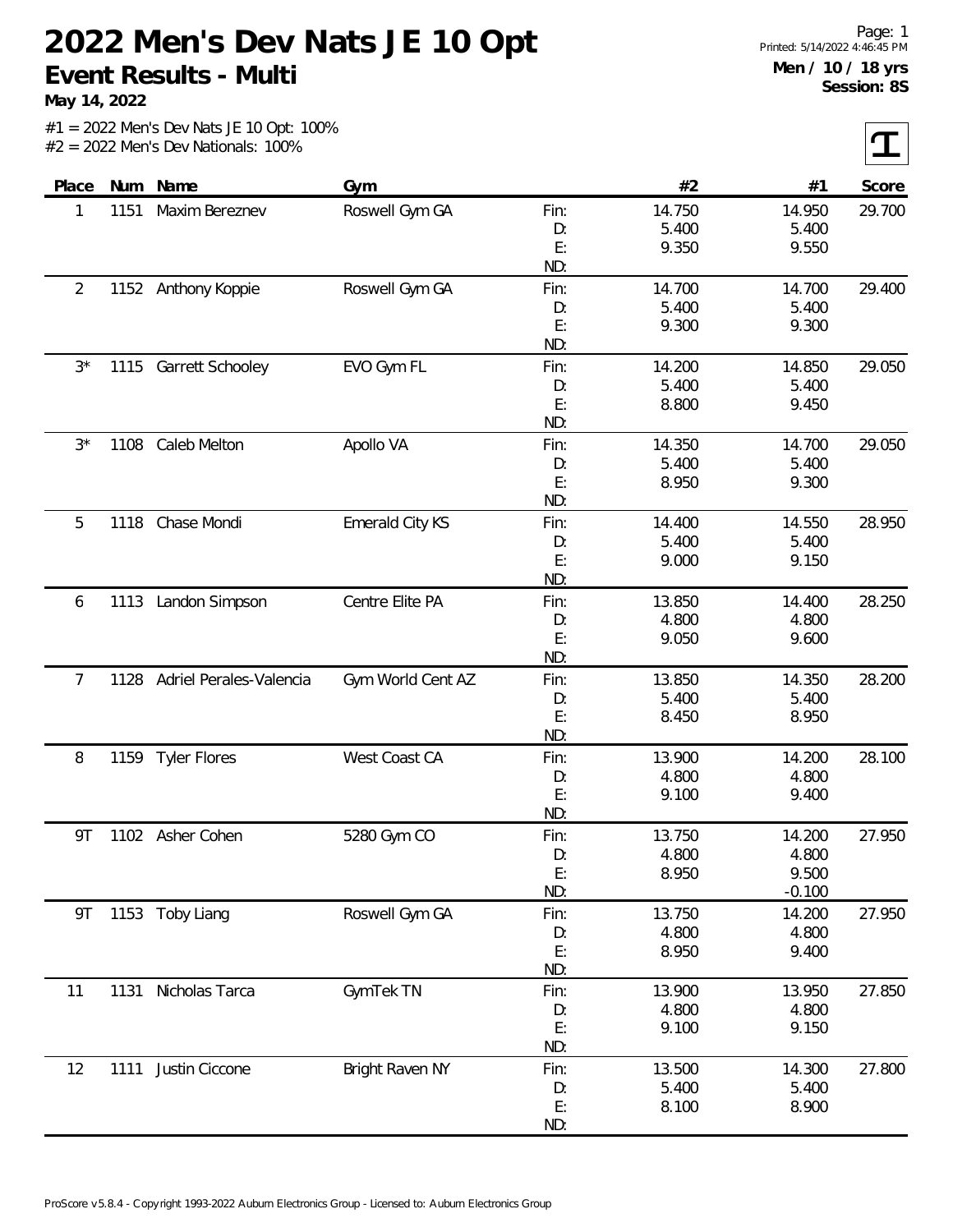**May 14, 2022**

 $|\mathbf{T}|$ 

| Place | Num  | Name                   | Gym             |      | #2       | #1       | Score  |
|-------|------|------------------------|-----------------|------|----------|----------|--------|
| 13T   | 1158 | Colin Flores           | West Coast CA   | Fin: | 13.750   | 14.000   | 27.750 |
|       |      |                        |                 | D:   | 4.800    | 4.800    |        |
|       |      |                        |                 | E:   | 9.050    | 9.200    |        |
|       |      |                        |                 | ND:  | $-0.100$ |          |        |
| 13T   |      | 1122 Richard Mays      | EnRich TX       | Fin: | 13.250   | 14.500   | 27.750 |
|       |      |                        |                 | D:   | 5.400    | 5.400    |        |
|       |      |                        |                 | E:   | 8.150    | 9.200    |        |
|       |      |                        |                 | ND:  | $-0.300$ | $-0.100$ |        |
| 13T   | 1148 | Lucas Daniels          | Queen City OH   | Fin: | 13.350   | 14.400   | 27.750 |
|       |      |                        |                 | D:   | 5.400    | 5.400    |        |
|       |      |                        |                 | E:   | 7.950    | 9.000    |        |
|       |      |                        |                 | ND:  |          |          |        |
| 16    |      | 1141 Robert Noll Jr.   | Michigan Elite  | Fin: | 13.650   | 14.050   | 27.700 |
|       |      |                        |                 | D:   | 4.800    | 4.800    |        |
|       |      |                        |                 | E:   | 8.850    | 9.350    |        |
|       |      |                        |                 | ND:  |          | $-0.100$ |        |
| 17    |      | 1107 Will Fleck        | Apollo VA       | Fin: | 13.600   | 13.600   | 27.200 |
|       |      |                        |                 | D:   | 4.800    | 4.800    |        |
|       |      |                        |                 | E:   | 8.800    | 8.900    |        |
|       |      |                        |                 | ND:  |          | $-0.100$ |        |
| 18    | 1137 | Tai Gopaul             | Lakeshore IL    | Fin: | 13.300   | 13.800   | 27.100 |
|       |      |                        |                 | D:   | 4.800    | 4.800    |        |
|       |      |                        |                 | E:   | 8.600    | 9.000    |        |
|       |      |                        |                 | ND:  | $-0.100$ |          |        |
| $19*$ | 1133 | Jacob Harmon           | Impact Gym NH   | Fin: | 12.850   | 13.950   | 26.800 |
|       |      |                        |                 | D:   | 4.800    | 4.800    |        |
|       |      |                        |                 | E:   | 8.050    | 9.150    |        |
|       |      |                        |                 | ND:  |          |          |        |
| $19*$ |      | 1116 Will Young        | Eagle Ridge NM  | Fin: | 13.100   | 13.700   | 26.800 |
|       |      |                        |                 | D:   | 4.800    | 4.800    |        |
|       |      |                        |                 | E:   | 8.300    | 8.900    |        |
|       |      |                        |                 | ND:  |          |          |        |
| 21    | 1129 | <b>Blaise Rousseau</b> | Gym World OH    | Fin: | 13.050   | 13.650   | 26.700 |
|       |      |                        |                 | D:   | 4.000    | 4.000    |        |
|       |      |                        |                 | E:   | 9.050    | 9.650    |        |
|       |      |                        |                 | ND:  |          |          |        |
| 22    | 1146 | Nathan York            | Premier West IL | Fin: | 13.100   | 13.550   | 26.650 |
|       |      |                        |                 | D:   | 4.400    | 4.400    |        |
|       |      |                        |                 | E:   | 9.000    | 9.150    |        |
|       |      |                        |                 | ND:  | $-0.300$ |          |        |
| 23    | 1150 | Tony Traufler          | Queen City OH   | Fin: | 13.200   | 13.400   | 26.600 |
|       |      |                        |                 | D:   | 4.000    | 4.000    |        |
|       |      |                        |                 | E:   | 9.200    | 9.400    |        |
|       |      |                        |                 | ND:  |          |          |        |
| 24T   | 1112 | Danilo Viciana         | Cartersville GA | Fin: | 12.950   | 13.600   | 26.550 |
|       |      |                        |                 | D:   | 4.800    | 4.800    |        |
|       |      |                        |                 | E:   | 8.450    | 8.900    |        |
|       |      |                        |                 | ND:  | $-0.300$ | $-0.100$ |        |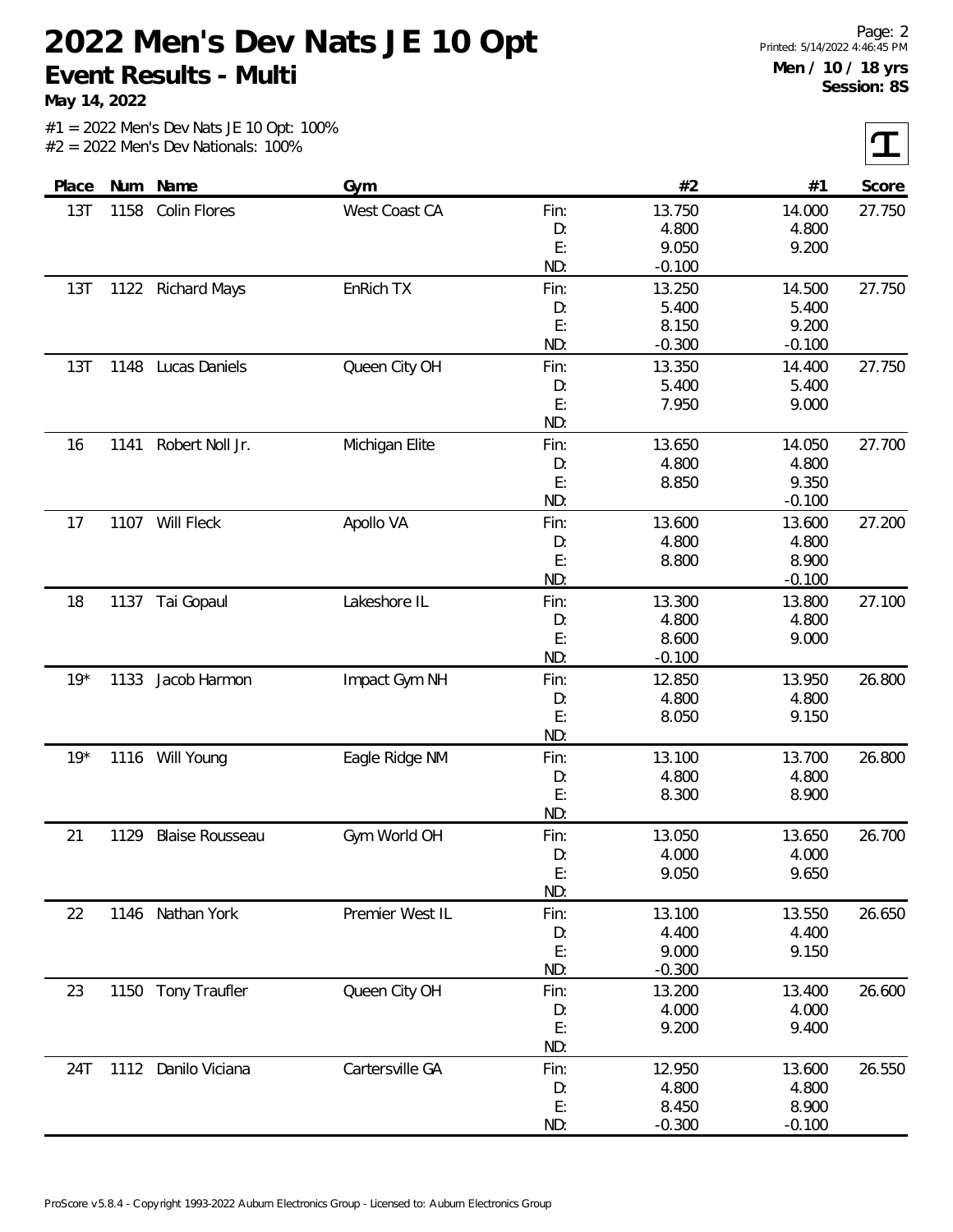**May 14, 2022**

 $|\mathbf{T}|$ 

| Place |      | Num Name            | Gym                 |           | #2       | #1       | Score  |
|-------|------|---------------------|---------------------|-----------|----------|----------|--------|
| 24T   | 1105 | Tate Costa          | Aim High RI         | Fin:      | 12.700   | 13.850   | 26.550 |
|       |      |                     |                     | D:        | 4.800    | 4.800    |        |
|       |      |                     |                     | E:        | 7.900    | 9.150    |        |
|       |      |                     |                     | ND:       |          | $-0.100$ |        |
| 26    | 1149 | Drew Mitchell       | Queen City OH       | Fin:      | 12.800   | 13.700   | 26.500 |
|       |      |                     |                     | D:        | 4.800    | 4.800    |        |
|       |      |                     |                     | E:        | 8.000    | 8.900    |        |
|       |      |                     |                     | ND:       |          |          |        |
| 27    | 1138 | Max Olinger         | Lakeshore IL        | Fin:      | 12.850   | 13.500   | 26.350 |
|       |      |                     |                     | D:        | 4.000    | 4.000    |        |
|       |      |                     |                     | E:        | 8.850    | 9.500    |        |
|       |      |                     |                     | ND:       |          |          |        |
| 28    | 1144 | Kyle Mayotte        | Premier West IL     | Fin:      | 13.100   | 13.150   | 26.250 |
|       |      |                     |                     | D:        | 4.000    | 4.000    |        |
|       |      |                     |                     | E:        | 9.100    | 9.150    |        |
|       |      |                     |                     | ND:       |          |          |        |
| 29T   | 1123 | Jaxon Mitchell      | EnRich TX           | Fin:      | 13.450   | 12.750   | 26.200 |
|       |      |                     |                     | D:        | 4.000    | 4.000    |        |
|       |      |                     |                     | E:        | 9.450    | 9.050    |        |
|       |      |                     |                     | ND:       |          | $-0.300$ |        |
| 29T   | 1117 | Ryan Crockett       | Elevate CA          | Fin:      | 12.900   | 13.300   | 26.200 |
|       |      |                     |                     | D:        | 4.000    | 4.000    |        |
|       |      |                     |                     | E:<br>ND: | 8.900    | 9.300    |        |
| 31    | 1119 | Zach Snyder         | Emerge IA           | Fin:      | 12.550   | 13.550   | 26.100 |
|       |      |                     |                     | D:        | 4.800    | 4.800    |        |
|       |      |                     |                     | E:        | 7.750    | 8.850    |        |
|       |      |                     |                     | ND:       |          | $-0.100$ |        |
| $32*$ |      | 1154 Matthew Nguyen | Roswell Gym GA      | Fin:      | 12.900   | 12.850   | 25.750 |
|       |      |                     |                     | D:        | 4.000    | 4.000    |        |
|       |      |                     |                     | E:        | 8.900    | 8.850    |        |
|       |      |                     |                     | ND:       |          |          |        |
| $32*$ | 1106 | Ricken Matsuzawa    | All American UT     | Fin:      | 12.850   | 12.900   | 25.750 |
|       |      |                     |                     | D:        | 4.000    | 4.000    |        |
|       |      |                     |                     | E:        | 8.850    | 8.900    |        |
|       |      |                     |                     | ND:       |          |          |        |
| 34    |      | 1134 Max Ford       | Indiana Gym Ctr     | Fin:      | 12.900   | 12.650   | 25.550 |
|       |      |                     |                     | D:        | 4.800    | 4.800    |        |
|       |      |                     |                     | E:        | 8.100    | 8.150    |        |
|       |      |                     |                     | ND:       |          | $-0.300$ |        |
| 35    |      | 1139 Fred Richard   | Massachusetts Elite | Fin:      | 14.350   | 10.950   | 25.300 |
|       |      |                     |                     | D:        | 5.400    | 2.800    |        |
|       |      |                     |                     | E:        | 8.950    | 8.250    |        |
|       |      |                     |                     | ND:       |          | $-0.100$ |        |
| 36    |      | 1127 Kaien Orion    | Gym Olympica CA     | Fin:      | 12.750   | 12.400   | 25.150 |
|       |      |                     |                     | D:        | 4.400    | 4.400    |        |
|       |      |                     |                     | E:        | 8.450    | 8.100    |        |
|       |      |                     |                     | ND:       | $-0.100$ | $-0.100$ |        |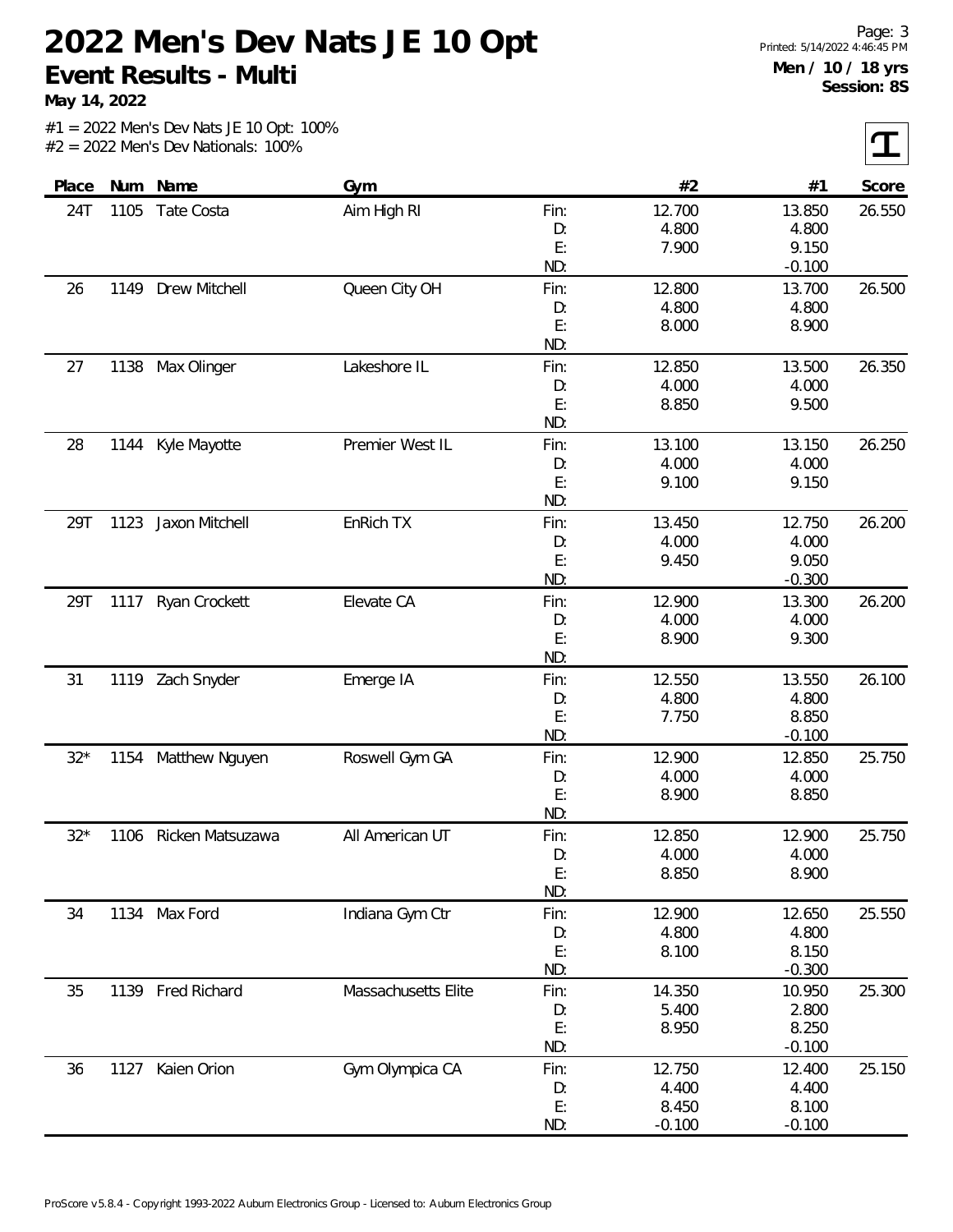**May 14, 2022**

 $\tau$ 

| Place |      | Num Name          | Gym              |                         | #2                       | #1                                   | Score  |
|-------|------|-------------------|------------------|-------------------------|--------------------------|--------------------------------------|--------|
| 37    | 1140 | Sebastian Kane    | Metropolitan WA  | Fin:<br>D:<br>E:<br>ND: | 12.200<br>3.200<br>9.000 | 12.450<br>3.200<br>9.250             | 24.650 |
| 38    | 1103 | Ayden Johnston    | 5280 Gym CO      | Fin:<br>D:<br>E:<br>ND: | 12.250<br>4.400<br>7.850 | 12.050<br>4.400<br>7.950<br>$-0.300$ | 24.300 |
| 39    | 1143 | Max Rubin         | Nova Gym FL      | Fin:<br>D:<br>E:<br>ND: | 12.500<br>4.000<br>8.500 | 11.200<br>4.000<br>7.200             | 23.700 |
| 40    | 1126 | Alexander Tapanes | Florida GTC      | Fin:<br>D:<br>E:<br>ND: | 13.000<br>4.800<br>8.200 | 10.350<br>1.600<br>8.750             | 23.350 |
| $41*$ | 1114 | Tucker Yasunaga   | Champaign Gym IL | Fin:<br>D:<br>E:<br>ND: | 0.000<br>0.000<br>0.000  | 0.000<br>0.000<br>0.000              | 0.000  |
| $41*$ | 1104 | Hunter Flechsig   | Above the Bar TX | Fin:<br>D:<br>E:<br>ND: | 0.000<br>0.000<br>0.000  | 0.000<br>0.000<br>0.000              | 0.000  |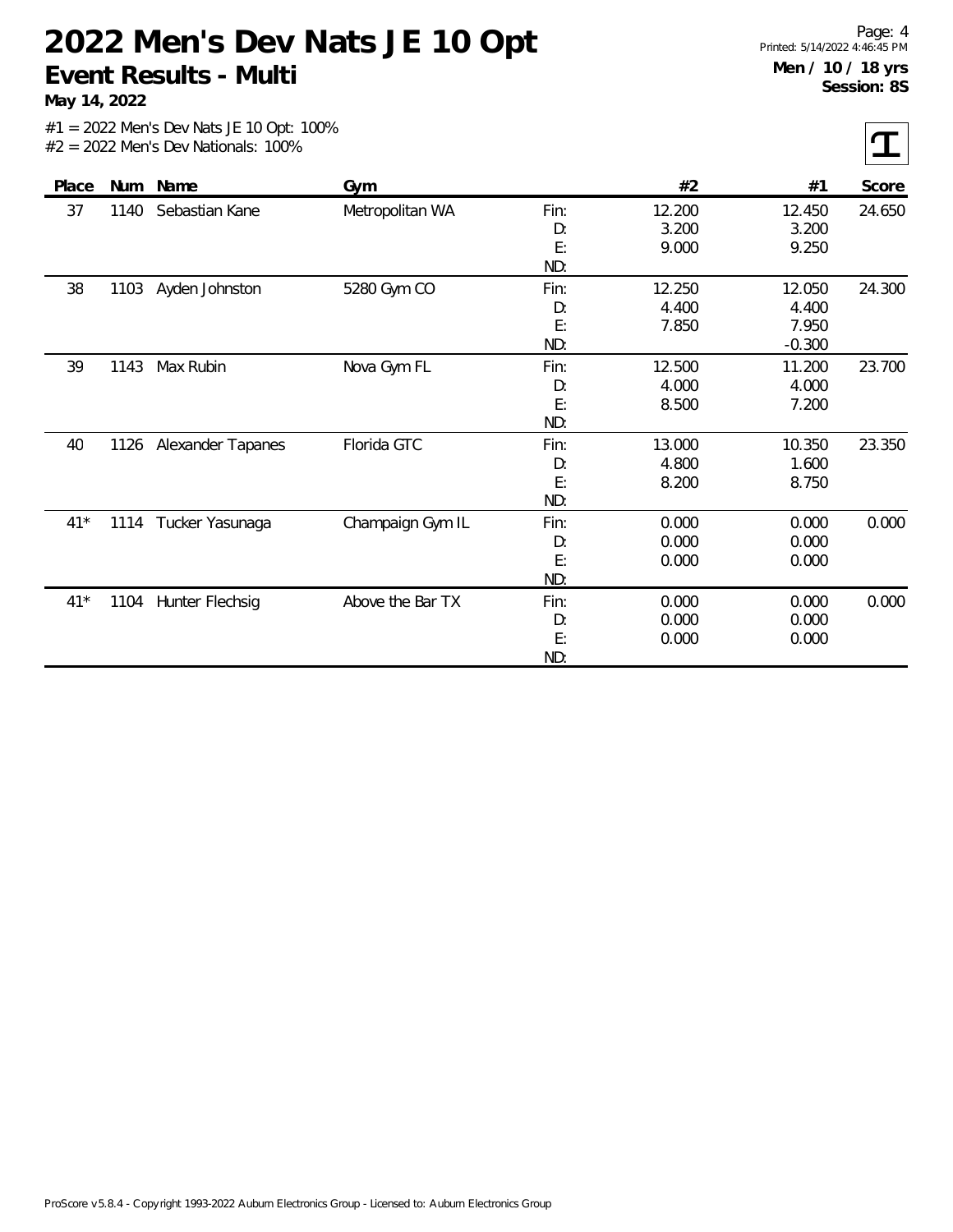**May 14, 2022**

 $\overline{\mathbf{H}}$ 

|                |      |                         |                     |                         |                          |                          | 11 H H |
|----------------|------|-------------------------|---------------------|-------------------------|--------------------------|--------------------------|--------|
| Place          | Num  | Name                    | Gym                 |                         | #2                       | #1                       | Score  |
| 1              | 1139 | <b>Fred Richard</b>     | Massachusetts Elite | Fin:                    | 13.950                   | 13.850                   | 27.800 |
|                |      |                         |                     | D:                      | 4.800                    | 5.300                    |        |
|                |      |                         |                     | E:                      | 9.150                    | 8.550                    |        |
|                |      |                         |                     | ND:                     |                          |                          |        |
| $\overline{2}$ | 1113 | Landon Simpson          | Centre Elite PA     | Fin:                    | 13.900                   | 13.750                   | 27.650 |
|                |      |                         |                     | D:                      | 4.400                    | 4.400                    |        |
|                |      |                         |                     | E:                      | 9.500                    | 9.350                    |        |
|                |      |                         |                     | ND:                     |                          |                          |        |
| 3              |      | 1102 Asher Cohen        | 5280 Gym CO         | Fin:                    | 13.400                   | 13.500                   | 26.900 |
|                |      |                         |                     | D:                      | 4.600                    | 4.600                    |        |
|                |      |                         |                     | E:                      | 8.800                    | 8.900                    |        |
|                |      |                         |                     | ND:                     |                          |                          |        |
| 4              | 1153 | Toby Liang              | Roswell Gym GA      | Fin:                    | 13.500                   | 13.300                   | 26.800 |
|                |      |                         |                     | D:                      | 4.500                    | 4.500                    |        |
|                |      |                         |                     | E:                      | 9.000                    | 8.800                    |        |
|                |      |                         |                     | ND:                     |                          |                          |        |
| 5              | 1151 | Maxim Bereznev          | Roswell Gym GA      | Fin:                    | 13.500                   | 13.250                   | 26.750 |
|                |      |                         |                     | D:                      | 4.100                    | 4.100                    |        |
|                |      |                         |                     | E:                      | 9.400                    | 9.150                    |        |
|                |      |                         |                     | ND:                     |                          |                          |        |
| 6              | 1128 | Adriel Perales-Valencia | Gym World Cent AZ   | Fin:                    | 13.750                   | 12.750                   | 26.500 |
|                |      |                         |                     | D:                      | 4.800                    | 4.700                    |        |
|                |      |                         |                     | E:                      | 8.950                    | 8.050                    |        |
|                |      |                         |                     | ND:                     |                          |                          |        |
| 7              | 1131 | Nicholas Tarca          | GymTek TN           | Fin:                    | 13.100                   | 13.300                   | 26.400 |
|                |      |                         |                     | D:                      | 4.200                    | 4.200                    |        |
|                |      |                         |                     | E:                      | 8.900                    | 9.100                    |        |
|                |      |                         |                     | ND:                     |                          |                          |        |
| 8              |      | 1114 Tucker Yasunaga    | Champaign Gym IL    | Fin:                    | 13.200                   | 12.900                   | 26.100 |
|                |      |                         |                     | D:                      | 4.200                    | 4.200                    |        |
|                |      |                         |                     | E:                      | 9.000                    | 8.700                    |        |
|                |      |                         |                     | ND:                     |                          |                          |        |
| 9Τ             |      | 1152 Anthony Koppie     | Roswell Gym GA      | Fin:                    | 12.950                   | 13.100                   | 26.050 |
|                |      |                         |                     | D:                      | 3.700                    | 3.700                    |        |
|                |      |                         |                     | E:                      | 9.250                    | 9.400                    |        |
|                |      |                         |                     | ND:                     |                          |                          |        |
| 9Τ             |      | 1126 Alexander Tapanes  | Florida GTC         | Fin:                    | 13.400                   | 12.650                   | 26.050 |
|                |      |                         |                     | D:                      | 4.200                    | 4.200                    |        |
|                |      |                         |                     | E:                      | 9.200                    | 8.450                    |        |
|                |      |                         |                     | ND:                     |                          |                          |        |
| 9Τ             | 1127 | Kaien Orion             | Gym Olympica CA     | Fin:                    | 12.850                   | 13.200                   | 26.050 |
|                |      |                         |                     | D:                      | 4.400                    | 4.500                    |        |
|                |      |                         |                     | E:                      | 8.450                    | 8.700                    |        |
|                |      |                         |                     | ND:                     |                          |                          |        |
|                |      |                         |                     |                         |                          |                          | 26.000 |
|                |      |                         |                     |                         |                          |                          |        |
|                |      |                         |                     |                         |                          |                          |        |
|                |      |                         |                     |                         |                          |                          |        |
| 12             |      | 1146 Nathan York        | Premier West IL     | Fin:<br>D:<br>E:<br>ND: | 13.050<br>3.900<br>9.150 | 12.950<br>4.000<br>8.950 |        |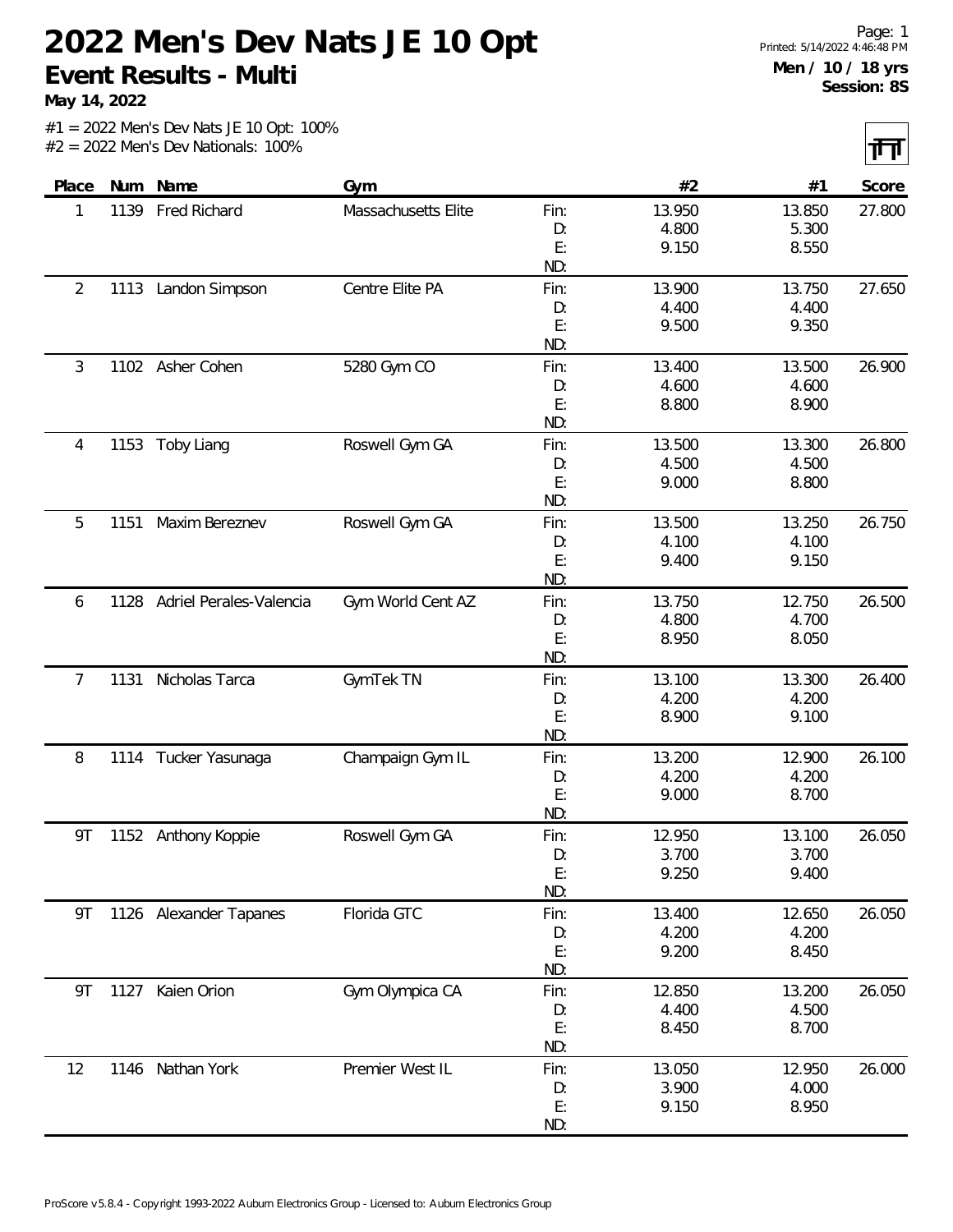**May 14, 2022**

 $|\mathbf{H}|$ 

|            |      |                     |                 |      |        |        | $\mathbf{r}$ |
|------------|------|---------------------|-----------------|------|--------|--------|--------------|
| Place      |      | Num Name            | Gym             |      | #2     | #1     | Score        |
| 13         | 1158 | Colin Flores        | West Coast CA   | Fin: | 13.050 | 12.900 | 25.950       |
|            |      |                     |                 | D:   | 4.700  | 4.700  |              |
|            |      |                     |                 | E:   | 8.350  | 8.200  |              |
|            |      |                     |                 | ND:  |        |        |              |
| 14         |      | 1107 Will Fleck     | Apollo VA       | Fin: | 13.150 | 12.700 | 25.850       |
|            |      |                     |                 | D:   | 4.100  | 4.100  |              |
|            |      |                     |                 | E:   | 9.050  | 8.600  |              |
|            |      |                     |                 | ND:  |        |        |              |
| 15         | 1140 | Sebastian Kane      | Metropolitan WA | Fin: | 13.000 | 12.750 | 25.750       |
|            |      |                     |                 | D:   | 4.000  | 4.000  |              |
|            |      |                     |                 | E:   | 9.000  | 8.750  |              |
|            |      |                     |                 | ND:  |        |        |              |
| 16T        | 1118 | Chase Mondi         | Emerald City KS | Fin: | 13.150 | 12.550 | 25.700       |
|            |      |                     |                 | D:   | 3.900  | 3.900  |              |
|            |      |                     |                 | E:   | 9.250  | 8.650  |              |
|            |      |                     |                 | ND:  |        |        |              |
| <b>16T</b> | 1105 | Tate Costa          | Aim High RI     | Fin: | 12.900 | 12.800 | 25.700       |
|            |      |                     |                 | D:   | 4.300  | 4.300  |              |
|            |      |                     |                 | E:   | 8.600  | 8.500  |              |
|            |      |                     |                 | ND:  |        |        |              |
| <b>18T</b> | 1144 | Kyle Mayotte        | Premier West IL | Fin: | 12.800 | 12.850 | 25.650       |
|            |      |                     |                 | D:   | 3.900  | 3.900  |              |
|            |      |                     |                 | E:   | 8.900  | 8.950  |              |
|            |      |                     |                 | ND:  |        |        |              |
| <b>18T</b> | 1108 | Caleb Melton        | Apollo VA       | Fin: | 12.550 | 13.100 | 25.650       |
|            |      |                     |                 | D:   | 4.100  | 4.100  |              |
|            |      |                     |                 | E:   | 8.450  | 9.000  |              |
|            |      |                     |                 | ND:  |        |        |              |
| 20         | 1112 | Danilo Viciana      | Cartersville GA | Fin: | 12.750 | 12.850 | 25.600       |
|            |      |                     |                 | D:   | 3.900  | 3.900  |              |
|            |      |                     |                 | E:   | 8.850  | 8.950  |              |
|            |      |                     |                 | ND:  |        |        |              |
| 21         |      | 1159 Tyler Flores   | West Coast CA   | Fin: | 12.300 | 13.200 | 25.500       |
|            |      |                     |                 | D:   | 4.200  | 4.200  |              |
|            |      |                     |                 | E:   | 8.100  | 9.000  |              |
|            |      |                     |                 | ND:  |        |        |              |
| 22         |      | 1116 Will Young     | Eagle Ridge NM  | Fin: | 12.400 | 13.050 | 25.450       |
|            |      |                     |                 | D:   | 4.100  | 4.200  |              |
|            |      |                     |                 | E:   | 8.300  | 8.850  |              |
|            |      |                     |                 | ND:  |        |        |              |
| 23         | 1122 | <b>Richard Mays</b> | EnRich TX       | Fin: | 12.200 | 13.100 | 25.300       |
|            |      |                     |                 | D:   | 4.400  | 4.400  |              |
|            |      |                     |                 | E:   | 7.800  | 8.700  |              |
|            |      |                     |                 | ND:  |        |        |              |
| 24         |      | 1154 Matthew Nguyen | Roswell Gym GA  | Fin: | 12.500 | 12.750 | 25.250       |
|            |      |                     |                 | D:   | 3.700  | 3.700  |              |
|            |      |                     |                 | E:   | 8.800  | 9.050  |              |
|            |      |                     |                 | ND:  |        |        |              |
|            |      |                     |                 |      |        |        |              |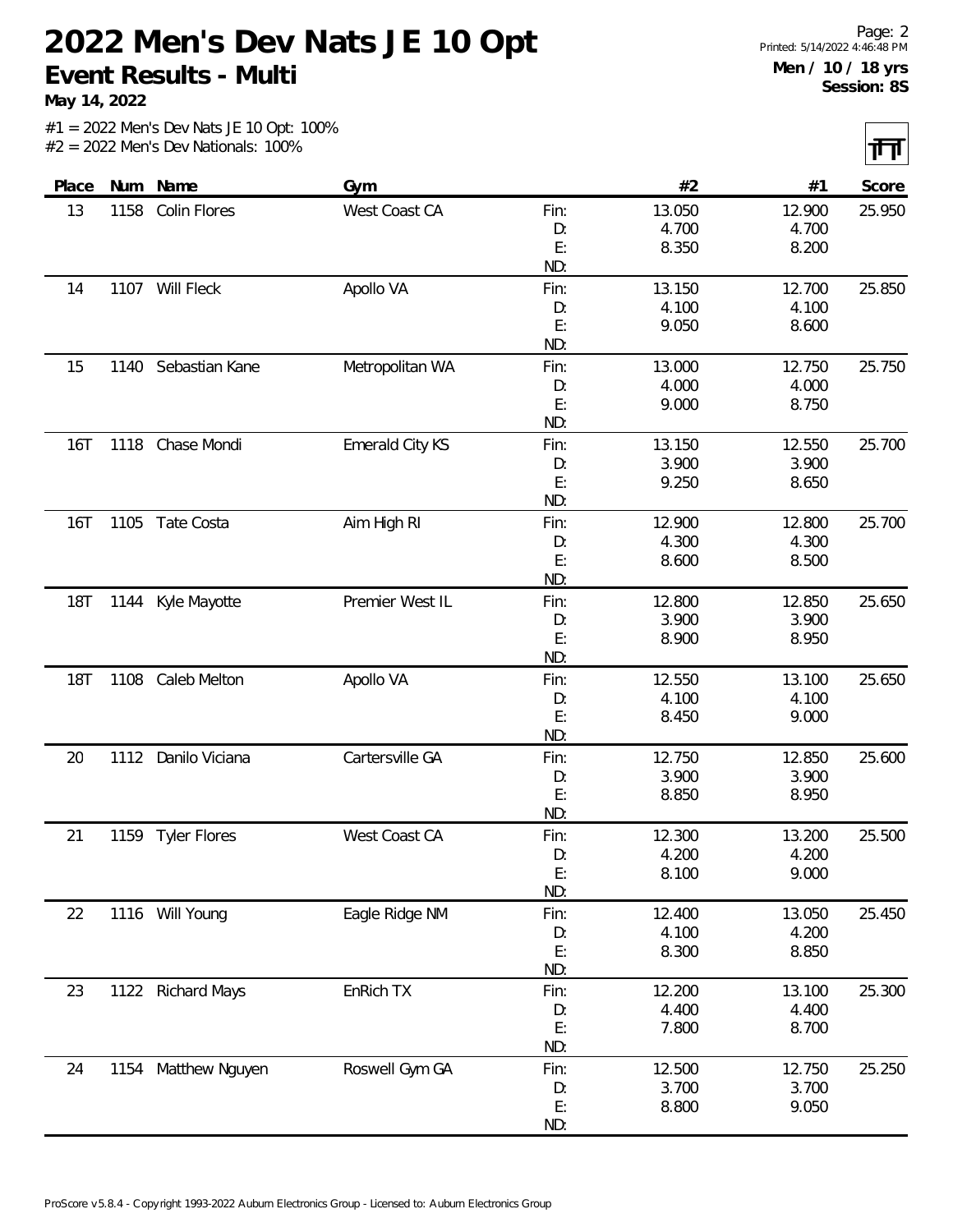**May 14, 2022**

|  | $#1 = 2022$ Men's Dev Nats JE 10 Opt: 100% |  |  |  |
|--|--------------------------------------------|--|--|--|
|  | $#2 = 2022$ Men's Dev Nationals: 100%      |  |  |  |

| Place |      | Num Name              | Gym             |           | #2              | #1              | Score  |
|-------|------|-----------------------|-----------------|-----------|-----------------|-----------------|--------|
| 25    | 1111 | Justin Ciccone        | Bright Raven NY | Fin:      | 12.600          | 12.600          | 25.200 |
|       |      |                       |                 | D:        | 3.600           | 3.600           |        |
|       |      |                       |                 | E:        | 9.000           | 9.000           |        |
|       |      |                       |                 | ND:       |                 |                 |        |
| 26    |      | 1103 Ayden Johnston   | 5280 Gym CO     | Fin:      | 12.350          | 12.800          | 25.150 |
|       |      |                       |                 | D:        | 4.200           | 4.200           |        |
|       |      |                       |                 | E:<br>ND: | 8.150           | 8.600           |        |
| 27T   | 1133 | Jacob Harmon          | Impact Gym NH   | Fin:      | 12.850          | 12.250          | 25.100 |
|       |      |                       |                 | D:        | 3.500           | 3.500           |        |
|       |      |                       |                 | E:        | 9.350           | 8.750           |        |
|       |      |                       |                 | ND:       |                 |                 |        |
| 27T   |      | 1137 Tai Gopaul       | Lakeshore IL    | Fin:      | 12.100          | 13.000          | 25.100 |
|       |      |                       |                 | D:        | 4.400           | 4.400           |        |
|       |      |                       |                 | E:        | 7.700           | 8.600           |        |
|       |      |                       |                 | ND:       |                 |                 |        |
| 29T   |      | 1115 Garrett Schooley | EVO Gym FL      | Fin:      | 12.150          | 12.850          | 25.000 |
|       |      |                       |                 | D:        | 4.000           | 4.000           |        |
|       |      |                       |                 | E:        | 8.150           | 8.850           |        |
|       |      |                       |                 | ND:       |                 |                 |        |
| 29T   | 1123 | Jaxon Mitchell        | EnRich TX       | Fin:      | 12.700          | 12.300          | 25.000 |
|       |      |                       |                 | D:        | 4.300           | 4.300           |        |
|       |      |                       |                 | E:        | 8.400           | 8.000           |        |
|       |      |                       |                 | ND:       |                 |                 |        |
| 31    | 1141 | Robert Noll Jr.       | Michigan Elite  | Fin:      | 12.300          | 12.400          | 24.700 |
|       |      |                       |                 | D:        | 3.900           | 3.600           |        |
|       |      |                       |                 | E:        | 8.400           | 8.800           |        |
|       |      |                       |                 | ND:       |                 |                 |        |
| 32    |      | 1119 Zach Snyder      | Emerge IA       | Fin:      | 12.500<br>3.700 | 11.850<br>4.200 | 24.350 |
|       |      |                       |                 | D:<br>E:  | 8.800           | 7.650           |        |
|       |      |                       |                 | ND:       |                 |                 |        |
| 33T   |      | 1106 Ricken Matsuzawa | All American UT | Fin:      | 12.250          | 12.050          | 24.300 |
|       |      |                       |                 | D:        | 4.100           | 4.100           |        |
|       |      |                       |                 | E:        | 8.150           | 7.950           |        |
|       |      |                       |                 | ND:       |                 |                 |        |
| 33T   |      | 1138 Max Olinger      | Lakeshore IL    | Fin:      | 12.500          | 11.800          | 24.300 |
|       |      |                       |                 | D:        | 4.400           | 4.200           |        |
|       |      |                       |                 | E:        | 8.100           | 7.600           |        |
|       |      |                       |                 | ND:       |                 |                 |        |
| 35    | 1148 | Lucas Daniels         | Queen City OH   | Fin:      | 11.400          | 12.800          | 24.200 |
|       |      |                       |                 | D:        | 3.900           | 3.900           |        |
|       |      |                       |                 | E:        | 7.500           | 8.900           |        |
|       |      |                       |                 | ND:       |                 |                 |        |
| 36    |      | 1117 Ryan Crockett    | Elevate CA      | Fin:      | 12.100          | 12.000          | 24.100 |
|       |      |                       |                 | D:        | 3.700           | 3.700           |        |
|       |      |                       |                 | E:        | 8.400           | 8.300           |        |
|       |      |                       |                 | ND:       |                 |                 |        |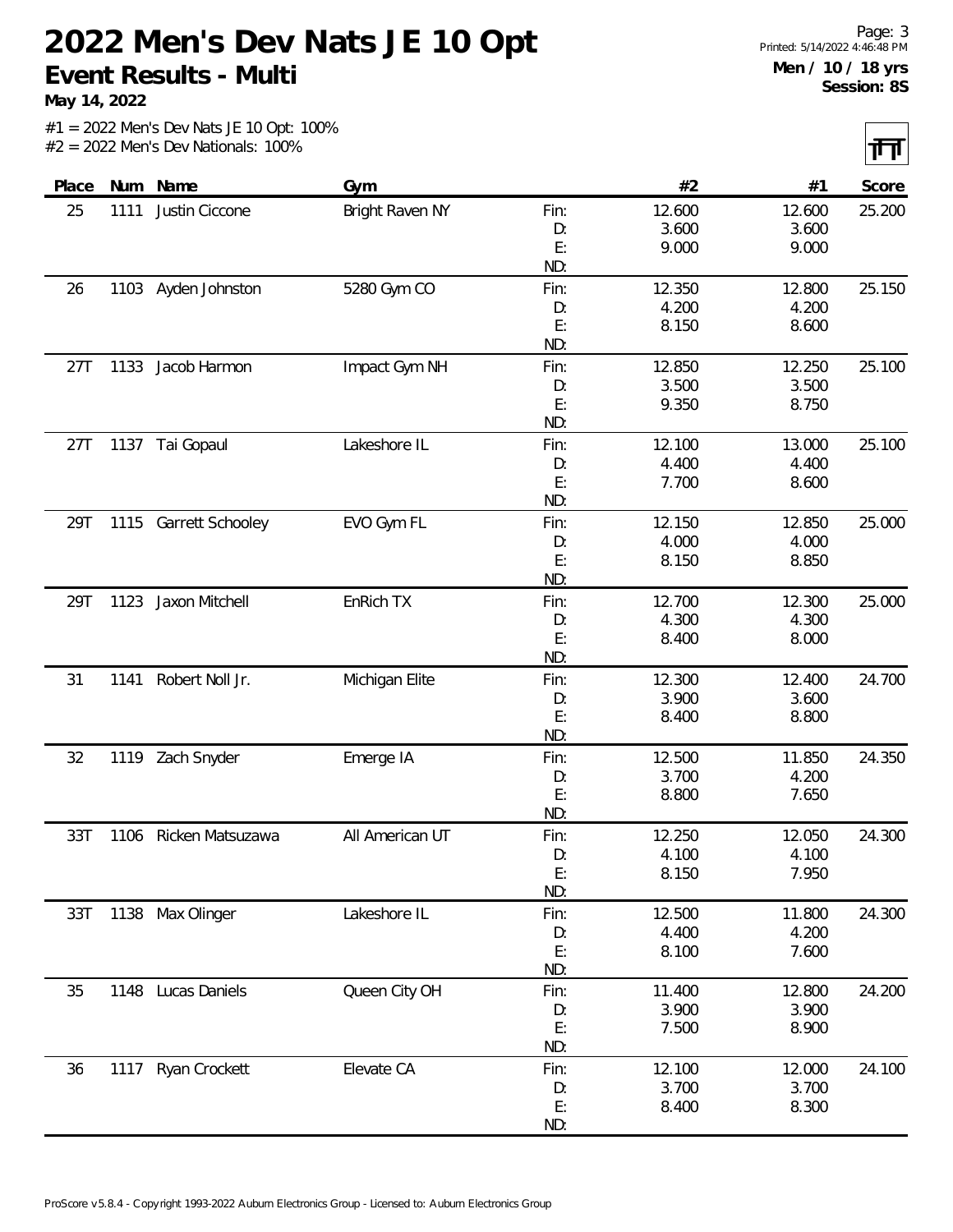**May 14, 2022**

त्ता

|  |  |                                       | $#1 = 2022$ Men's Dev Nats JE 10 Opt: 100% |
|--|--|---------------------------------------|--------------------------------------------|
|  |  | $#2 = 2022$ Men's Dev Nationals: 100% |                                            |

| Place | Num  | Name                   | Gym              |      | #2     | #1     | Score  |
|-------|------|------------------------|------------------|------|--------|--------|--------|
| 37    | 1150 | Tony Traufler          | Queen City OH    | Fin: | 11.100 | 12.400 | 23.500 |
|       |      |                        |                  | D:   | 3.300  | 3.900  |        |
|       |      |                        |                  | E:   | 7.800  | 8.500  |        |
|       |      |                        |                  | ND:  |        |        |        |
| 38    | 1149 | Drew Mitchell          | Queen City OH    | Fin: | 11.900 | 11.300 | 23.200 |
|       |      |                        |                  | D:   | 3.800  | 3.500  |        |
|       |      |                        |                  | E:   | 8.100  | 7.800  |        |
|       |      |                        |                  | ND:  |        |        |        |
| 39    | 1143 | Max Rubin              | Nova Gym FL      | Fin: | 10.400 | 12.100 | 22.500 |
|       |      |                        |                  | D:   | 3.800  | 3.600  |        |
|       |      |                        |                  | E:   | 6.600  | 8.500  |        |
|       |      |                        |                  | ND:  |        |        |        |
| 40    | 1129 | <b>Blaise Rousseau</b> | Gym World OH     | Fin: | 9.700  | 11.850 | 21.550 |
|       |      |                        |                  | D:   | 3.500  | 3.600  |        |
|       |      |                        |                  | E:   | 6.200  | 8.250  |        |
|       |      |                        |                  | ND:  |        |        |        |
| 41    | 1134 | Max Ford               | Indiana Gym Ctr  | Fin: | 13.250 | 0.000  | 13.250 |
|       |      |                        |                  | D:   | 3.700  | 0.000  |        |
|       |      |                        |                  | E:   | 9.550  | 0.000  |        |
|       |      |                        |                  | ND:  |        |        |        |
| 42    | 1104 | Hunter Flechsig        | Above the Bar TX | Fin: | 0.000  | 0.000  | 0.000  |
|       |      |                        |                  | D:   | 0.000  | 0.000  |        |
|       |      |                        |                  | E:   | 0.000  | 0.000  |        |
|       |      |                        |                  | ND:  |        |        |        |
|       |      |                        |                  |      |        |        |        |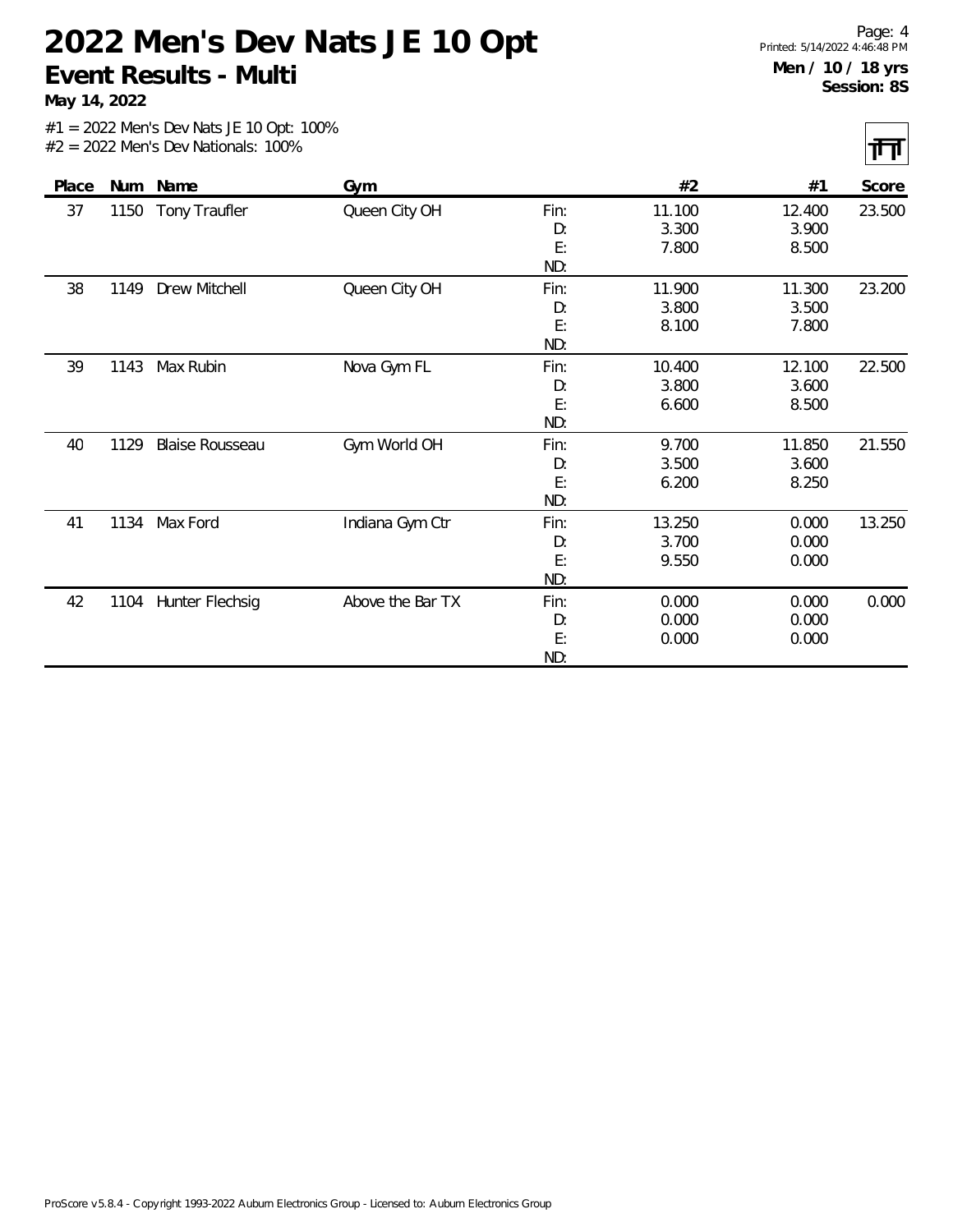**May 14, 2022**

|       |      | $#1 = 2022$ Men's Dev Nats JE 10 Opt: 100%<br>$#2 = 2022$ Men's Dev Nationals: 100% |                     |                         |                          |                          |        |
|-------|------|-------------------------------------------------------------------------------------|---------------------|-------------------------|--------------------------|--------------------------|--------|
| Place | Num  | Name                                                                                | Gym                 |                         | #2                       | #1                       | Score  |
|       | 1139 | Fred Richard                                                                        | Massachusetts Elite | Fin:<br>D:<br>E:<br>ND: | 13.800<br>5.300<br>8.500 | 13.350<br>5.400<br>7.950 | 27.150 |
|       | 1159 | Tyler Flores                                                                        | West Coast CA       | Fin:<br>D:              | 13.300<br>3.900          | 13.300<br>3.900          | 26.600 |

| $\overline{2}$ |      | 1159 Tyler Flores   | West Coast CA  | Fin:<br>D:<br>E:<br>ND: | 13.300<br>3.900<br>9.400 | 13.300<br>3.900<br>9.400 | 26.600 |
|----------------|------|---------------------|----------------|-------------------------|--------------------------|--------------------------|--------|
| 3              | 1153 | Toby Liang          | Roswell Gym GA | Fin:<br>D:<br>E:<br>ND: | 13.150<br>3.800<br>9.350 | 13.400<br>3.900<br>9.500 | 26.550 |
| 4              | 1105 | Tate Costa          | Aim High RI    | Fin:<br>D:<br>E:<br>ND: | 13.100<br>4.400<br>8.700 | 13.350<br>4.400<br>8.950 | 26.450 |
| 5              | 1141 | Robert Noll Jr.     | Michigan Elite | Fin:<br>D:<br>E:<br>ND: | 13.000<br>4.400<br>8.600 | 13.250<br>4.400<br>8.850 | 26.250 |
| 6              |      | 1116 Will Young     | Eagle Ridge NM | Fin:<br>D:<br>E:<br>ND: | 13.150<br>4.000<br>9.150 | 13.050<br>4.100<br>8.950 | 26.200 |
| 7              |      | 1107 Will Fleck     | Apollo VA      | Fin:<br>D:<br>E:<br>ND: | 12.950<br>4.100<br>8.850 | 13.000<br>4.100<br>8.900 | 25.950 |
| 8              | 1151 | Maxim Bereznev      | Roswell Gym GA | Fin:<br>D:<br>E:<br>ND: | 13.100<br>3.900<br>9.200 | 12.800<br>3.800<br>9.000 | 25.900 |
| 9Τ             | 1133 | Jacob Harmon        | Impact Gym NH  | Fin:<br>D:<br>E:<br>ND: | 12.800<br>3.700<br>9.100 | 13.050<br>3.700<br>9.350 | 25.850 |
| 9Τ             | 1158 | Colin Flores        | West Coast CA  | Fin:<br>D:<br>E:<br>ND: | 13.050<br>4.100<br>8.950 | 12.800<br>4.100<br>8.700 | 25.850 |
| 11             |      | 1108 Caleb Melton   | Apollo VA      | Fin:<br>D:<br>E:<br>ND: | 13.050<br>4.100<br>8.950 | 12.750<br>4.000<br>8.750 | 25.800 |
| 12             |      | 1154 Matthew Nguyen | Roswell Gym GA | Fin:<br>D:<br>E:<br>ND: | 12.650<br>4.100<br>8.550 | 13.050<br>4.200<br>8.850 | 25.700 |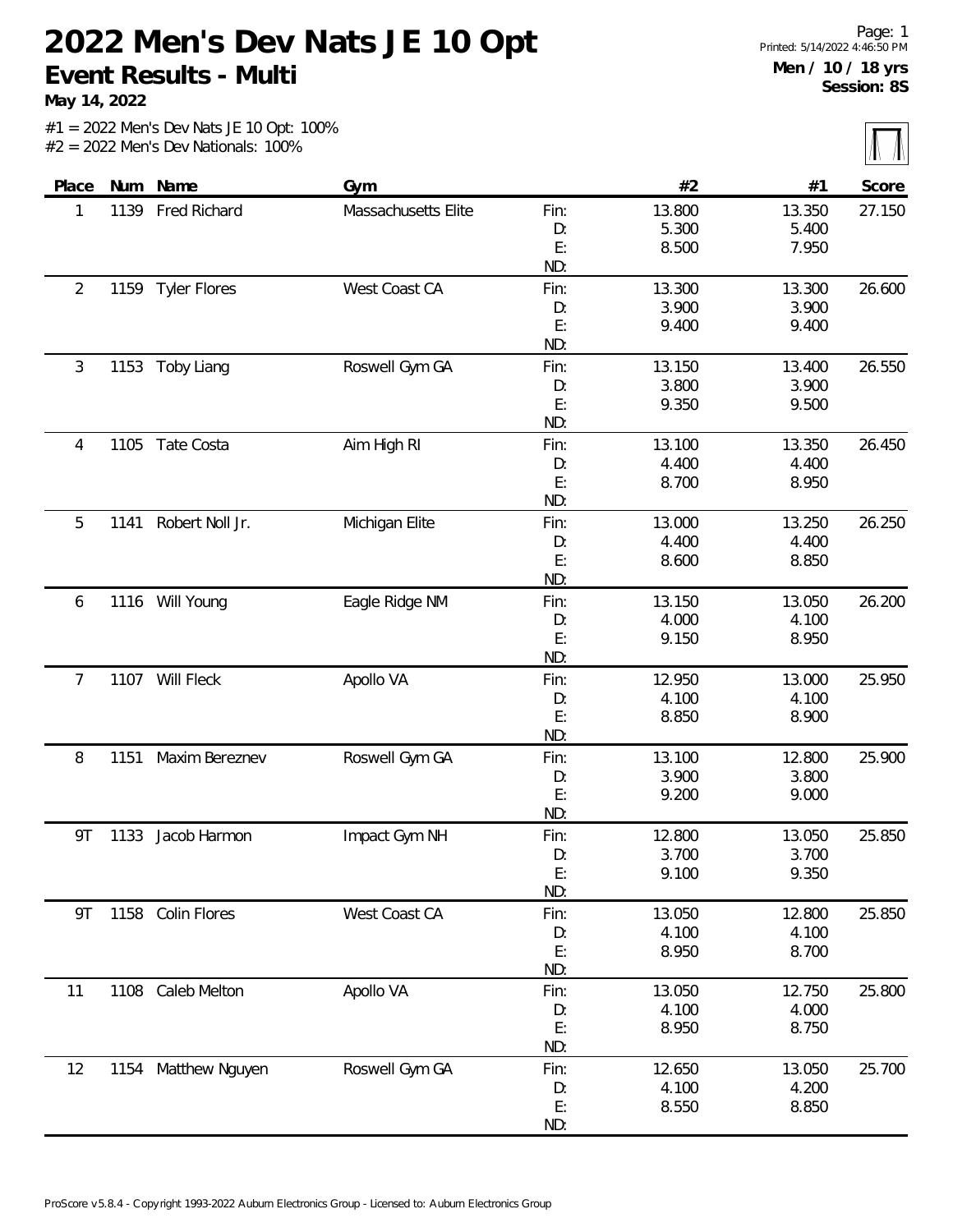**May 14, 2022**

 $\sqrt{N}$ 

|            |      |                              |                        |      |        |        | $\left  \Pi \right\rangle / \left  \Pi \right\rangle$ |
|------------|------|------------------------------|------------------------|------|--------|--------|-------------------------------------------------------|
| Place      |      | Num Name                     | Gym                    |      | #2     | #1     | Score                                                 |
| 13         | 1140 | Sebastian Kane               | Metropolitan WA        | Fin: | 12.750 | 12.850 | 25.600                                                |
|            |      |                              |                        | D:   | 3.700  | 3.700  |                                                       |
|            |      |                              |                        | E:   | 9.050  | 9.150  |                                                       |
|            |      |                              |                        | ND:  |        |        |                                                       |
| 14         | 1118 | Chase Mondi                  | Emerald City KS        | Fin: | 12.650 | 12.900 | 25.550                                                |
|            |      |                              |                        | D:   | 3.500  | 3.500  |                                                       |
|            |      |                              |                        | E:   | 9.150  | 9.400  |                                                       |
|            |      |                              |                        | ND:  |        |        |                                                       |
| 15         | 1123 | Jaxon Mitchell               | EnRich TX              | Fin: | 12.950 | 12.450 | 25.400                                                |
|            |      |                              |                        | D:   | 3.700  | 3.700  |                                                       |
|            |      |                              |                        | E:   | 9.250  | 8.750  |                                                       |
|            |      |                              |                        | ND:  |        |        |                                                       |
| 16T        |      | 1146 Nathan York             | Premier West IL        | Fin: | 12.750 | 12.600 | 25.350                                                |
|            |      |                              |                        | D:   | 3.600  | 3.600  |                                                       |
|            |      |                              |                        | E:   | 9.150  | 9.000  |                                                       |
|            |      |                              |                        | ND:  |        |        |                                                       |
| <b>16T</b> |      | 1152 Anthony Koppie          | Roswell Gym GA         | Fin: | 12.700 | 12.650 | 25.350                                                |
|            |      |                              |                        | D:   | 3.900  | 3.900  |                                                       |
|            |      |                              |                        | E:   | 8.800  | 8.750  |                                                       |
|            |      |                              |                        | ND:  |        |        |                                                       |
| 18         | 1115 | Garrett Schooley             | EVO Gym FL             | Fin: | 12.850 | 12.450 | 25.300                                                |
|            |      |                              |                        | D:   | 3.500  | 3.400  |                                                       |
|            |      |                              |                        | E:   | 9.350  | 9.050  |                                                       |
|            |      |                              |                        | ND:  |        |        |                                                       |
| 19         |      | 1102 Asher Cohen             | 5280 Gym CO            | Fin: | 12.150 | 12.700 | 24.850                                                |
|            |      |                              |                        | D:   | 3.800  | 3.800  |                                                       |
|            |      |                              |                        | E:   | 8.350  | 8.900  |                                                       |
|            |      |                              |                        | ND:  |        |        |                                                       |
| 20         | 1127 | Kaien Orion                  | Gym Olympica CA        | Fin: | 12.600 | 12.150 | 24.750                                                |
|            |      |                              |                        | D:   | 3.700  | 3.800  |                                                       |
|            |      |                              |                        | E:   | 8.900  | 8.350  |                                                       |
|            |      |                              |                        | ND:  |        |        |                                                       |
| 21T        |      | 1103 Ayden Johnston          | 5280 Gym CO            | Fin: | 12.000 | 12.450 | 24.450                                                |
|            |      |                              |                        | D:   | 3.700  | 4.200  |                                                       |
|            |      |                              |                        | E:   | 8.300  | 8.250  |                                                       |
|            |      |                              |                        | ND:  |        |        |                                                       |
| 21T        |      | 1128 Adriel Perales-Valencia | Gym World Cent AZ      | Fin: | 12.200 | 12.250 | 24.450                                                |
|            |      |                              |                        | D:   | 4.700  | 4.400  |                                                       |
|            |      |                              |                        | E:   | 7.500  | 7.850  |                                                       |
|            |      |                              |                        | ND:  |        |        |                                                       |
| 23         | 1111 | Justin Ciccone               | <b>Bright Raven NY</b> | Fin: | 11.850 | 12.300 | 24.150                                                |
|            |      |                              |                        | D:   | 3.500  | 3.400  |                                                       |
|            |      |                              |                        | E:   | 8.350  | 8.900  |                                                       |
|            |      |                              |                        | ND:  |        |        |                                                       |
| 24         |      | 1117 Ryan Crockett           | Elevate CA             | Fin: | 11.900 | 12.150 | 24.050                                                |
|            |      |                              |                        | D:   | 3.500  | 3.600  |                                                       |
|            |      |                              |                        | E:   | 8.400  | 8.550  |                                                       |
|            |      |                              |                        | ND:  |        |        |                                                       |
|            |      |                              |                        |      |        |        |                                                       |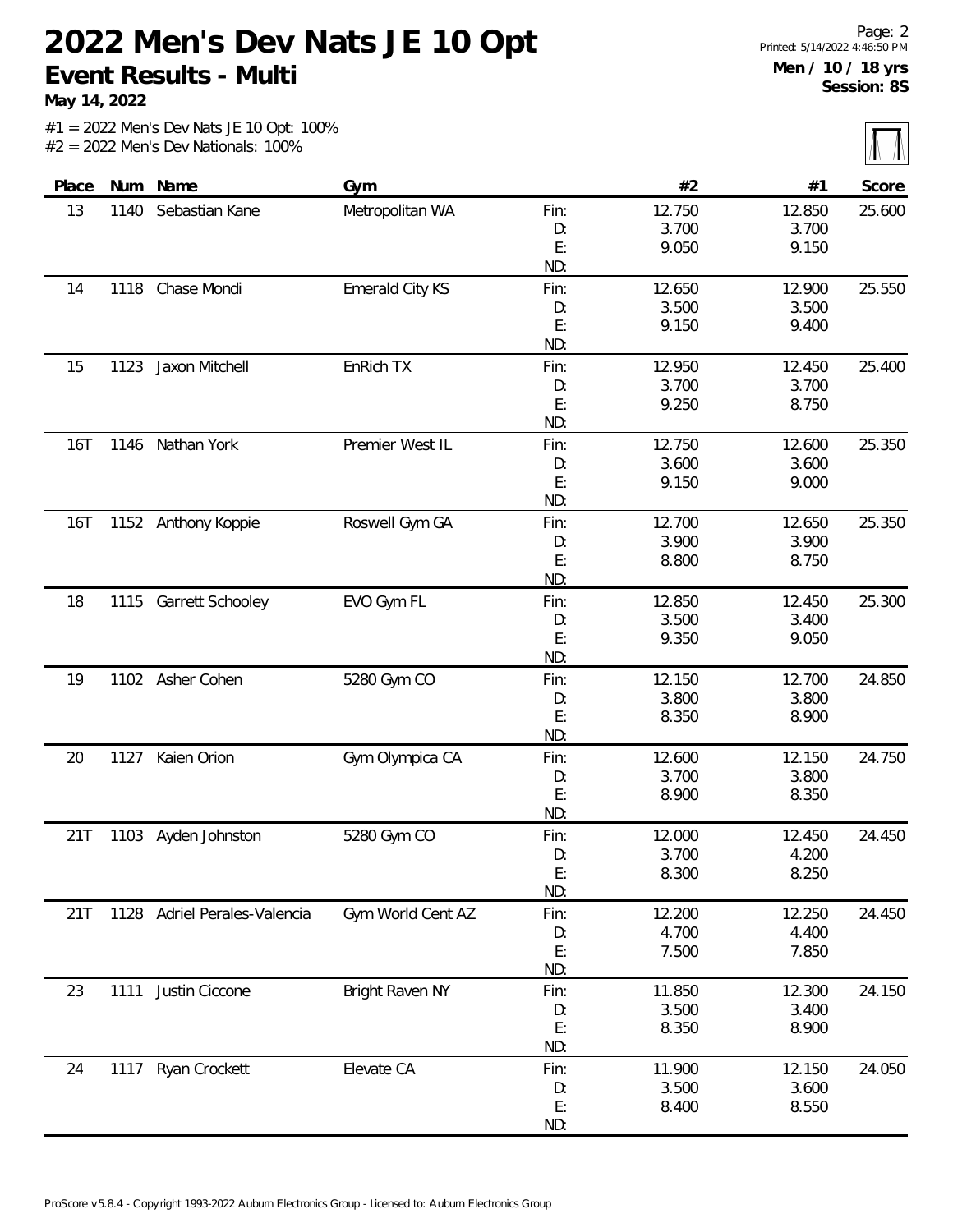**May 14, 2022**

 $\overline{\mathbf{M}}$ 

|       |      |                        |                  |            |        |        | $\frac{1}{2}$ |
|-------|------|------------------------|------------------|------------|--------|--------|---------------|
| Place | Num  | Name                   | Gym              |            | #2     | #1     | Score         |
| 25    | 1113 | Landon Simpson         | Centre Elite PA  | Fin:       | 11.300 | 12.650 | 23.950        |
|       |      |                        |                  | D:         | 3.900  | 3.900  |               |
|       |      |                        |                  | E:         | 7.400  | 8.750  |               |
|       |      |                        |                  | ND:        |        |        |               |
| 26    | 1138 | Max Olinger            | Lakeshore IL     | Fin:       | 12.100 | 11.800 | 23.900        |
|       |      |                        |                  | D:         | 4.300  | 4.100  |               |
|       |      |                        |                  | E:         | 7.800  | 7.700  |               |
|       |      |                        |                  | ND:        |        |        |               |
| 27T   |      | 1122 Richard Mays      | EnRich TX        | Fin:       | 11.700 | 12.000 | 23.700        |
|       |      |                        |                  | D:         | 3.000  | 3.000  |               |
|       |      |                        |                  | E:         | 8.700  | 9.000  |               |
|       |      |                        |                  | ND:        |        |        |               |
| 27T   | 1112 | Danilo Viciana         | Cartersville GA  | Fin:       | 11.750 | 11.950 | 23.700        |
|       |      |                        |                  | D:         | 3.300  | 3.300  |               |
|       |      |                        |                  | E:         | 8.450  | 8.650  |               |
|       |      |                        |                  | ND:        |        |        |               |
| 29    |      | 1150 Tony Traufler     | Queen City OH    | Fin:       | 11.150 | 12.500 | 23.650        |
|       |      |                        |                  | D:         | 3.300  | 3.900  |               |
|       |      |                        |                  | E:         | 7.850  | 8.600  |               |
|       |      |                        |                  | ND:        |        |        |               |
| 30    | 1149 | Drew Mitchell          | Queen City OH    | Fin:       | 11.100 | 12.500 | 23.600        |
|       |      |                        |                  | D:         | 3.700  | 3.700  |               |
|       |      |                        |                  | E:         | 7.400  | 8.800  |               |
|       |      |                        |                  | ND:        |        |        |               |
| 31    | 1143 | Max Rubin              | Nova Gym FL      | Fin:       | 12.350 | 11.200 | 23.550        |
|       |      |                        |                  | D:         | 3.600  | 3.600  |               |
|       |      |                        |                  | E:<br>ND:  | 8.750  | 7.600  |               |
| 32T   |      | <b>Blaise Rousseau</b> |                  |            | 11.750 | 11.700 | 23.450        |
|       | 1129 |                        | Gym World OH     | Fin:<br>D: | 2.500  | 2.500  |               |
|       |      |                        |                  | E:         | 9.250  | 9.200  |               |
|       |      |                        |                  | ND:        |        |        |               |
| 32T   | 1131 | Nicholas Tarca         | GymTek TN        | Fin:       | 10.700 | 12.750 | 23.450        |
|       |      |                        |                  | D:         | 3.500  | 3.700  |               |
|       |      |                        |                  | E:         | 7.200  | 9.050  |               |
|       |      |                        |                  | ND:        |        |        |               |
| 34    |      | 1119 Zach Snyder       | Emerge IA        | Fin:       | 12.500 | 10.850 | 23.350        |
|       |      |                        |                  | D:         | 3.900  | 3.900  |               |
|       |      |                        |                  | E:         | 8.600  | 6.950  |               |
|       |      |                        |                  | ND:        |        |        |               |
| 35    | 1114 | Tucker Yasunaga        | Champaign Gym IL | Fin:       | 11.750 | 11.350 | 23.100        |
|       |      |                        |                  | D:         | 3.500  | 3.400  |               |
|       |      |                        |                  | E:         | 8.250  | 7.950  |               |
|       |      |                        |                  | ND:        |        |        |               |
| 36    |      | 1144 Kyle Mayotte      | Premier West IL  | Fin:       | 11.500 | 11.350 | 22.850        |
|       |      |                        |                  | D:         | 3.800  | 3.800  |               |
|       |      |                        |                  | E:         | 7.700  | 7.550  |               |
|       |      |                        |                  | ND:        |        |        |               |